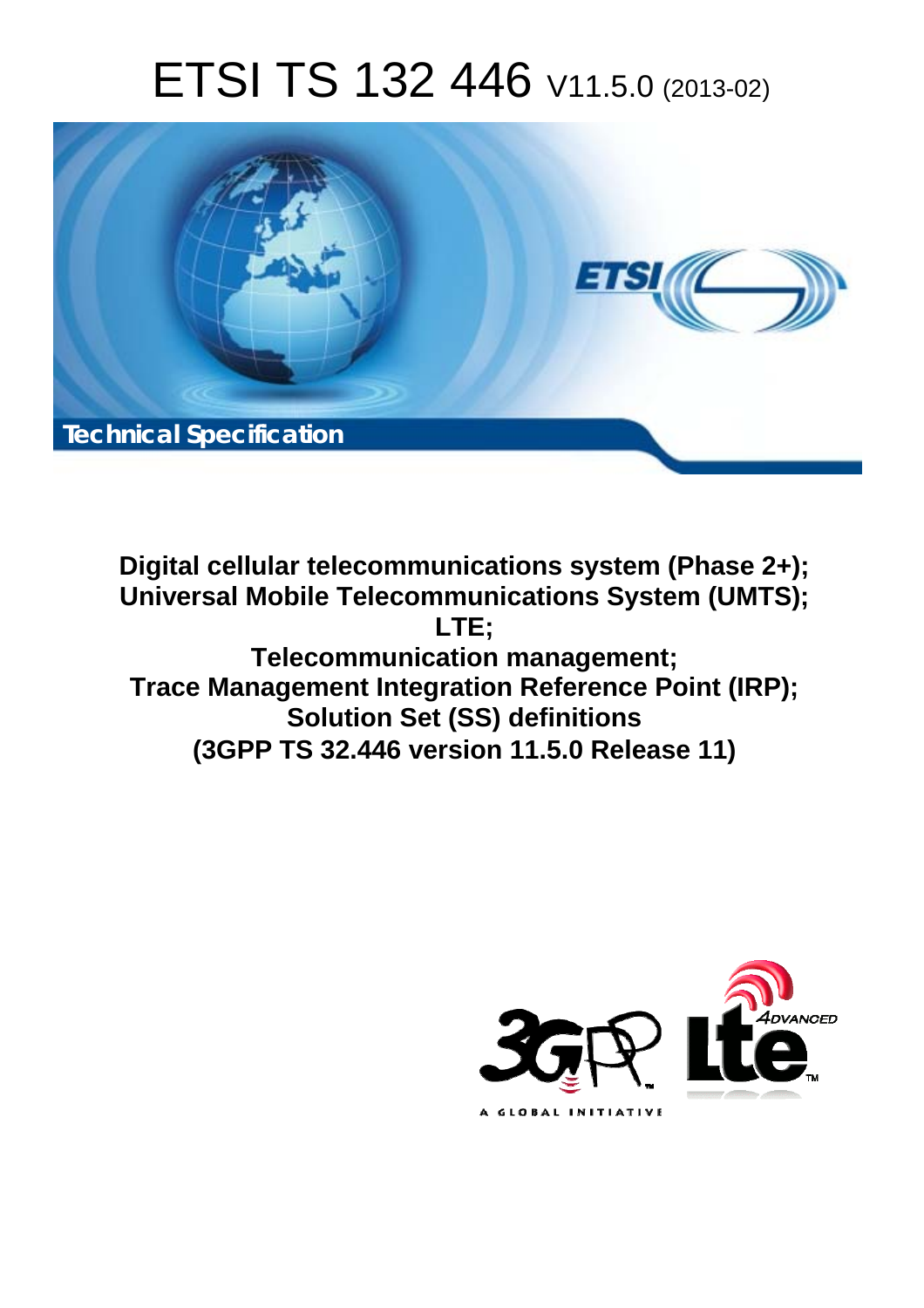Reference RTS/TSGS-0532446vb50

> Keywords GSM,LTE,UMTS

#### *ETSI*

#### 650 Route des Lucioles F-06921 Sophia Antipolis Cedex - FRANCE

Tel.: +33 4 92 94 42 00 Fax: +33 4 93 65 47 16

Siret N° 348 623 562 00017 - NAF 742 C Association à but non lucratif enregistrée à la Sous-Préfecture de Grasse (06) N° 7803/88

#### *Important notice*

Individual copies of the present document can be downloaded from: [http://www.etsi.org](http://www.etsi.org/)

The present document may be made available in more than one electronic version or in print. In any case of existing or perceived difference in contents between such versions, the reference version is the Portable Document Format (PDF). In case of dispute, the reference shall be the printing on ETSI printers of the PDF version kept on a specific network drive within ETSI Secretariat.

Users of the present document should be aware that the document may be subject to revision or change of status. Information on the current status of this and other ETSI documents is available at <http://portal.etsi.org/tb/status/status.asp>

If you find errors in the present document, please send your comment to one of the following services: [http://portal.etsi.org/chaircor/ETSI\\_support.asp](http://portal.etsi.org/chaircor/ETSI_support.asp)

#### *Copyright Notification*

No part may be reproduced except as authorized by written permission. The copyright and the foregoing restriction extend to reproduction in all media.

> © European Telecommunications Standards Institute 2013. All rights reserved.

**DECT**TM, **PLUGTESTS**TM, **UMTS**TM and the ETSI logo are Trade Marks of ETSI registered for the benefit of its Members. **3GPP**TM and **LTE**™ are Trade Marks of ETSI registered for the benefit of its Members and of the 3GPP Organizational Partners.

**GSM**® and the GSM logo are Trade Marks registered and owned by the GSM Association.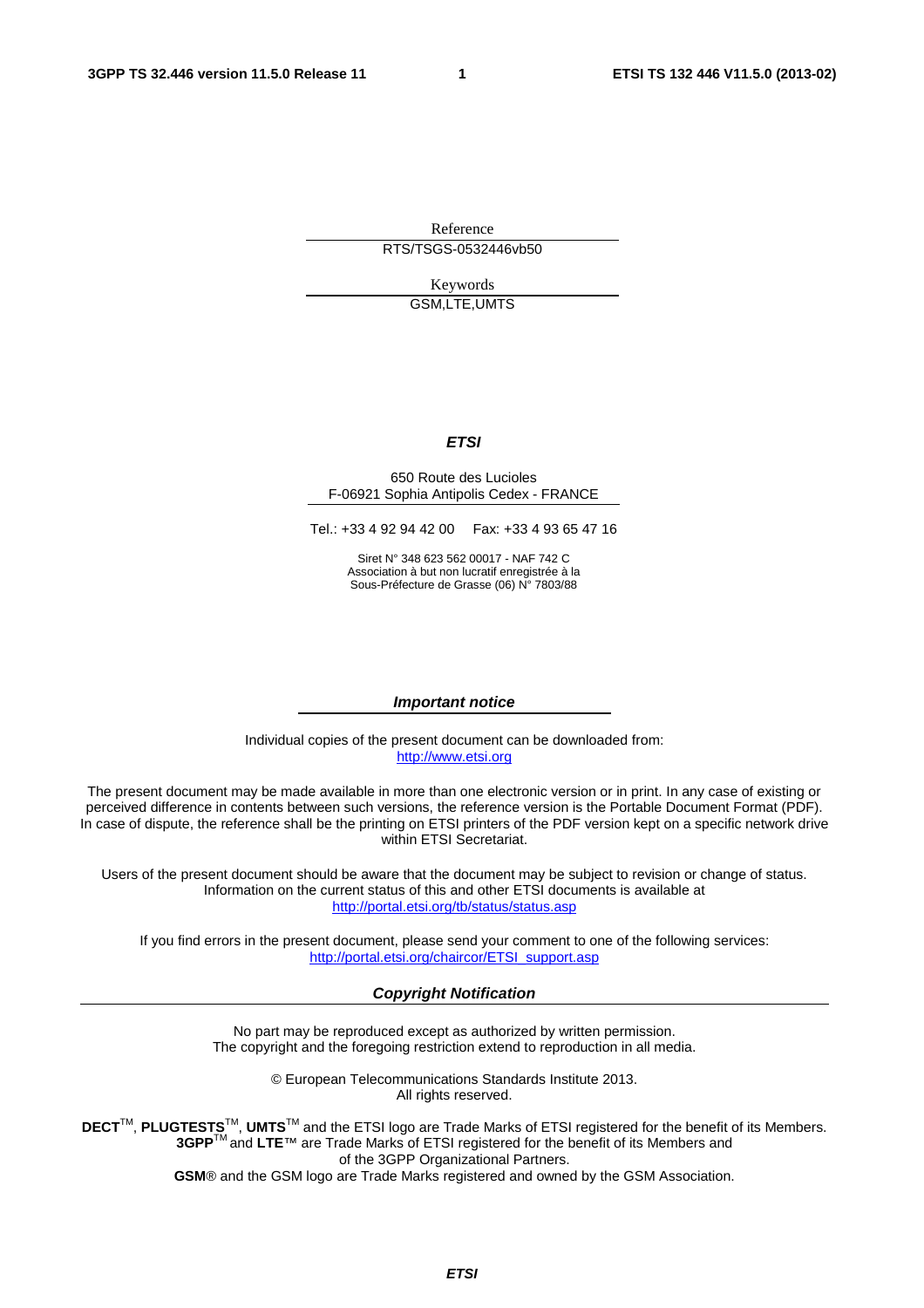## Intellectual Property Rights

IPRs essential or potentially essential to the present document may have been declared to ETSI. The information pertaining to these essential IPRs, if any, is publicly available for **ETSI members and non-members**, and can be found in ETSI SR 000 314: *"Intellectual Property Rights (IPRs); Essential, or potentially Essential, IPRs notified to ETSI in respect of ETSI standards"*, which is available from the ETSI Secretariat. Latest updates are available on the ETSI Web server [\(http://ipr.etsi.org](http://webapp.etsi.org/IPR/home.asp)).

Pursuant to the ETSI IPR Policy, no investigation, including IPR searches, has been carried out by ETSI. No guarantee can be given as to the existence of other IPRs not referenced in ETSI SR 000 314 (or the updates on the ETSI Web server) which are, or may be, or may become, essential to the present document.

## Foreword

This Technical Specification (TS) has been produced by ETSI 3rd Generation Partnership Project (3GPP).

The present document may refer to technical specifications or reports using their 3GPP identities, UMTS identities or GSM identities. These should be interpreted as being references to the corresponding ETSI deliverables.

The cross reference between GSM, UMTS, 3GPP and ETSI identities can be found under [http://webapp.etsi.org/key/queryform.asp.](http://webapp.etsi.org/key/queryform.asp)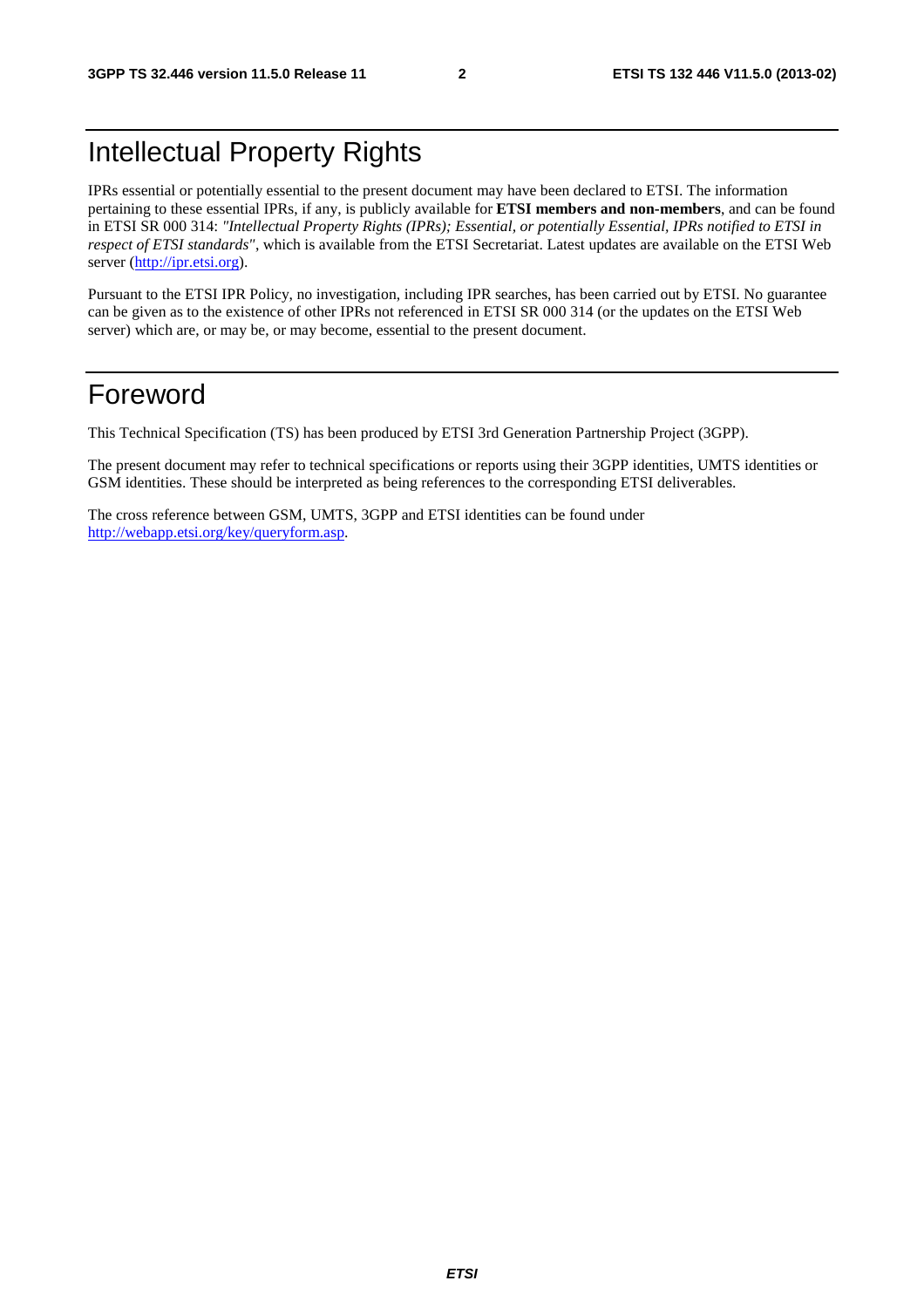$\mathbf{3}$ 

## Contents

| 1              |                             |  |
|----------------|-----------------------------|--|
| 2              |                             |  |
| 3              |                             |  |
| 3.1            |                             |  |
| 3.2            |                             |  |
| 4              |                             |  |
|                | <b>Annex A (normative):</b> |  |
| A.1            |                             |  |
| A.1.1<br>A.1.2 |                             |  |
| A.1.3          |                             |  |
| A.1.4          |                             |  |
| A.1.5          |                             |  |
| A.1.5.1        |                             |  |
| A.2            |                             |  |
| A.2.1          |                             |  |
| A.2.2          |                             |  |
| A.2.3          |                             |  |
| A.3            |                             |  |
| A.3.1          |                             |  |
| A.3.2          |                             |  |
| A.3.3          |                             |  |
| A.3.4          |                             |  |
|                | <b>Annex B</b> (normative): |  |
| B.1            |                             |  |
| <b>B.1.1</b>   |                             |  |
| <b>B.1.2</b>   |                             |  |
| <b>B.1.3</b>   |                             |  |
| B.2            |                             |  |
| B.3            |                             |  |
| B.3.1          |                             |  |
| <b>B.3.2</b>   |                             |  |
| <b>B.3.3</b>   |                             |  |
| <b>B.3.4</b>   |                             |  |
|                | <b>Annex C</b> (normative): |  |
| C.1            |                             |  |
| C.1.1          |                             |  |
| C.1.2          |                             |  |
| C.1.3          |                             |  |
| C.1.4          |                             |  |
| C.2            |                             |  |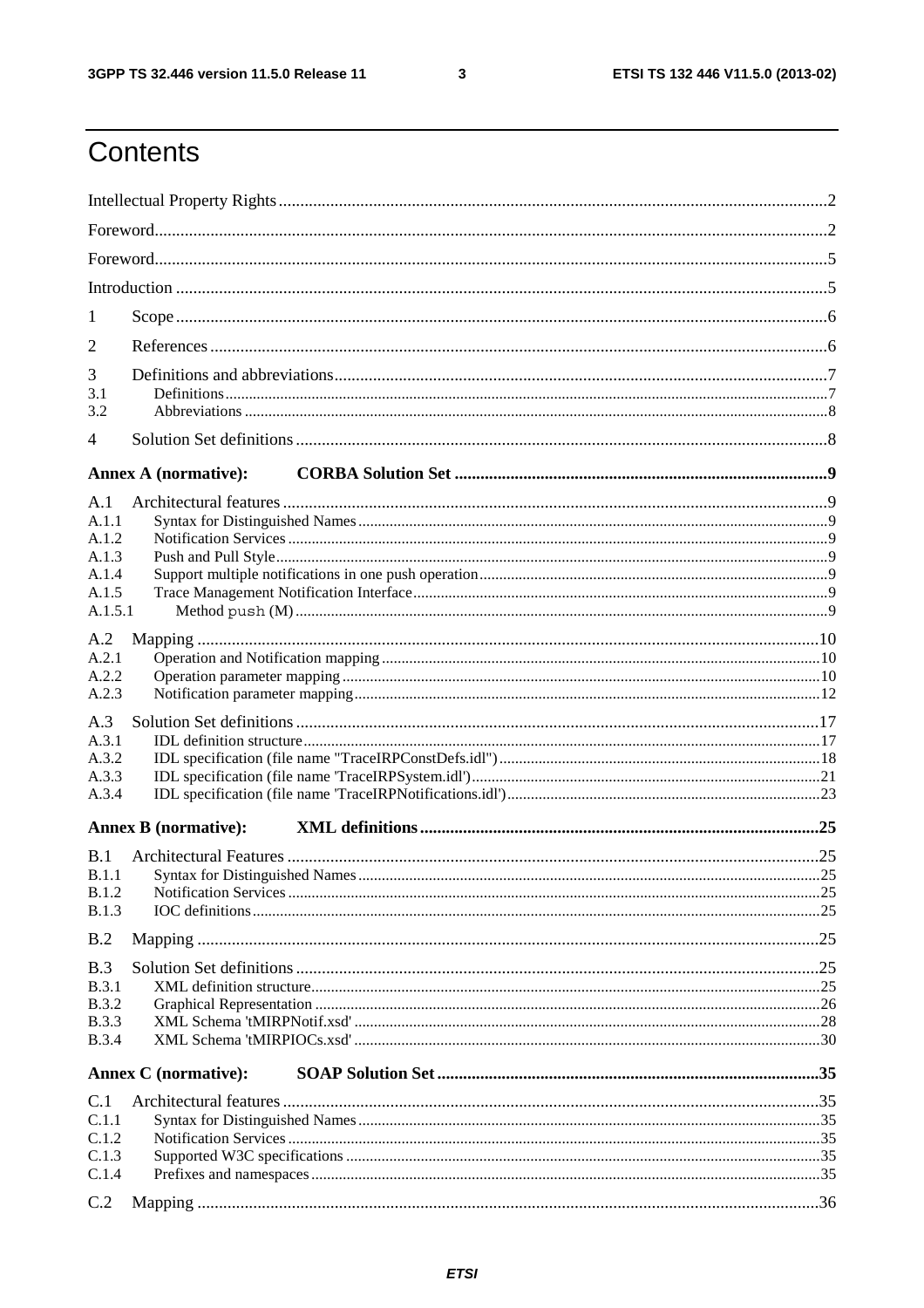$\overline{\mathbf{4}}$ 

| C.2.1 |                               |  |
|-------|-------------------------------|--|
| C.2.2 |                               |  |
| C.2.3 |                               |  |
| C.3   |                               |  |
| C.3.1 |                               |  |
| C.3.2 |                               |  |
| C.3.3 |                               |  |
|       | <b>Annex D</b> (informative): |  |
|       |                               |  |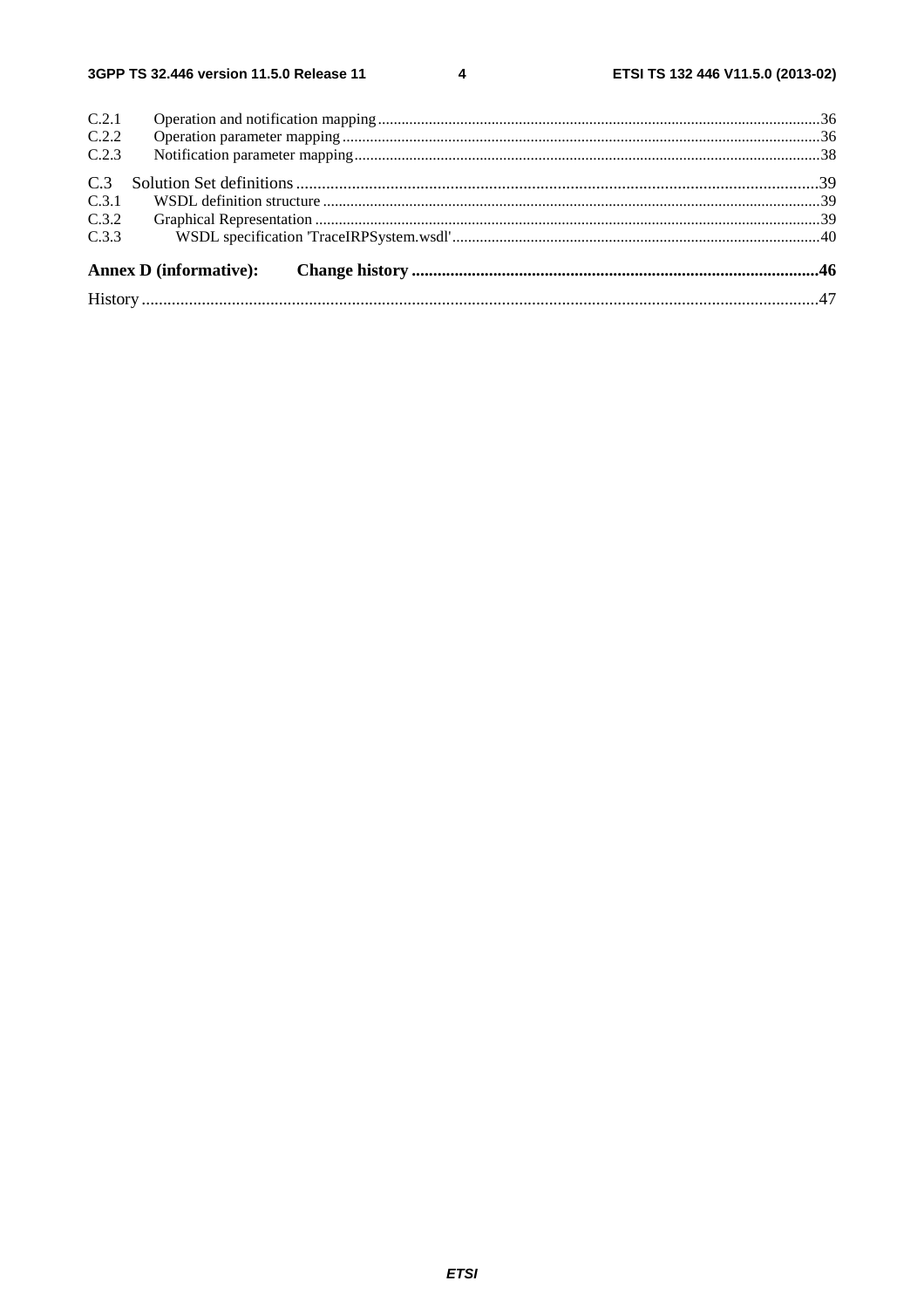## Foreword

This Technical Specification has been produced by the 3<sup>rd</sup> Generation Partnership Project (3GPP).

The contents of the present document are subject to continuing work within the TSG and may change following formal TSG approval. Should the TSG modify the contents of the present document, it will be re-released by the TSG with an identifying change of release date and an increase in version number as follows:

Version x.y.z

where:

- x the first digit:
	- 1 presented to TSG for information;
	- 2 presented to TSG for approval;
	- 3 or greater indicates TSG approved document under change control.
- y the second digit is incremented for all changes of substance, i.e. technical enhancements, corrections, updates, etc.
- z the third digit is incremented when editorial only changes have been incorporated in the document.

## Introduction

The present document is part of a TS-family covering the 3<sup>rd</sup> Generation Partnership Project; Technical Specification Group Services and System Aspects; Telecommunication management; as identified below:

- 32.441 "Trace Management Integration Reference Point (IRP): Requirements".
- 32.442 "Trace Management Integration Reference Point (IRP): Information Service (IS)".

#### **32.446 "Trace Management Integration Reference Point (IRP): Solution Set (SS) definitions".**

The present document is part of a TS-family which describes the information service necessary for the Telecommunication Management (TM) of 3G systems. The TM principles and TM architecture are specified in 3GPP TS 32.101 [2] and 3GPP TS 32.102 [3].

Trace provides very detailed information on call level for a specific subscriber or MS. This data is an additional information source to Performance Measurements and allows deeper investigations in problems solving or in case of optimization.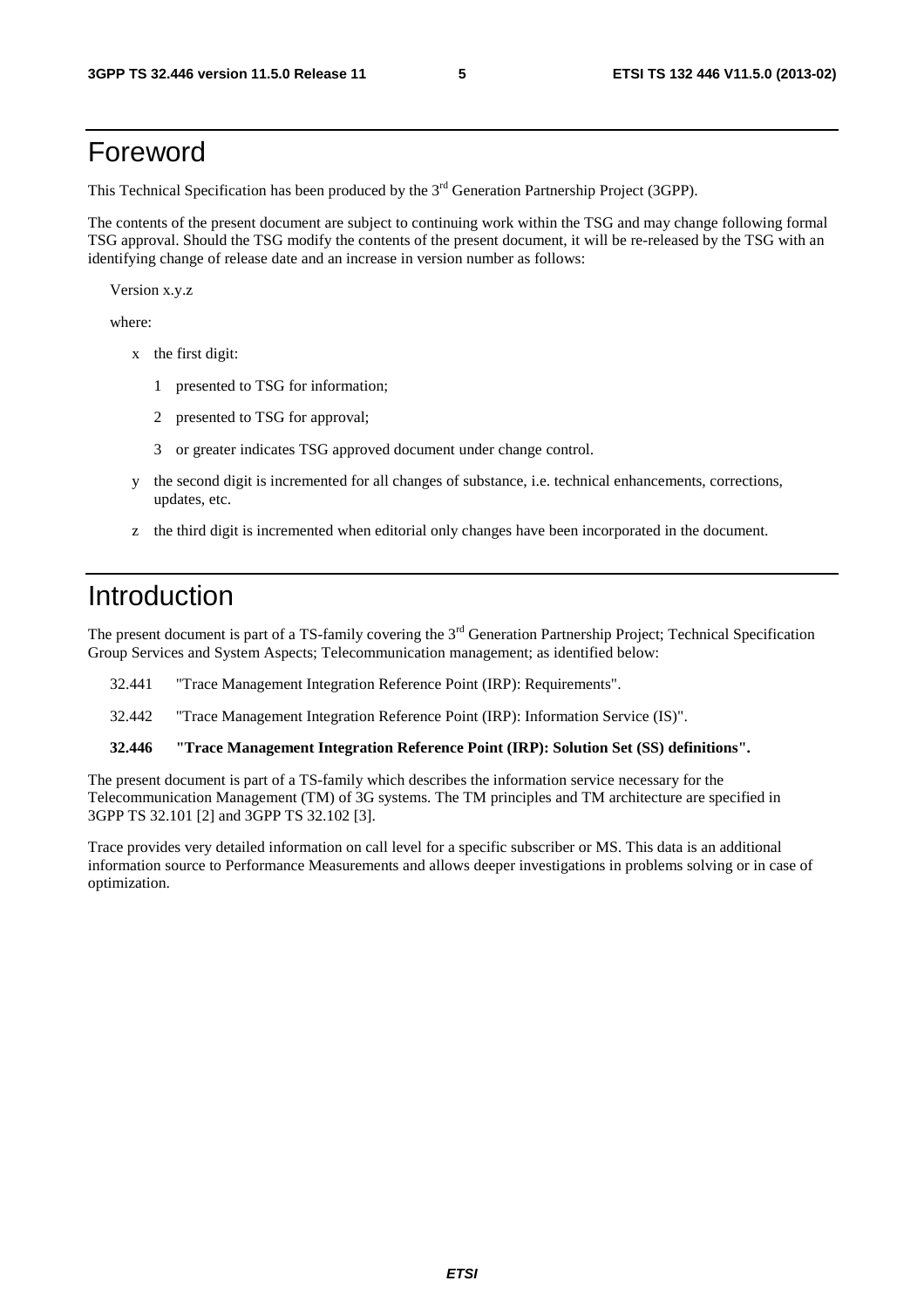## 1 Scope

The present document specifies the Solution Set definitions for the IRP whose semantics are specified in Trace Management IRP: Information Service (3GPP TS 32.442 [5]). This specification is applicable to UMTS networks and EPS networks. GSM Trace is outside of the scope of this specification.

The conditions for supporting Network Sharing are stated in 3GPP TS 32.441 [6].

This Solution Set specification is related to 3GPP TS 32.442 V11. 5.X.

## 2 References

The following documents contain provisions which, through reference in this text, constitute provisions of the present document.

- References are either specific (identified by date of publication, edition number, version number, etc.) or non-specific.
- For a specific reference, subsequent revisions do not apply.
- For a non-specific reference, the latest version applies. In the case of a reference to a 3GPP document (including a GSM document), a non-specific reference implicitly refers to the latest version of that document *in the same Release as the present document*.
- [1] 3GPP TR 21.905: "Vocabulary for 3GPP Specifications".
- [2] 3GPP TS 32.101: "Telecommunication management; Principles and high level requirements".
- [3] 3GPP TS 32.102: "Telecommunication management; Architecture".
- [4] 3GPP TS 32.150: "Telecommunication management; Integration Reference Point (IRP) Concept and definitions".
- [5] 3GPP TS 32.442: "Telecommunication management; Trace Management Integration Reference Point (IRP): Information Service (IS)".
- [6] void.
- [7] 3GPP TS 32.311: "Telecommunication management; Generic Integration Reference Point (IRP): Requirements".
- [8] void.
- [9] 3GPP TS 32.300: "Telecommunication management; Configuration Management (CM); Name convention for Managed Objects".
- [10] 3GPP TS 32.306: "Telecommunication management; Configuration Management (CM); Notification Integration Reference Point (IRP): Solution Set definitions"
- [11] void.
- [12] OMG TC Document telecom/98-11-01: "OMG Notification Service". <http://www.omg.org/technology/documents/>
- [13] 3GPP TS 32.342: "Telecommunication management; File Transfer (FT) Integration Reference Point (IRP): Information Service (IS)".
- [14] W3C REC-xml-20001006: "Extensible Markup Language (XML) 1.0 (Second Edition)".
- [15] W3C REC-xmlschema-0-20010502: "XML Schema Part 0: Primer".
- [16] W3C REC-xmlschema-1-20010502: "XML Schema Part 1: Structures".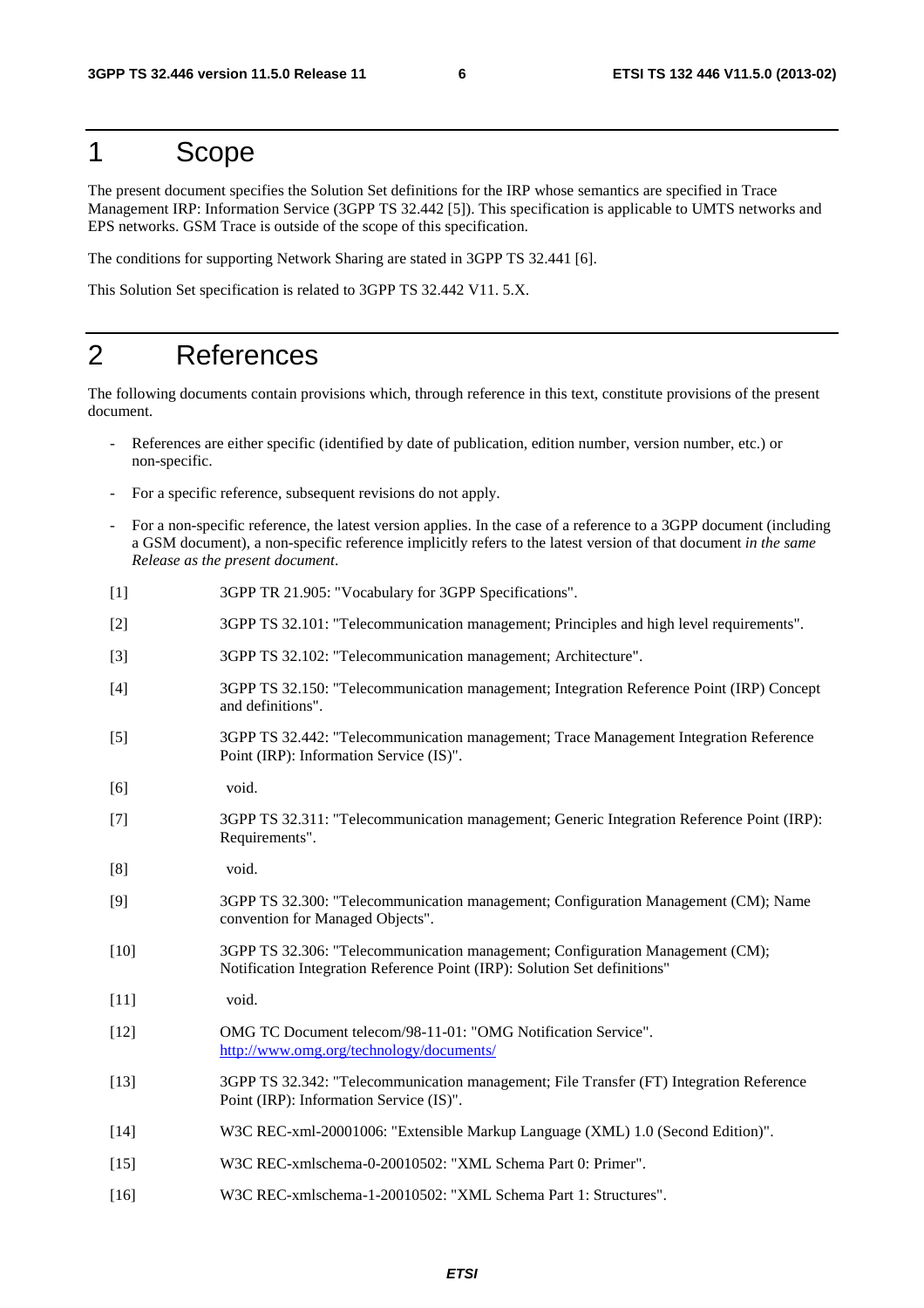| $[17]$ | W3C REC-xmlschema-2-20010502: "XML Schema Part 2: Datatypes".              |
|--------|----------------------------------------------------------------------------|
| $[18]$ | void.                                                                      |
| $[19]$ | void.                                                                      |
| [20]   | void.                                                                      |
| [21]   | W3C SOAP 1.1 specification (http://www.w3.org/TR/2000/NOTE-SOAP-20000508/) |
| $[22]$ | W3C XPath 1.0 specification (http://www.w3.org/TR/1999/REC-xpath-19991116) |
| $[23]$ | W3C WSDL 1.1 specification (http://www.w3.org/TR/2001/NOTE-wsdl-20010315)  |
| [24]   | W3C SOAP 1.2 specification (http://www.w3.org/TR/soap12-part1/)            |
|        |                                                                            |

## 3 Definitions and abbreviations

#### 3.1 Definitions

For the purposes of the present document, the terms and definitions given in TR 21.905 [1], 3GPP TS 32.101 [2], 3GPP TS 32.102 [3], 3GPP TS 32.150 [4] apply. A term defined in the present document takes precedence over the definition of the same term, if any, in TR 21.905 [1].

**IRP document version number string (or "IRPVersion"):** See 3GPP TS 32.311 [7].

**IRP:** See 3GPP TS 32.101 [2].

**IRPAgent:** See 3GPP TS 32.102 [3].

**IRPManager:** See 3GPP TS 32.102 [3].

**XML file:** file containing an XML document

**XML document:** composed of the succession of an optional XML declaration followed by a root XML element, see [14].

**XML declaration:** it specifies the version of XML being used, see [14].

**XML element:** has a type, is identified by a name, may have a set of XML attribute specifications and is either composed of the succession of an XML start-tag followed by the XML content of the XML element followed by an XML end-tag, or composed simply of an XML empty-element tag; each XML element may contain other XML elements, see [14].

**empty XML element:** having an empty XML content; an empty XML element still possibly has a set of XML attribute specifications; an empty XML element is either composed of the succession of an XML start-tag directly followed by an XML end-tag, or composed simply of an XML empty-element tag, see [14].

**XML content (of an XML element):** empty if the XML element is simply composed of an XML empty-element tag; otherwise the part, possibly empty, of the XML element between its XML start-tag and its XML end-tag, see [14].

**XML start-tag:** the beginning of a non-empty XML element is marked by an XML start-tag containing the name and the set of XML attribute specifications of the XML element, see [14].

**XML end-tag:** the end of a non-empty XML element is marked by an XML end-tag containing the name of the XML element, see [14].

**XML empty-element tag:** composed simply of an empty-element tag containing the name and the set of XML attribute specifications of the XML element, see [14].

**XML attribute specification:** has a name and a value, see [14].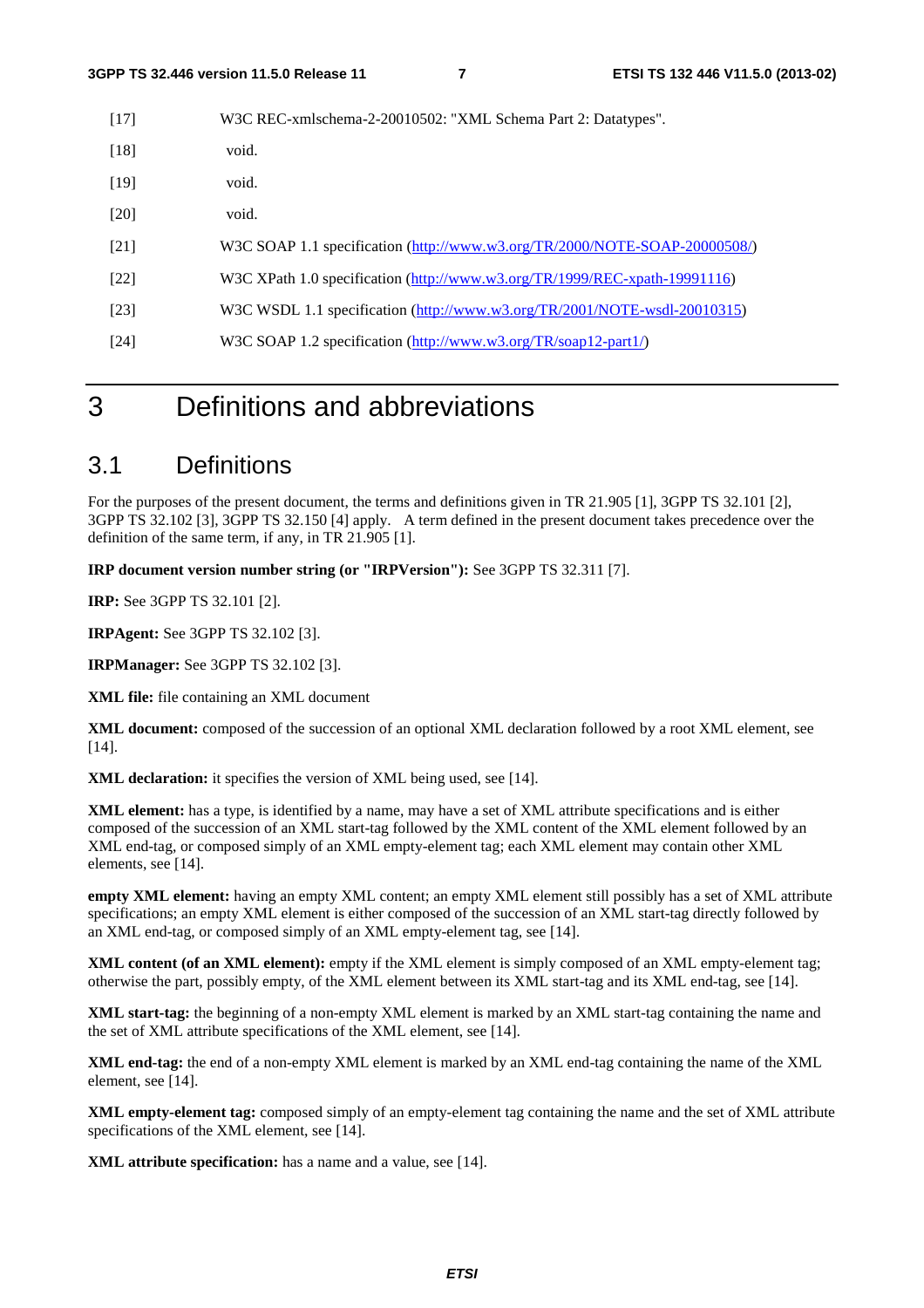**DTD:** defines structure and content constraints to be respected by an XML document to be valid with regard to this DTD, see [14].

**XML schema:** more powerful than a DTD, an XML schema defines structure and content constraints to be respected by an XML document to conform with this XML schema; through the use of XML namespaces several XML schemas can be used together by a single XML document; an XML schema is itself also an XML document that shall conform with the XML schema for XML schemas, see [15], [16] and [17].

**XML namespace:** enables qualifying element and attribute names used in XML documents by associating them with namespaces identified by different XML schemas, see [15], [16] and [17].

**XML complex type:** defined in an XML schema; cannot be directly used in an XML document; can be the concrete type or the derivation base type for an XML element type or for another XML complex type; ultimately defines constraints for an XML element on its XML attribute specifications and/or its XML content, see [15], [16] and [17].

**XML element type:** declared by an XML schema; can be directly used in an XML document; as the concrete type of an XML element, directly or indirectly defines constraints on its XML attribute specifications and/or its XML content; can also be the concrete type or the derivation base type for another XML element type, see [15], [16] and [17].

#### 3.2 Abbreviations

For the purposes of the present document, the abbreviations given in TR 21.905 [1], in 3GPP TS 32.101 [2], 3GPP TS 32.102 [3], 3GPP TS 32.150 [4], and the following apply. An abbreviation defined in the present document takes precedence over the definition of the same abbreviation, if any, in TR 21.905 [1].

| CМ           | <b>Configuration Management</b>           |
|--------------|-------------------------------------------|
| <b>CORBA</b> | Common Object Request Broker Architecture |
| DN           | Distinguished Name                        |
| EM           | <b>Element Manager</b>                    |
| IDL          | Interface Definition Language             |
| <b>IRP</b>   | <b>Integration Reference Point</b>        |
| Itf-N        | Interface N                               |
| <b>IS</b>    | <b>Information Service</b>                |
| <b>MDT</b>   | Minimization of Drive Tests               |
| <b>MOC</b>   | <b>Managed Object Class</b>               |
| <b>NE</b>    | Network Element                           |
| OMG          | <b>Object Management Group</b>            |
| <b>RLF</b>   | Radio Link Failure                        |
| SS.          | Solution Set                              |
| TS           | <b>Technical Specification</b>            |
|              |                                           |

## 4 Solution Set definitions

This specification defines the following 3GPP Trace Management IRP Solution Set definitions:

Annex A provides the CORBA Solution Set. Annex B provides the XML definitions. Annex C provides the SOAP Solution Set.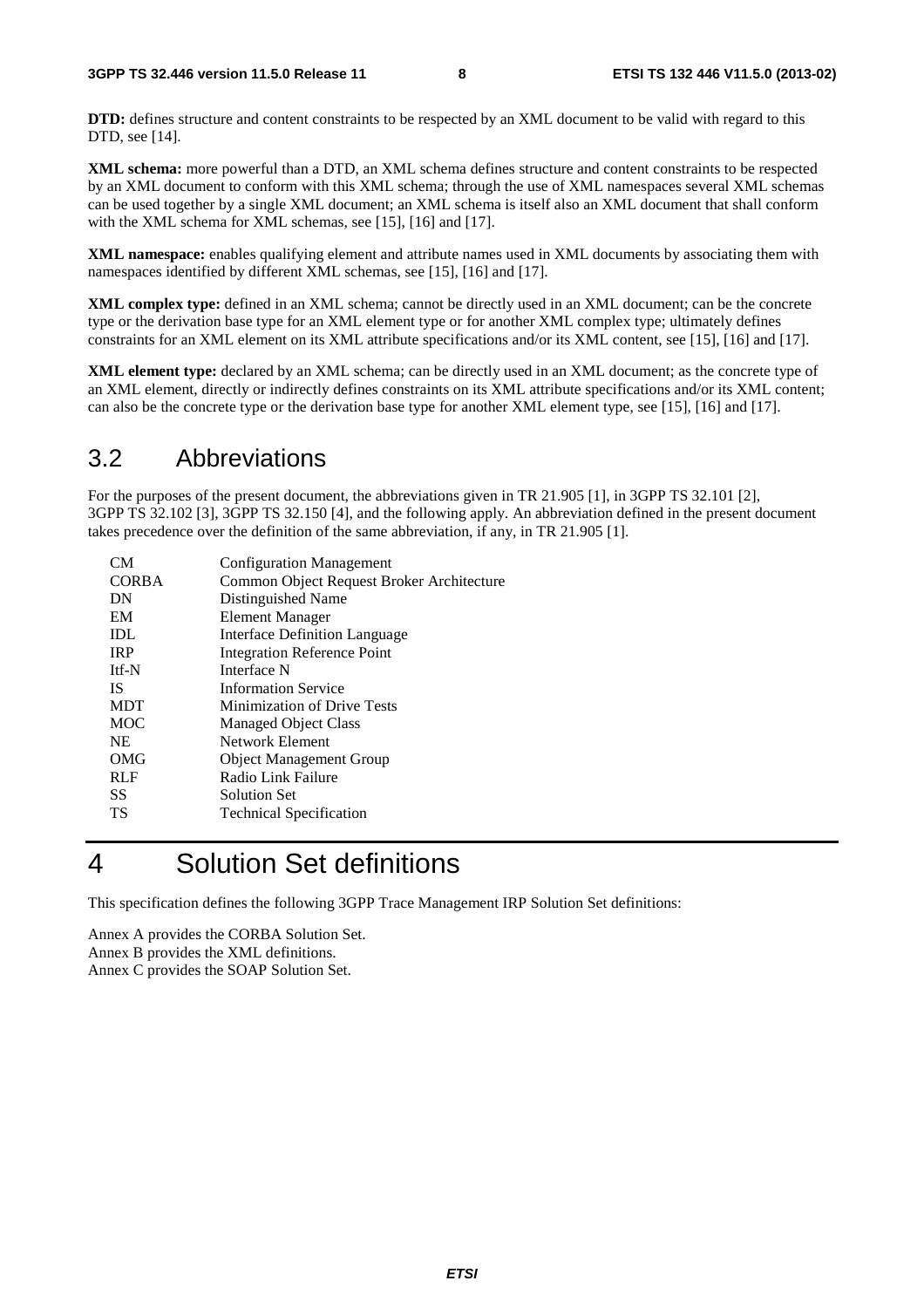## Annex A (normative): CORBA Solution Set

This annex contains the CORBA Solution Set for the IRP whose semantics is specified in Trace Management IRP: Information Service (3GPP TS 32.442 [5]).

## A.1 Architectural features

The overall architectural feature of Trace Management IRP is specified in 3GPP TS 32.442 [5].

### A.1.1 Syntax for Distinguished Names

The format of a Distinguished Name is defined in 3GPP TS 32.300 [9].

The version of this IRP is represented as a string (see also clause 3 for versions).

### A.1.2 Notification Services

Notifications are sent according to the Notification IRP: CORBA SS (see 3GPP TS 32.306 [10]).

The contents of the TraceIRP notifications are defined in the present document.

### A.1.3 Push and Pull Style

OMG Notification Service defines two styles of interaction. One is called push style. In this style, IRPAgent pushes notifications to IRPManager as soon as they are available. The other is called pull style. In this style, IRPAgent keeps the notifications till IRPManager requests for them.

This CORBA SS specifies that support of Push style is Mandatory (M) and that support of Pull style is Optional (O).

### A.1.4 Support multiple notifications in one push operation

For efficiency reasons, IRPAgent may send multiple notifications using one single push operation. To pack multiple notifications into one push operation, IRPAgent may wait and not invoke the push operation as soon as notifications are available. To avoid IRPAgent to wait for an extended period of time that is objectionable to IRPManager, IRPAgent shall implement an IRPAgent wide timer configurable by administrator. On expiration of this timer, IRPAgent shall invoke push if there is at least one notification to be conveyed to IRPManager. This timer is re-started after each push invocation.

## A.1.5 Trace Management Notification Interface

OMG CORBA Notification push operation is used to realise the notification of TraceIRP Notifications. All the notifications in this interface are implemented using this push\_structured\_event method.

#### A.1.5.1 Method push (M)

```
module CosNotifyComm { 
… 
Interface SequencePushConsumer : NotifyPublish { 
void push_structured_events( 
in CosNotification::EventBatch notifications) 
          raises( CosEventComm::Disconnected);
```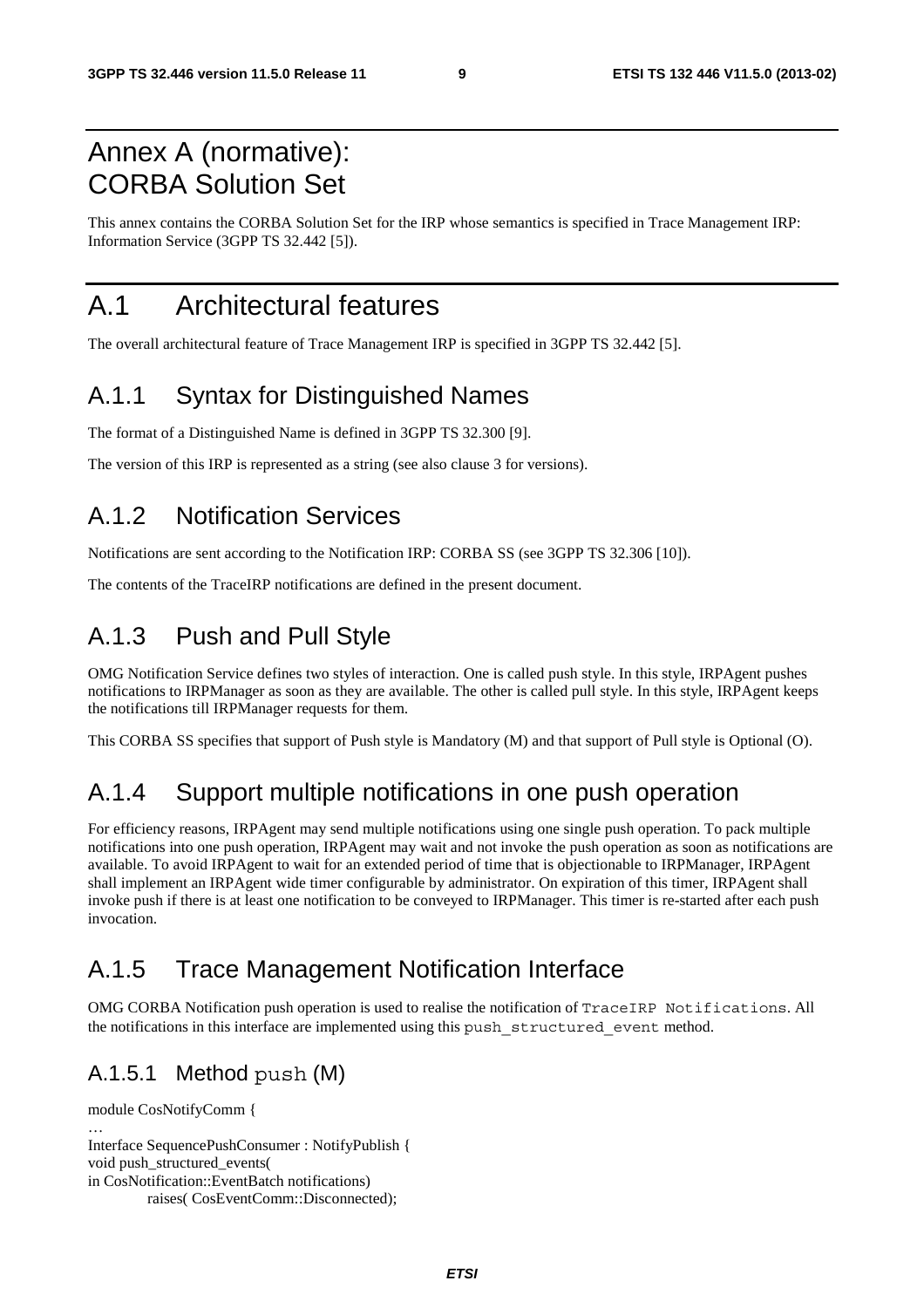… }; // SequencePushConsumer

… }; // CosNotifyComm

- NOTE 1: The push structured events method takes an input parameter of type EventBatch as defined in the OMG CosNotification module (OMG Notification Service [12]). This data type is the same as a sequence of Structured Events. Upon invocation, this parameter will contain a sequence of Structured Events being delivered to IRPManager by IRPAgent to which it is connected.
- NOTE 2: The maximum number of events that will be transmitted within a single invocation of this operation is controlled by IRPAgent wide configuration parameter.
- NOTE 3: The amount of time the supplier (IRPAgent) of a sequence of Structured Events will accumulate individual events into the sequence before invoking this operation is controlled by IRPAgent wide configuration parameter as well.
- NOTE 4: IRPAgent may push EventBatch with only one Structured Event..

## A.2 Mapping

### A.2.1 Operation and Notification mapping

TraceIRP: IS 3GPP TS 32.442 [5] defines semantics of operation and notification visible across the TraceIRP. Table A.2.1 indicates mapping of these operations and notifications to their equivalents defined in this SS.

| IS Operations/ notification 3GPP TS 32.442 [5] | <b>SS Method</b>                               | <b>Qualifier</b> |
|------------------------------------------------|------------------------------------------------|------------------|
| lactivateTraceJob                              | activate trace job                             | м                |
| IdeactivateTraceJob                            | deactivate trace job                           | М                |
| listTraceJob                                   | list trace job                                 | M                |
| <b>IlistActivatedTraceJob</b>                  | list activated trace job                       | M                |
| InotifyTraceRecordingSessionFailure            | push structured events (See subclause A.1.5.1) |                  |
| InotifyTraceSessionLocalActivation             | push structured events (See subclause A.1.5.1) |                  |

**Table A.2.1: Mapping from IS Operations and Notification to SS equivalents** 

## A.2.2 Operation parameter mapping

The TraceIRP: IS 3GPP TS 32.442 [5] defines semantics of parameters carried in operations across the TraceIRP. The following tables indicate the mapping of these parameters, as per operation, to their equivalents defined in this SS.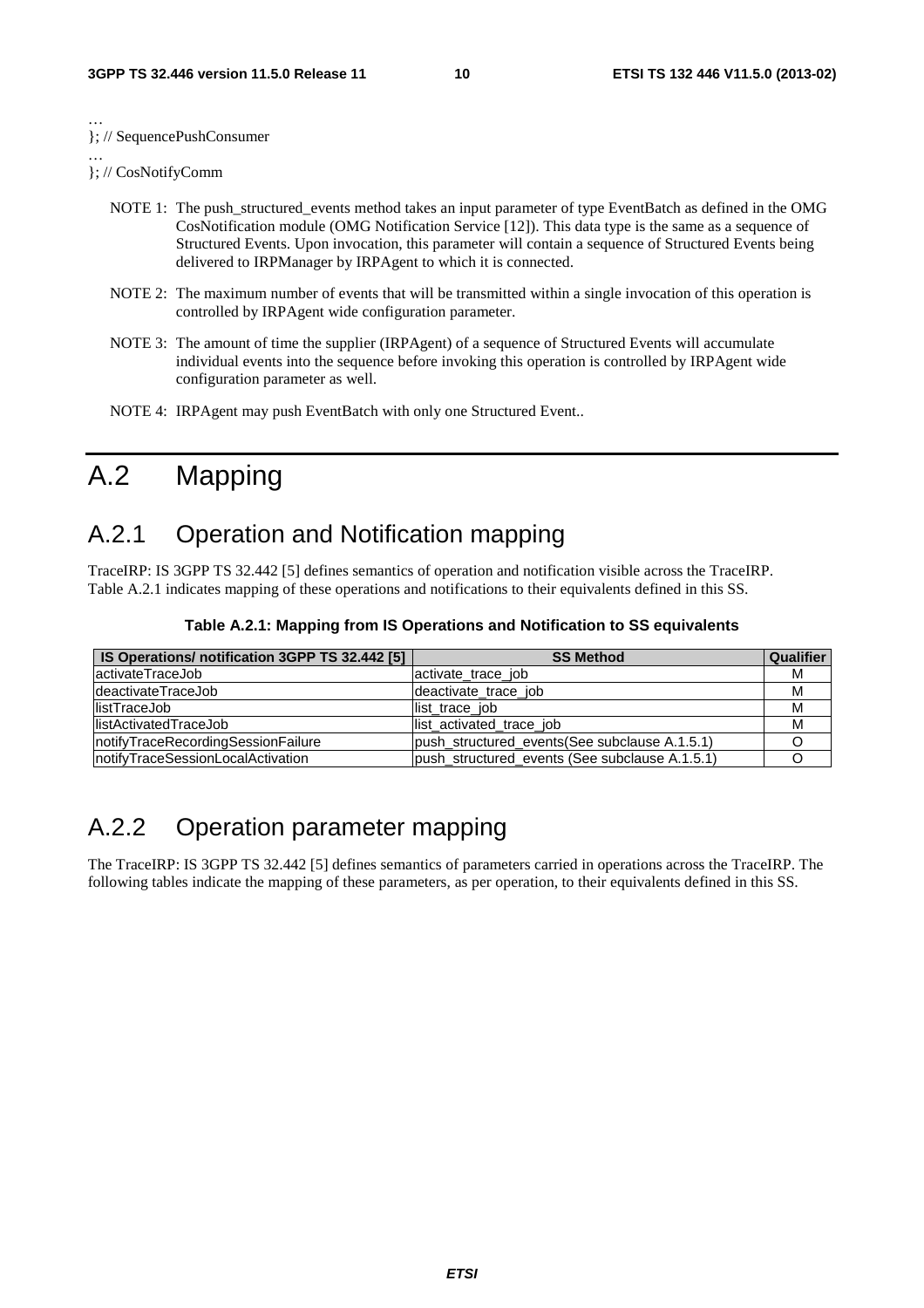| <b>IS Operation parameter</b> | <b>SS Method parameter</b>                                                                                                                                                                                                                          | Qualifier |
|-------------------------------|-----------------------------------------------------------------------------------------------------------------------------------------------------------------------------------------------------------------------------------------------------|-----------|
| iocInstance                   | KernelCmConstDefs::DN moInstance                                                                                                                                                                                                                    | M         |
| listOfInterfaces              | TraceIRPConstDefs::ListOfInterfaces list_of_interfaces                                                                                                                                                                                              | O         |
| listOfNeTypes                 | TraceIRPConstDefs::ListOfNeTypes list_of_ne_types                                                                                                                                                                                                   | <b>CM</b> |
| traceDepth                    | TraceIRPConstDefs::TraceDepth trace_depth                                                                                                                                                                                                           | M         |
| traceReference                | TraceIRPConstDefs::TraceReference trace_reference                                                                                                                                                                                                   | M         |
| traceTarget                   | TraceIRPConstDefs::TraceTarget trace_target                                                                                                                                                                                                         | M         |
| triggeringEvent               | TraceIRPConstDefs:: TriggeringEvent triggering_event                                                                                                                                                                                                | CO        |
| traceCollectionEntityAddress  | TraceIRPConstDefs::TraceCollectionEntityAddress<br>trace_collection_entity_address                                                                                                                                                                  | <b>CM</b> |
| jobType                       | TraceIRPConstDefs:: JobType job_type                                                                                                                                                                                                                | M         |
| areaScope                     | TraceIRPConstDefs::DNSet                                                                                                                                                                                                                            | <b>CM</b> |
| listOfMeasurements            | TraceIRPConstDefs:: ListOf Measurements list_of_measurements                                                                                                                                                                                        | <b>CM</b> |
| reportingTrigger              | TraceIRPConstDefs::ReportingTrigger reporting_trigger                                                                                                                                                                                               | <b>CM</b> |
| reportInterval                | TraceIRPConstDefs::ReportInterval report_interval                                                                                                                                                                                                   | <b>CM</b> |
| reportAmount                  | TraceIRPConstDefs::ReportAmount report_amount                                                                                                                                                                                                       | <b>CM</b> |
| eventThreshold                | TraceIRPConstDefs::EventThreshold event_threshold                                                                                                                                                                                                   | <b>CM</b> |
| loggingInterval               | TraceIRPConstDefs::LoggingInterval logging_interval                                                                                                                                                                                                 | <b>CM</b> |
| loggingDuration               | TraceIRPConstDefs::LoggingDuration logging_duration                                                                                                                                                                                                 | <b>CM</b> |
| anonymizationOfMDTData        | TraceIRPConstDefs: AnonymizationOfMDTData anonymization_Of_MDT_Data                                                                                                                                                                                 | <b>CM</b> |
| measurementQuantity           | TraceIRPConstDefs::MeasurementQuantity measurement_quantity                                                                                                                                                                                         | <b>CM</b> |
| measurementPeirodLTE          | TraceIRPConstDefs: MeasurementPeriodLTE measurement_period_Ite                                                                                                                                                                                      | <b>CM</b> |
| measurementPeirodUMTS         | TraceIRPConstDefs: MeasurementPeriodUMTS measurement_period_umts                                                                                                                                                                                    | <b>CM</b> |
| collectionPeriodRrmUmts       | TraceIRPConstDefs: CollectionPeriodRrmUmts collection_period_rrm_umts                                                                                                                                                                               | <b>CM</b> |
| collectionPeriodRrmLte        | TraceIRPConstDefs: CollectionPeriodRrmLte collection_period_rrm_lte                                                                                                                                                                                 | <b>CM</b> |
| positioningMethod             | TraceIRPConstDefs: PositioningMethod positioning_method                                                                                                                                                                                             | CO        |
| unsupportedList               | TraceIRPConstDefs: UnsupportedList unsupportedList                                                                                                                                                                                                  | M         |
| status                        | Return value of type TraceIRPConstDefs::Result<br>Exception:<br>ActivateTraceJob, InvalidTraceDepth, InvalidTraceTarget,<br>NotUniqueTraceReference<br>ManagedGenericlRPSystem::InvalidParameter,<br>ManagedGenericIRPSystem::ParameterNotSupported | M         |
| pLMNTarget                    | TraceIRPConstDefs: PLMNTarget pLMN_target                                                                                                                                                                                                           | <b>CM</b> |

#### **Table A.2.2.1: Mapping from IS activateTraceJob parameters to SS equivalents**

#### **Table A.2.2.2: Mapping from IS deactivateTraceJob parameters to SS equivalents**

| <b>IS Operation parameter</b> | <b>SS Method parameter</b>                                                                                              | Qualifier |
|-------------------------------|-------------------------------------------------------------------------------------------------------------------------|-----------|
| traceReference                | TraceIRPConstDefs:: TraceReference trace_reference                                                                      | м         |
| traceTarget                   | TraceIRPConstDefs::TraceTarget trace_target                                                                             | M         |
| status                        | Return value of type TraceIRPConstDefs::Result<br>Exception:<br>DeactivateTraceJob, NotUniqueTraceReference             | м         |
|                               | traceRecordingSessionReference   TraceIRPConstDefs::TraceRecordingSessionReference<br>trace_recording_session_reference | CМ        |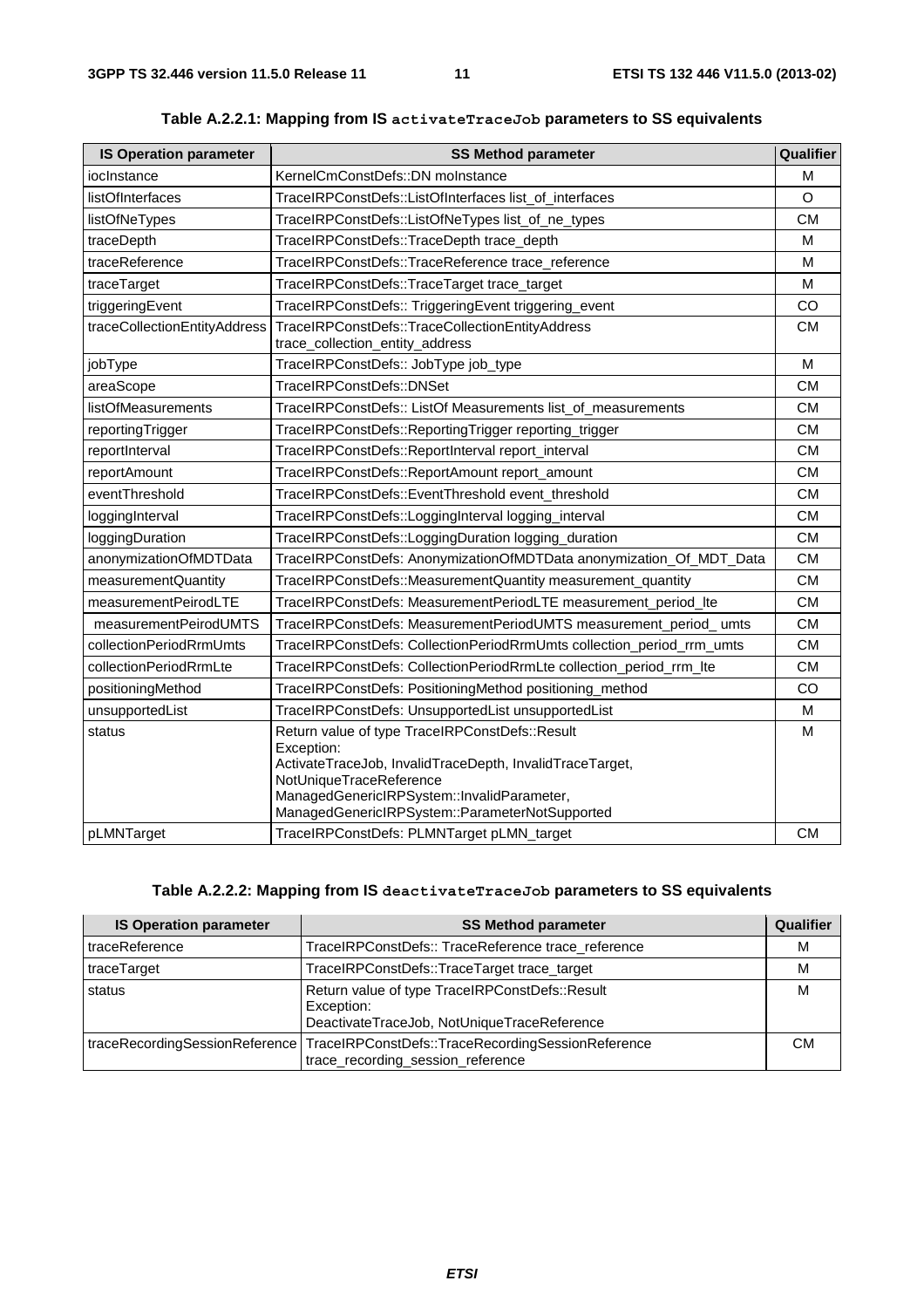| <b>IS Operation parameter</b>  | <b>SS Method parameter</b>                                                                            | Qualifier |
|--------------------------------|-------------------------------------------------------------------------------------------------------|-----------|
| traceReference                 | TraceIRPConstDefs::TraceReference trace_reference                                                     | М         |
| status                         | Return value of type TraceIRPConstDefs::Result<br>Exception:<br>ListTraceJob, NotUniqueTraceReference | M         |
| iocInstance                    | KernelCmConstDefs::DN moInstance                                                                      | M         |
| listOfInterfaces               | TraceIRPConstDefs::ListOfInterfaces list_of_interfaces                                                | $\circ$   |
| traceDepth                     | TraceIRPConstDefs::TraceDepth trace_depth                                                             | M         |
| traceRecordingSessionReference | TraceIRPConstDefs::TraceRecordingSessionReference<br>trace_recording_session_reference                | <b>CM</b> |
| traceTarget                    | TraceIRPConstDefs::TraceTarget trace_target                                                           | M         |
| jobType                        | TraceIRPConstDefs::JobType job_type                                                                   | M         |
| areaScope                      | TraceIRPConstDefs::DNSet                                                                              | <b>CM</b> |
| listOfMeasurements             | TraceIRPConstDefs:: ListOf Measurements list_of_measurements                                          | <b>CM</b> |
| reportingTrigger               | TraceIRPConstDefs::ReportingTrigger reporting_trigger                                                 | <b>CM</b> |
| reportInterval                 | TraceIRPConstDefs::ReportInterval report_interval                                                     | <b>CM</b> |
| reportAmount                   | TraceIRPConstDefs::ReportAmount report_amount                                                         | <b>CM</b> |
| eventThreshold                 | TraceIRPConstDefs::EventThreshold event_threshold                                                     | <b>CM</b> |
| loggingInterval                | TraceIRPConstDefs::LoggingInterval logging_interval                                                   | <b>CM</b> |
| loggingDuration                | TraceIRPConstDefs::LoggingDuration logging_duration                                                   | <b>CM</b> |
| triggeringEvent                | TraceIRPConstDefs::TriggeringEvent triggering_event                                                   | O         |
| traceCollectionEntityAddress   | TraceIRPConstDefs::TraceCollectionEntityAddress<br>trace_collection_entity_address                    | <b>CM</b> |
| anonymizationOfMDTData         | TraceIRPConstDefs: AnonymizationOfMDTData<br>anonymization_Of_MDT_Data                                | <b>CM</b> |
| measurementQuantity            | TraceIRPConstDefs::MeasurementQuantity measurement_quantity                                           | <b>CM</b> |
| measurementPeirodLTE           | TraceIRPConstDefs: MeasurementPeriodLTE measurement_period_lte                                        | <b>CM</b> |
| measurementPeirodUMTS          | TraceIRPConstDefs: MeasurementPeriodUMTS measurement_period_<br>umts                                  | <b>CM</b> |
| collectionPeriodRrmUmts        | TraceIRPConstDefs: CollectionPeriodRrmUmts<br>collection_period_rrm_umts                              | <b>CM</b> |
| collectionPeriodRrmLte         | TraceIRPConstDefs: CollectionPeriodRrmLte collection_period_rrm_lte                                   | <b>CM</b> |
| positioningMethod              | TraceIRPConstDefs: PositioningMethod positioning_method                                               | CO        |
| pLMNTarget                     | TraceIRPConstDefs: PLMNTarget pLMN_target                                                             | <b>CM</b> |

**Table A.2.2.3: Mapping from IS listTraceJob parameters to SS equivalents** 

| Table A.2.2.4: Mapping from IS listActivatedTraceJobs parameters to SS equivalents |  |
|------------------------------------------------------------------------------------|--|
|                                                                                    |  |

| <b>IS Operation parameter</b><br><b>SS Method parameter</b> |                                                             | Qualifier |
|-------------------------------------------------------------|-------------------------------------------------------------|-----------|
| l traceReferenceList                                        | TraceMIRPConstDefs::TraceReferenceList trace reference list | M         |
| status                                                      | Return value of type TraceIRPConstDefs::Result              | M         |

## A.2.3 Notification parameter mapping

The TraceIRP: IS 3GPP TS 32.442 [5] defines semantics of parameters carried in notifications. The following table indicates the mapping of these parameters to their OMG CORBA Structured Event (defined in OMG Notification Service [12]) equivalents. The composition of OMG Structured Event, as defined in the OMG Notification Service [12], is:

Header Fixed Header domain\_name type\_name event\_name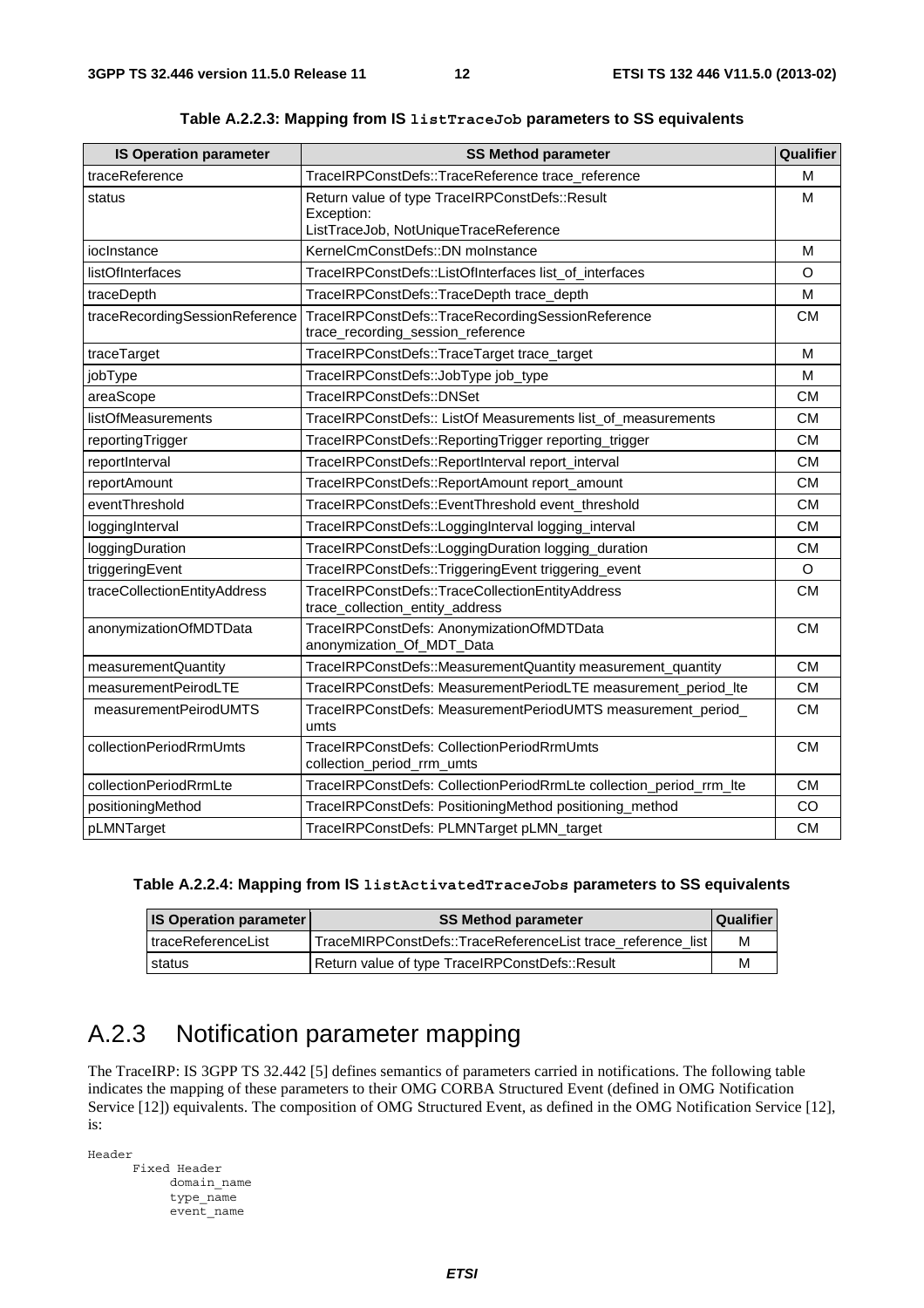Variable Header Body filterable\_body\_fields remaining\_body

The following tables list all OMG Structured Event attributes in the second column. The first column identifies the TraceIRP: IS 3GPP TS 32.442 [5] defined notification parameters.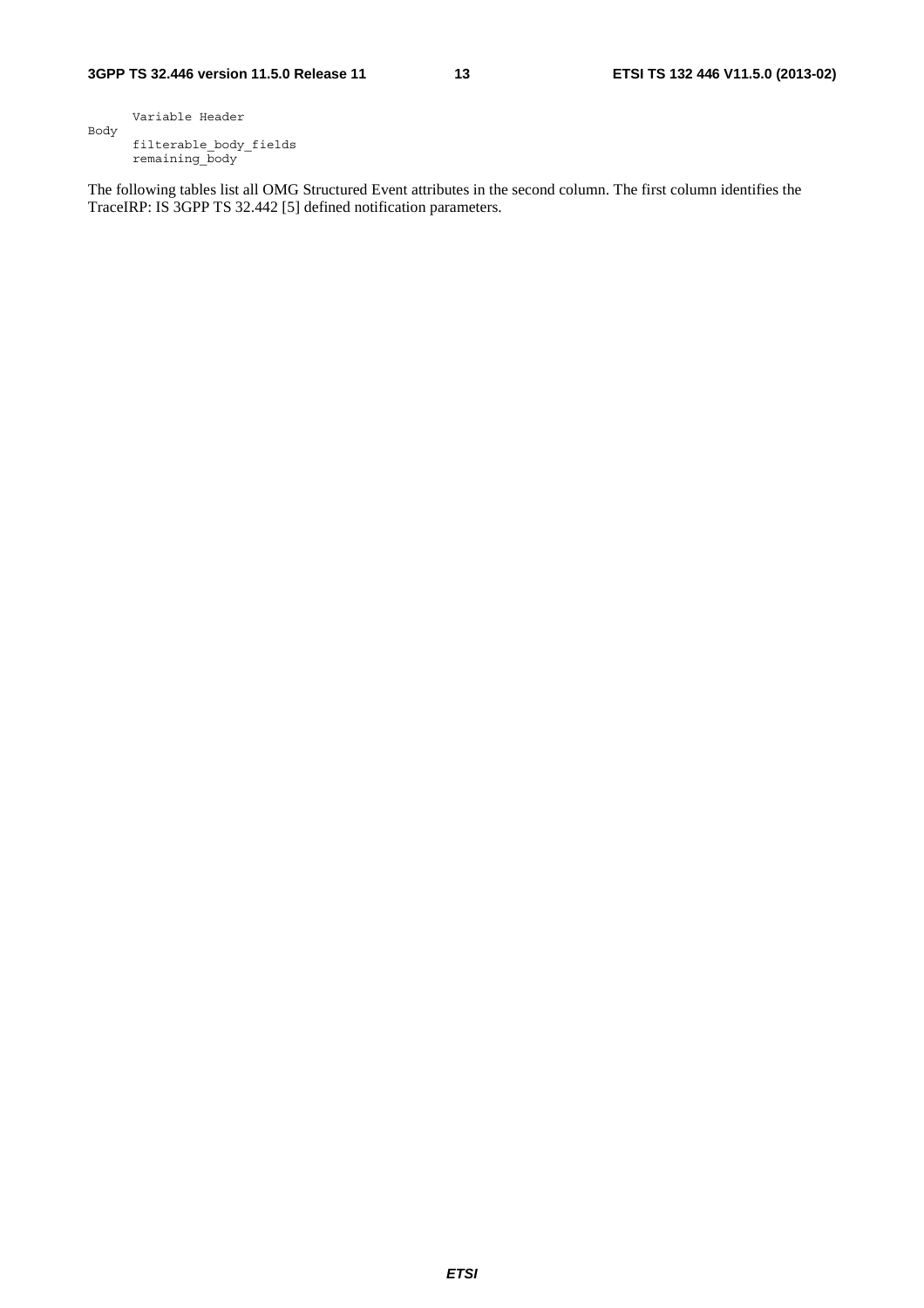| <b>IS Parameters</b>                       | <b>OMG CORBA</b>                         | <b>Qualifier</b> | <b>Comment</b>                                                                                                                                                                   |
|--------------------------------------------|------------------------------------------|------------------|----------------------------------------------------------------------------------------------------------------------------------------------------------------------------------|
|                                            | <b>Structured Event</b><br>attribute     |                  |                                                                                                                                                                                  |
| There is no corresponding IS<br>attribute. | domain_name                              | M                | It carries the IRP document version number string. See<br>subclause 3.1.<br>It indicates the syntax and semantics of the Structured<br>Event as defined by the present document. |
| notificationType                           | type_name                                | М                | This is constant string<br>"notifyTraceRecordingSessionFailure".                                                                                                                 |
| There is no corresponding IS<br>attribute. | event_name                               | M                | It carries no information.                                                                                                                                                       |
| There is no corresponding IS<br>attribute. | Variable Header                          |                  |                                                                                                                                                                                  |
| objectClass, objectInstance                | One NV pair of<br>filterable_body_fields | M                | NV stands for name-value pair. Order arrangement of NV<br>pairs is not significant. The name of NV-pair is always<br>encoded in string.                                          |
|                                            |                                          |                  | Name of this NV pair is the<br>MANAGED_OBJECT_INSTANCE of interface<br>AttributeNameValue of module NotificationIRPConstDefs.                                                    |
|                                            |                                          |                  | Value of NV pair is a string. See corresponding table in<br>Notification IRP: CORBA SS (3GPP TS 32.306 [10]).                                                                    |
| notificationId                             | One NV pair of<br>remaining_body         | M                | Name of NV pair is the NOTIFICATION_ID of interface<br>AttributeNameValue of module NotificationIRPConstDefs.                                                                    |
|                                            |                                          |                  | Value of NV pair is a long. See corresponding table in<br>Notification IRP: CORBA SS (3GPP TS 32.306 [10]).                                                                      |
| eventTime                                  | One NV pair of<br>filterable_body_fields | M                | Name of NV pair is the EVENT_TIME of interface<br>AttributeNameValue of module NotificationIRPConstDefs.                                                                         |
|                                            |                                          |                  | Value of NV pair is IRPTime. See corresponding table in<br>Notification IRP: CORBA SS (3GPP TS 32.306 [10]).                                                                     |
| systemDN                                   | One NV pair of<br>filterable_body_fields | M                | Name of NV pair is the SYSTEM_DN of interface<br>AttributeNameValue of module NotificationIRPConstDefs.                                                                          |
|                                            |                                          |                  | Value of NV pair is a string. See corresponding table in<br>Notification IRP: CORBA SS (3GPP TS 32.306 [10]).                                                                    |
| traceRecordingSessionReference             | One NV pair of<br>remaining_body         | O                | Name of NV pair is the<br>TRACE RECORDING SESSION REFERENCE of<br>TraceIRPNotifications::notifyTraceRecordingSessionFailure.                                                     |
|                                            |                                          |                  | Value of NV pair is TraceRecordingSessionReference of<br>module TraceIRPConstDefs.                                                                                               |
| traceReference                             | One NV pair of<br>filterable_body_fields | м                | Name of NV pair is the TRACE_REFERENCE of<br>TraceIRPNotifications::notifyTraceRecordingSessionFailure.                                                                          |
|                                            |                                          |                  | Value of NV pair is TraceReference of module<br>TraceIRPConstDefs.                                                                                                               |
| reason                                     | One NV pair of<br>remaining_body         | O                | Name of NV pair is the REASON of<br>traceIRPNotifications:: notifyTraceRecordingSessionFailure.                                                                                  |
|                                            |                                          |                  | Value of NV pair is a string.                                                                                                                                                    |

| <b>Table A.2.3.1: Mapping for</b> notifyTraceRecordingSessionFailure |  |
|----------------------------------------------------------------------|--|
|                                                                      |  |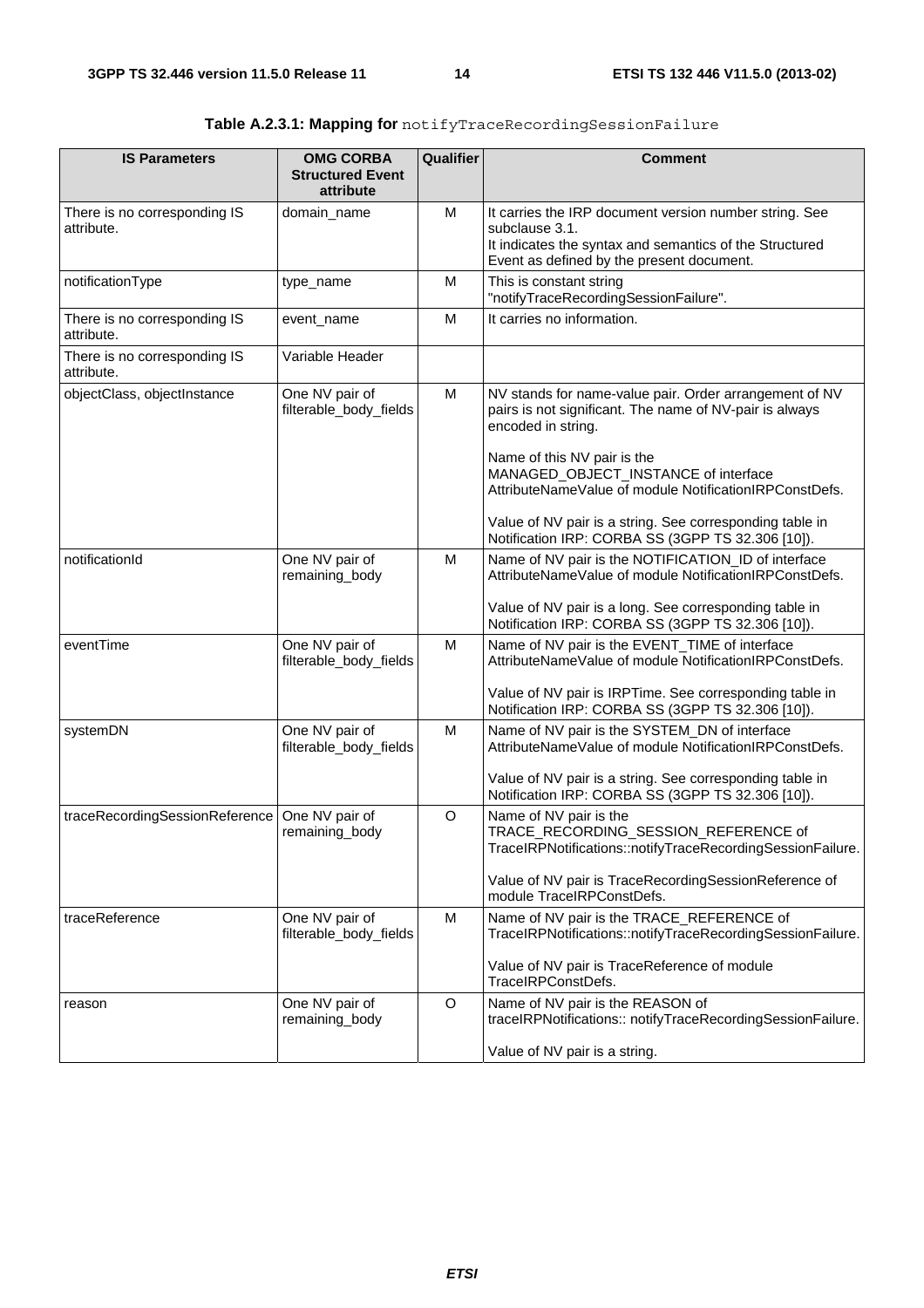| <b>IS Parameters</b>                          | <b>OMG CORBA</b><br><b>Structured Event</b><br>attribute | Qualifier | <b>Comment</b>                                                                                                                                                                   |
|-----------------------------------------------|----------------------------------------------------------|-----------|----------------------------------------------------------------------------------------------------------------------------------------------------------------------------------|
| There is no<br>corresponding IS<br>attribute. | domain_name                                              | M         | It carries the IRP document version number string. See<br>subclause 3.1.<br>It indicates the syntax and semantics of the Structured Event as<br>defined by the present document. |
| notificationType                              | type_name                                                | M         | This is constant string "notifyThresholdMonitorObjectCreation".                                                                                                                  |
| There is no<br>corresponding IS<br>attribute. | event_name                                               | M         | It carries no information.                                                                                                                                                       |
| There is no<br>corresponding IS<br>attribute. | Variable Header                                          |           |                                                                                                                                                                                  |
| objectClass,<br>objectInstance                | One NV pair of<br>filterable_body_fields                 | M         | NV stands for name-value pair. Order arrangement of NV pairs is<br>not significant. The name of NV-pair is always encoded in string.                                             |
|                                               |                                                          |           | Name of this NV pair is the MANAGED_OBJECT_INSTANCE of<br>interface AttributeNameValue of module<br>NotificationIRPConstDefs.                                                    |
|                                               |                                                          |           | Value of NV pair is a string. See corresponding table in<br>Notification IRP: CORBA SS (3GPP TS 32.306 [10]).                                                                    |
| notificationId                                | One NV pair of<br>remaining body                         | M         | Name of NV pair is the NOTIFICATION_ID of interface<br>AttributeNameValue of module NotificationIRPConstDefs.                                                                    |
|                                               |                                                          |           | Value of NV pair is a long. See corresponding table in Notification<br>IRP: CORBA SS (3GPP TS 32.306 [10]).                                                                      |
| eventTime                                     | One NV pair of<br>filterable_body_fields                 | M         | Name of NV pair is the EVENT_TIME of interface<br>AttributeNameValue of module NotificationIRPConstDefs.                                                                         |
|                                               |                                                          |           | Value of NV pair is IRPTime. See corresponding table in<br>Notification IRP: CORBA SS (3GPP TS 32.306 [10]).                                                                     |
| systemDN                                      | One NV pair of<br>filterable_body_fields                 | M         | Name of NV pair is the SYSTEM_DN of interface<br>AttributeNameValue of module NotificationIRPConstDefs.                                                                          |
|                                               |                                                          |           | Value of NV pair is a string. See corresponding table in<br>Notification IRP: CORBA SS (3GPP TS 32.306 [10]).                                                                    |
| traceReference                                | One NV pair of<br>filterable_body_fields                 | M         | Name of NV pair is the TRACE_REFERENCE of module<br>TraceIRPNotifications::notifyTraceSessionLocalActivation.                                                                    |
|                                               |                                                          |           | Value of NV pair is TraceReference of module<br>TraceIRPConstDefs.                                                                                                               |
| traceTarget                                   | One NV pair of<br>filterable_body_fields                 | м         | Name of NV pair is the TRACE_TARGET of module<br>TraceIRPNotifications::notifyTraceSessionLocalActivation.                                                                       |
|                                               |                                                          |           | Value of NV pair is TraceTarget of module TraceIRPConstDefs.                                                                                                                     |
| iOCInstance                                   | One NV pair of<br>filterable_body_fields                 | M         | Name of NV pair is the IOC_INSTANCE of module<br>TraceIRPNotifications::notifyTraceSessionLocalActivation.                                                                       |
|                                               |                                                          |           | Value of NV pair is MOClassName of module<br>TraceIRPConstDefs.                                                                                                                  |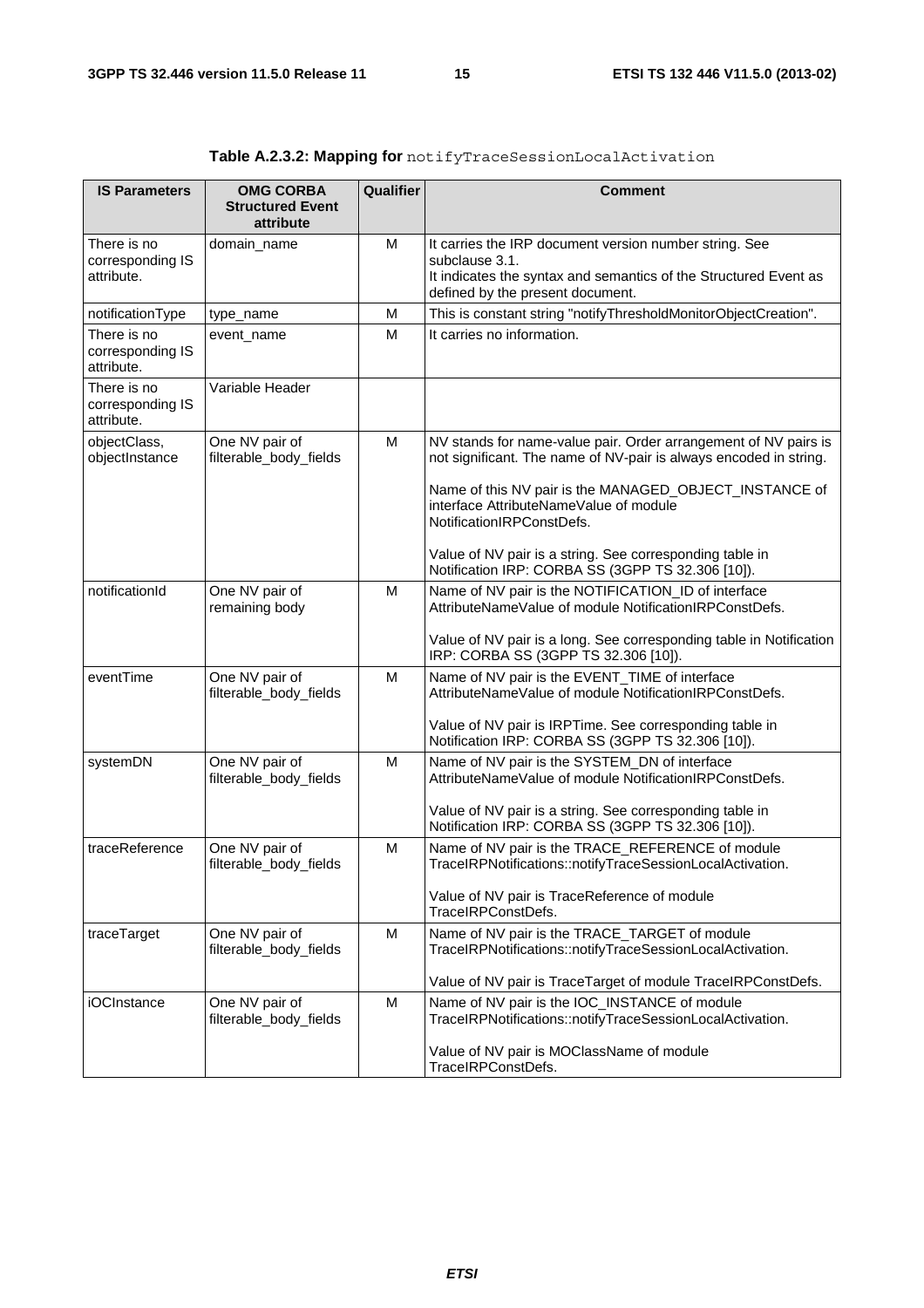| <b>IS Parameters</b>                            | <b>OMG CORBA</b><br><b>Structured Event</b><br>attribute | Qualifier | <b>Comment</b>                                                                                                                                                                                                                                                           |
|-------------------------------------------------|----------------------------------------------------------|-----------|--------------------------------------------------------------------------------------------------------------------------------------------------------------------------------------------------------------------------------------------------------------------------|
| There is no corresponding IS<br>attribute.      | domain_name                                              | М         | It carries the IRP document version number string. See<br>subclause 3.1.<br>It indicates the syntax and semantics of the Structured<br>Event as defined by the present document.                                                                                         |
| notificationType                                | type_name                                                | M         | This is constant string "notifyTraceSessionIdentities".                                                                                                                                                                                                                  |
| There is no corresponding IS<br>attribute.      | event_name                                               | М         | It carries no information.                                                                                                                                                                                                                                               |
| There is no corresponding IS<br>attribute.      | Variable Header                                          |           |                                                                                                                                                                                                                                                                          |
| objectClass, objectInstance                     | One NV pair of<br>filterable_body_fields                 | М         | NV stands for name-value pair. Order arrangement of NV<br>pairs is not significant. The name of NV-pair is always<br>encoded in string.<br>Name of this NV pair is the<br>MANAGED_OBJECT_INSTANCE of interface<br>AttributeNameValue of module NotificationIRPConstDefs. |
|                                                 |                                                          |           | Value of NV pair is a string. See corresponding table in<br>Notification IRP: CORBA SS (3GPP TS 32.306 [10]).                                                                                                                                                            |
| notificationId                                  | One NV pair of<br>remaining body                         | М         | Name of NV pair is the NOTIFICATION_ID of interface<br>AttributeNameValue of module NotificationIRPConstDefs.                                                                                                                                                            |
|                                                 |                                                          |           | Value of NV pair is a long. See corresponding table in<br>Notification IRP: CORBA SS (3GPP TS 32.306 [10]).                                                                                                                                                              |
| eventTime                                       | One NV pair of<br>filterable_body_fields                 | м         | Name of NV pair is the EVENT_TIME of interface<br>AttributeNameValue of module NotificationIRPConstDefs.                                                                                                                                                                 |
|                                                 |                                                          |           | Value of NV pair is IRPTime. See corresponding table in<br>Notification IRP: CORBA SS (3GPP TS 32.306 [10]).                                                                                                                                                             |
| systemDN                                        | One NV pair of<br>filterable_body_fields                 | М         | Name of NV pair is the SYSTEM_DN of interface<br>AttributeNameValue of module NotificationIRPConstDefs.                                                                                                                                                                  |
|                                                 |                                                          |           | Value of NV pair is a string. See corresponding table in<br>Notification IRP: CORBA SS (3GPP TS 32.306 [10]).                                                                                                                                                            |
| traceReference                                  | One NV pair of<br>filterable_body_fields                 | M         | Name of NV pair is the TRACE_REFERENCE of module<br>TraceIRPNotifications::notifyTraceSessionLocalActivation                                                                                                                                                             |
|                                                 |                                                          |           | Value of NV pair is TraceReference of module<br>TraceIRPConstDefs.                                                                                                                                                                                                       |
| traceRecordingSessionReference   One NV pair of | filterable_body_fields                                   | М         | Name of NV pair is the<br>TRACE_RECORDING_SESSION_REFERENCE of<br>TraceIRPNotifications::notifyTraceSessionIdentities                                                                                                                                                    |
|                                                 |                                                          |           | Value of NV pair is TraceReference of module<br>TraceIRPConstDefs.                                                                                                                                                                                                       |
| traceTarget                                     | One NV pair of<br>filterable_body_fields                 | м         | Name of NV pair is the TRACE_TARGET of module<br>TraceIRPNotifications::notifyTraceSessionIdentities.                                                                                                                                                                    |
|                                                 |                                                          |           | Value of NV pair is TraceTarget of module<br>TraceIRPConstDefs.                                                                                                                                                                                                          |
| <b>iOCInstance</b>                              | One NV pair of<br>filterable_body_fields                 | М         | Name of NV pair is the IOC_INSTANCE of module<br>TraceIRPNotifications::notifyTraceSessionIdentities.                                                                                                                                                                    |
|                                                 |                                                          |           | Value of NV pair is MOClassName of module<br>TraceIRPConstDefs.                                                                                                                                                                                                          |

**Table A.2.3.3: Mapping for notifyTraceSessionIdentities**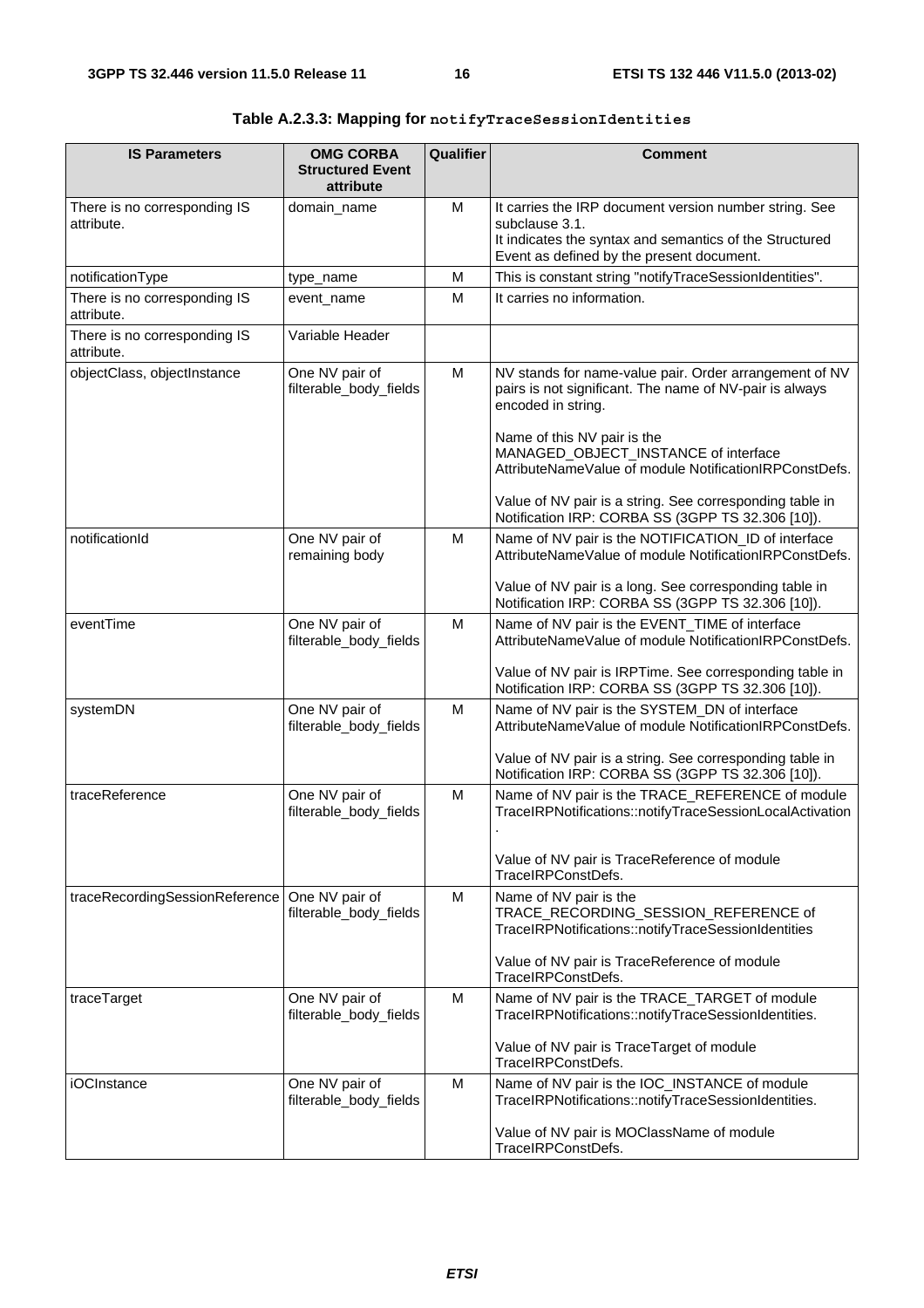## A.3 Solution Set definitions

## A.3.1 IDL definition structure

Clause A.3.2 defines the constants and types used by the Trace Management IRP.

Clause A.3.3 defines the operations which are performed by the Trace Management IRP agent.

Clause A.3.4 defines the notifications which are emitted by the Trace Management IRP agent.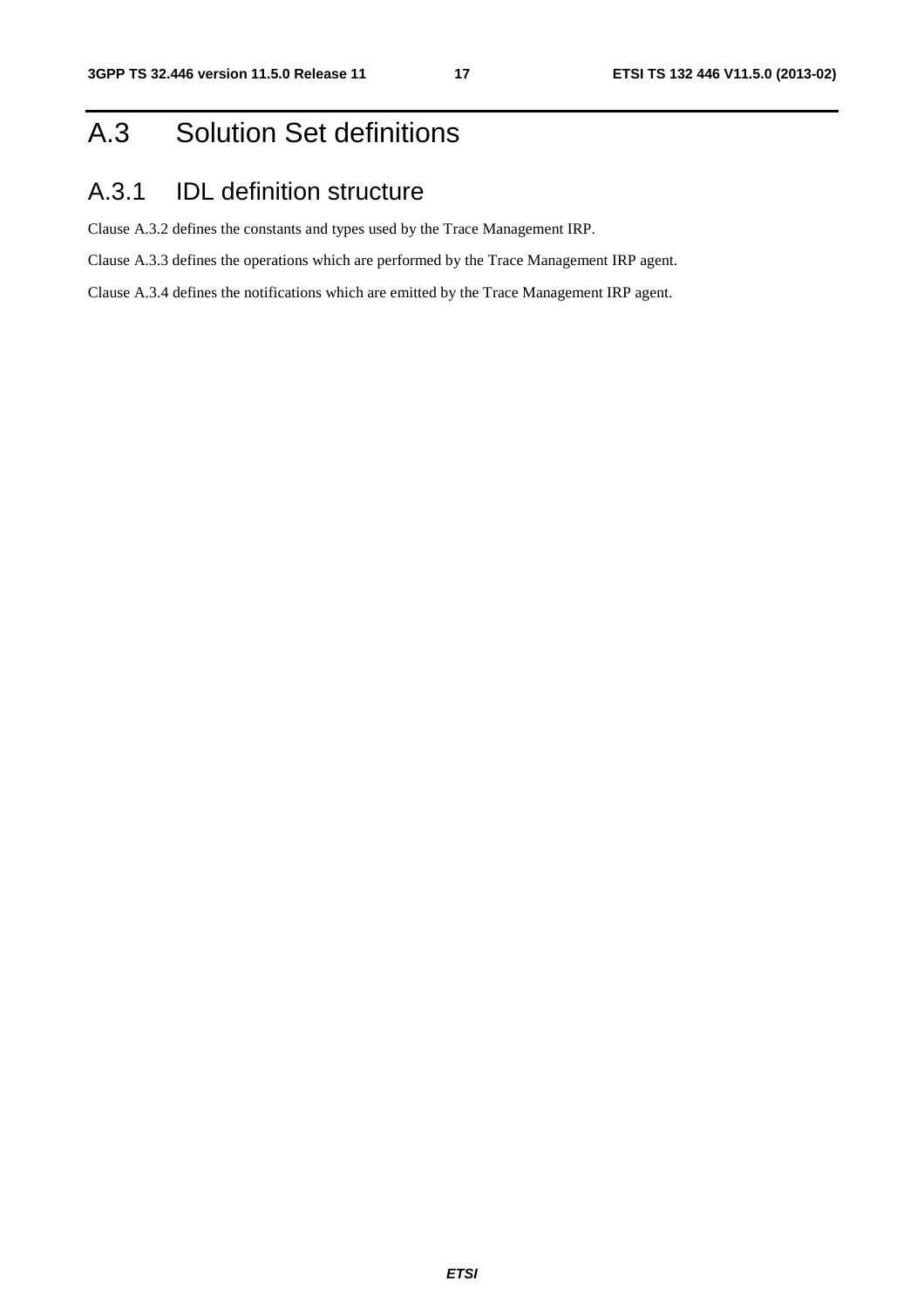### A.3.2 IDL specification (file name "TraceIRPConstDefs.idl")

```
//File: TraceIRPConstDefs.idl 
#ifndef _Trace_IRP_CONST_DEFS_IDL_ 
#define _Trace_IRP_CONST_DEFS_IDL_ 
#include <KernelCmConstDefs.idl> 
// This statement must appear after all include statements 
#pragma prefix "3gppsa5.org" 
/* ## Module: TraceIRPConstDefs 
This module contains commonly used definitions for Trace IRP 
=============================================================== 
*/ 
module TraceIRPConstDefs 
{ 
enum Result Enum {OK, FAILURE, PARTIAL_SUCCESS};
typedef struct TraceReference 
     { short mcc; 
         short mnc; 
        unsigned long traceId; 
     }; 
typedef sequence<TraceReference> TraceReferenceList; 
typedef unsigned long TraceRecordingSessionReference; 
typedef string TraceCollectionEntityAddress; 
/* the values of the InterfaceBitmap is coming from the ListOfInterfaces trace parameter definition 
in 3GPP TS 32.422. The InterfaceBitmap shall carry the decimal value that is calculated from the 
bitmap, defined in TS 32.422.*/ 
typedef struct Interfaces 
    { NeType NetworkElement; 
         Integer InterfaceBitmap; 
     }; 
typedef sequence <Interfaces> ListofInterfaces; 
/* 
ListOfInterfacesOptional is a type carrying a conditional parameter. 
The boolean shall be TRUE, if the operation request uses this parameter. In this case the value is 
present. Otherwise the value is absent. 
*/ 
union ListOfInterfacesOptional switch (boolean) 
\{ case TRUE: ListOfInterfaces value; 
    }; 
enum NeType {MSC_SERVER, MGW, RNC, SGSN, GGSN, BM_SC, eNB, MME, SGW, PGW };
typedef sequence<NeType> ListOfNeTypes; 
enum TraceDepth {MINIMUM, MEDIUM, MAXIMUM, VENDORMINIMUM, VENDORMEDIUM, VENDORMAXIMUM};
enum TraceTargetType {IMSI, IMEI, IMEISV, PUBLIC_ID, UTRAN_CELL, E-UTRAN_CELL, eNB, RNC}; 
typedef struct TraceTarget 
    { TraceTargetType typeFlag; 
         String traceTargetId; 
     }; 
enum JobType {IMMEDIATE_MDT_ONLY, LOGGED_MDT_ONLY, TRACE_ONLY, IMMEDIATE_MDT_TRACE, RLF_REPORT_ONLY,
RCEF_REPORT_ONLY };
```
typedef sequence <KernelCmConstDefs::DN> DNSet;

*ETSI*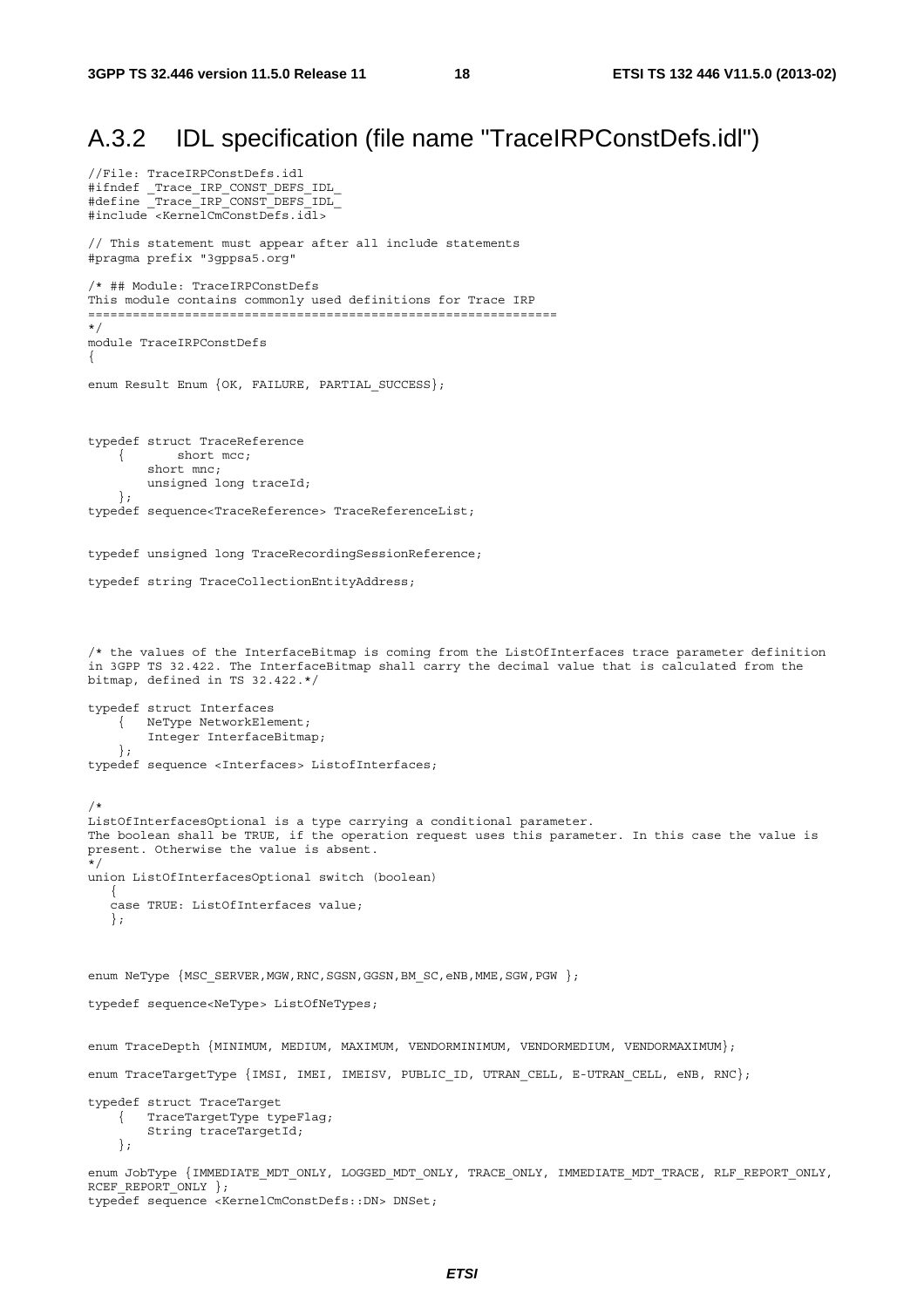enum ReportAmount  $\{1, 2, 4, 8, 16, 32, 64, INFINITE\};$ enum ReportInterval {250ms,500ms,1000ms,2000ms,3000ms,4000ms,6000ms,8000ms,12000ms,16000ms,20000ms,24000ms,28000ms,32000 ms,64000ms,120ms,240ms,480ms,640ms,1024ms,2048ms,5120ms,10240ms,60000ms,360000ms,720000ms,1800000ms, 3600000ms}; enum LoggingInterval {1.28s,2.56s,5.12s,10.24s,20.48s,30.72s,40.96s,61.44s}; enum LoggingDuration {600s,1200s,2400s,3600s,5400s,7200s}; enum AnonymizationOfMDTData {NO Identity, TAC of IMEI}; /\* the values of the EventBitmap is coming from the TriggeringEvent trace parameter definition in 3GPP TS 32.422. The EventBitmap shall carry the decimal value that is calculated from the triggereing event bitmap as defined in TS 32.422.\*/ typedef struct Events { NeType NetworkElement; Integer EventBitmap; }; typedef sequence <Interfaces> TriggeringEvent; /\* MeasurementsBitMap is used for MDT measurements item selection. Define it as a type of Integer means the selection is mapped into each bit of total 16 bit, as defined in 32.422 Claus 5. \*/ /\* the values of the MeasurementsBitMap is coming from the TriggeringEvent trace parameter definition in 3GPP TS 32.422. The MeasurementsBitMap shall carry the decimal value that is calculated from the MDT Measurements bitmap as defined in TS 32.422.\*/ enum MobileTechType {UMTS, LTE}; typedef struct Measurements { MobileTechType MobilityTech; Integer MeasurementsBitMap; }; typedef sequence <Measurements> ListOfMeasurements; /\* Event threshold parameter carries the threshold values used to event triggered MDT reporting. In LTE case either the EventThreshold RSRP or EventThresholdRSRQ is selected, in UMTS either EventThreshold1F or EventThreshold1I is selected. \*/ union EventThreshold switch (long) { case 0: integer EventThresholdRSRP; case 1: integer EventThresholdRSRQ; case 2: integer EventThreshold1F; case 3: integer EventThreshold1I; } /\* the values of the MeasurementQuantity is coming from the MeasurementQuantity MDT parameter definition in 3GPP TS 32.422. The MeasurementsQuanityt shall carry the decimal value that is calculated from the MDT Measurement Quantity bitmap as defined in TS 32.422.\*/ Integer MeasurementQuantity; /\* ReportingTriggerBitMap is used for MDT measurements reporting. Define it as a type of Integer means the reporting mechanism is mapped into each bit of total 8 bit, as defined in 32.422 Claus 5. \*/ /\* the values of the ReportingTriggerBitMap is coming from the TriggeringEvent trace parameter definition in 3GPP TS 32.422. The ReportingTriggerBitMap shall carry the decimal value that is calculated from the MDT Measurements bitmap as defined in TS 32.422.\*/ typedef struct ReportingTrigger { MobileTechType MobilityTech; Integer ReportingTriggerBitMap; };

```
/*
```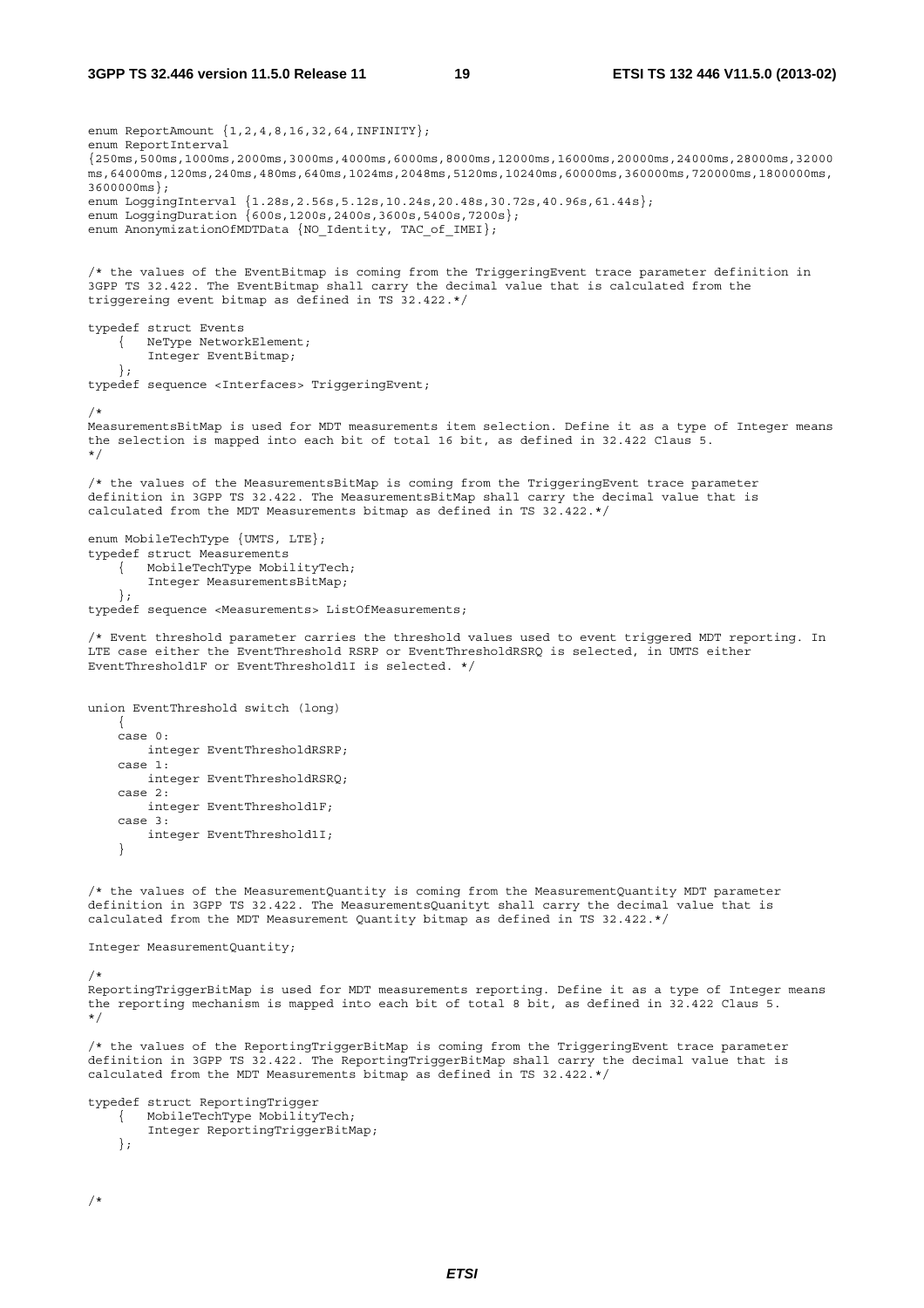TriggeringEventConditional is a type carrying a conditional parameter. The boolean shall be TRUE, if the operation the condition is fulfilled and the request uses this parameter. In this case the value is present. Otherwise the value is absent. \*/

union TriggeringEventConditional switch (boolean)

case TRUE: TriggeringEvent value;

enum measurementPeriodLTE {1024ms, 1280ms, 2048ms, 2560ms, 5120ms, 10240ms, 1min};

enum measurementPeriodUMTS {250ms, 500ms, 1000ms, 2000ms, 3000ms, 4000ms, 6000ms, 8000ms, 12000ms, 16000ms, 20000ms, 24000ms, 28000ms, 32000ms, 64000ms};

enum collectionPeriodRrmUmts {250ms, 500ms, 1000ms, 2000ms, 3000ms, 4000ms, 6000ms, 8000ms, 12000ms, 16000ms, 20000ms, 24000ms, 28000ms, 32000ms, 64000ms};

enum collectionPeriodRrmLte {1024ms, 1280ms, 2048ms, 2560ms, 5120ms, 10240ms, 1min};

/\*

 $\{$ 

};

PositioningMethod is used for MDT measurements reporting. Define it as a type of Integer means the reporting mechanism is mapped into each bit of total 8 bit, as defined in 32.422 Clause 5. \*/

Integer PositioningMethod;

enum UnsupportedItem {MANAGED\_ENTITY, TRACE\_DEPTH, LIST OF INTERFACES, TRACE TARGET, MDT AREA\_SCOPE, LIST\_OF\_MEASUREMENTS, REPORTING\_TRIGGER, REPORT\_INTERVAL, REPORT\_AMOUNT, EVENT THRESHOLD, LOGGING INTERVAL, LOGGING DURATION, ANONYMIZATION OF MDT DATA, MEASUREMENT PERIOD LTE, MEASUREMENT\_PERIOD\_ UMTS, COLLECTION\_PERIOD\_RRM\_UMTS, COLLECTION\_PERIOD\_RRM\_LTE, POSITIONING\_METHOD, REASON};

typedef sequence<UnsupportedItem> UnsupportedList;

```
/** 
* This block identifies attributes which are included as part of the 
* notifications defined within TraceIRP. These attribute values should not 
* clash with those defined for the attributes of notification 
* header (see IDL of Notification IRP). 
*/ 
interface AttributeNameValue 
{ 
   const string TRACE RECORDING SESSION REFERENCE = "TRACE RECORDING SESSION REFERENCE";
  \overline{C} const string TRACE REFERENCE = "TRACE REFERENCE";
  const string TRACE TARGET = "TRACE TARGET";
   const string MO_INSTANCE = "MO_INSTANCE"; 
    const string REASON = "REASON"; 
}; 
};
```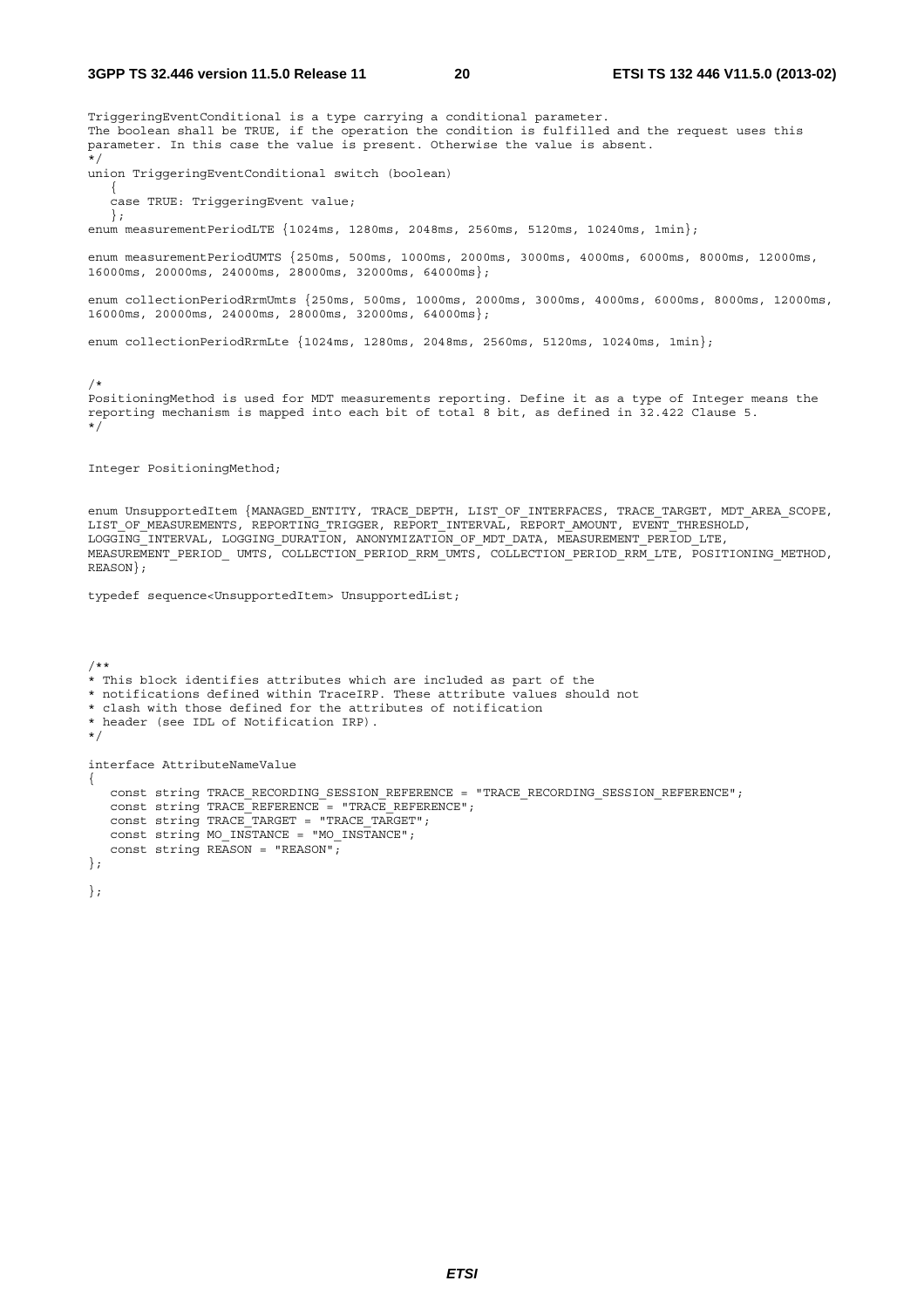//File: TraceIRPSystem.idl

## A.3.3 IDL specification (file name 'TraceIRPSystem.idl')

```
#ifndef _TRACE_IRP_SYSTEM_IDL_ 
#define _TRACE_IRP_SYSTEM_IDL_ 
#include <KernelCmConstDefs.idl> 
#include <GenericIRPManagementConstDefs.idl> 
#include <GenericIRPManagementSystem.idl>#include <TraceIRPConstDefs.idl> 
//This statement must appear after all include statements 
#pragma prefix "3gppsa5.org" 
/* Module: TraceIRPSystem 
This module contains the specification of all operations of Trace IRP Agent. 
============================================================================= 
*/ 
module TraceIRP 
{ 
   exception ActivateTraceJob { string reason; };
   exception NotUniqueTraceReference \{ string reason; \};exception DeactivateTraceJob { string reason; };
    exception ListTraceJob { string reason; }; 
   exception ListActivatedTraceJob { string reason; };
   interface TraceIRP 
\left\{\right./** * Request to activate a TraceJob through Itf-N. 
     **/ 
     TraceIRPConstDefs::ResultEnum activateTraceJob ( 
      in KernelCmConstDefs::DN moInstance,<br>in TraceIRPConstDefs::ListOfInterfacesOptional listOfInterfaces,
      in TraceIRPConstDefs::ListOfInterfacesOptional listOfInterfacent listOfNeTypes,
      in TraceIRPConstDefs::ListOfNeTypes listOfNeTypes<br>in TraceIRPConstDefs::TraceDepth htraceDepth,
      in TraceIRPConstDefs::TraceDepth
      in TraceIRPConstDefs::TraceReference traceReference,<br>in TraceIRPConstDefs::TraceTarqet traceTarget,
in TraceIRPConstDefs::TraceTarget traceTarget,
 in TraceIRPConstDefs::TriggeringEventConditional triggeringEvent, 
       in TraceIRPConstDefs::TraceCollectionEntityAddress traceCollectionEntityAddress, 
      in TraceIRPConstDefs::JobType demonstration of the jobType,
      in TraceIRPConstDefs::DNSet areaScope,
       in TraceIRPConstDefs::ListOfMeasurements listOfMeasurements, 
      in TraceIRPConstDefs::ReportingTrigger reportingTrigger,
      in TraceIRPConstDefs::ReportInterval reportInterval,
      in TraceIRPConstDefs::ReportAmount<br>in TraceIRPConstDefs::EventThreshold reventThreshold,
      in TraceIRPConstDefs::EventThreshold
      in TraceIRPConstDefs::LoggingInterval loggingInterval, loggingInterval, loggingDuration,
      in TraceIRPConstDefs::LoggingDuration
       in TraceIRPConstDefs::AnonymizationOfMDTData anonymizationOfMDTData, 
     in TraceIRPConstDefs::MeasurementQuantity measurementQuantity,
       in TraceIRPConstDefs::MeasurementPeriodLTE measurementPeriodLTE, 
     in TraceIRPConstDefs::MeasurementPeriodUMTS measurementPeriodUMTS,<br>in TraceIRPConstDefs::CollectionPeriodRrmUmts collectionPeriodRrmUmts,
       in TraceIRPConstDefs::CollectionPeriodRrmUmts collectionPeriodRrmUmts, 
       in TraceIRPConstDefs::CollectionPeriodRrmLte collectionPeriodRrmLte, 
      in TraceIRPConstDefs::PositioningMethod positioningMethod<br>in TraceIRPConstDefs::PLMNTarget
      in TraceIRPConstDefs::PLMNTarget
       out TraceIRPConstDefs:: UnsupportedList unsupportedList 
\qquad \qquad raises (ActivateTraceJob, 
           GenericIRPManagementSystem::InvalidParameter, 
           GenericIRPManagementSystem::ValueNotSupported, 
           GenericIRPManagementSystem::OperationNotSupported, 
           NotUniqueTraceReference); 
     /** 
     * Request to deactivate a TraceJob through Itf-N. 
     **/ 
     TraceIRPConstDefs::ResultEnum deactivateTraceJob ( 
      in TraceIRPConstDefs::TraceReference traceReference,
      in TraceIRPConstDefs::TraceTarget traceTarget,
       out TraceIRPConstDefs::TraceRecordingSessionReference traceRecordingSessionReference) 
     raises (DeactivateTraceJob, 
             NotUniqueTraceReference,
```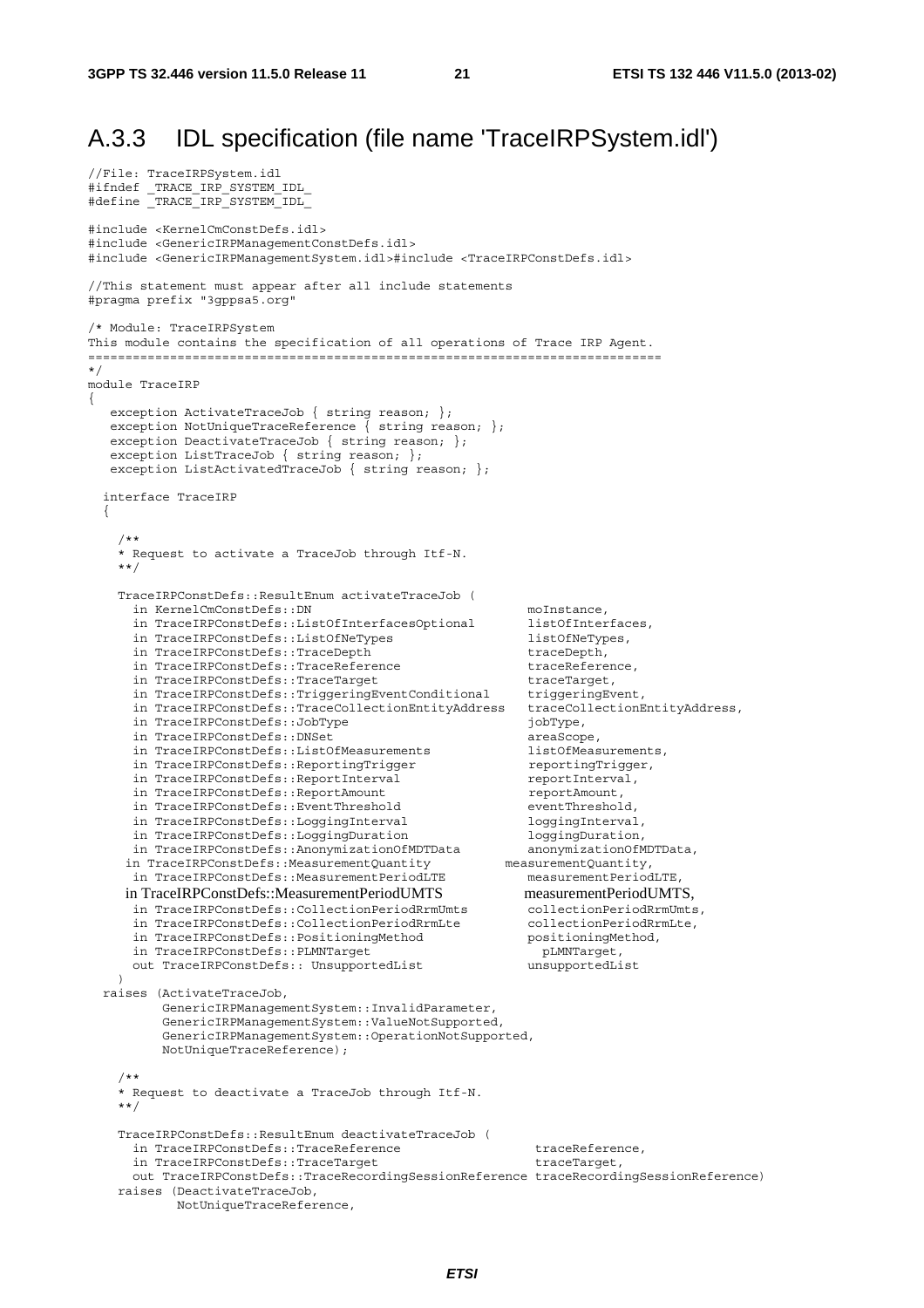)

```
 GenericIRPManagementSystem::InvalidParameter, 
             GenericIRPManagementSystem::ValueNotSupported, 
             GenericIRPManagementSystem::OperationNotSupported); 
     /** 
     * Request to list the parameters of a specific TraceJob through Itf-N. 
 **/ 
     TraceIRPConstDefs::ResultEnum listTraceJob ( 
      in TraceIRPConstDefs::TraceReference traceReference,
       out KernelCmConstDefs::DN moInstance, 
       out TraceIRPConstDefs::ListOfInterfaces listOfInterfaces, 
      out TraceIRPConstDefs::TraceDepth traceDepth,
       out TraceIRPConstDefs::TraceRecordingSessionReference traceRecordingSessionReference, 
      out TraceIRPConstDefs::TraceTarget<br>
out TraceIRPConstDefs::TriggeringEvent<br>
triqqeringEvent,
      out TraceIRPConstDefs::TriggeringEvent
       out TraceIRPConstDefs::TraceCollectionEntityAddress traceCollectionEntityAddress, 
      out TraceIRPConstDefs::JobType jobType, jobType, jobType, jout TraceIRPConstDefs::DNSet<br>
out TraceIRPConstDefs::ListOfMeasurements<br>
areaScope,<br>
listOfMeasurements,
      out TraceIRPConstDefs::ListOfMeasurements listOfMeasurement<br>out TraceIRPConstDefs::ReportingTrigger many reportingTrigger.
      out TraceIRPConstDefs: : ReportingTrigger
      out TraceIRPConstDefs::ReportInterval reportInterval,<br>
out TraceIRPConstDefs::ReportAmount reportAmount,
      out TraceIRPConstDefs: : ReportAmount
      out TraceIRPConstDefs::Integer<br>
out TraceIRPConstDefs::LoggingInterval eventThreshold,<br>
loggingInterval,
      out TraceIRPConstDefs::LoggingInterval
       out TraceIRPConstDefs::LoggingDuration loggingDuration, 
      out TraceIRPConstDefs::AnonymizationOfMDTData anonymizationOfMDTData,<br>out TraceIRPConstDefs::MeasurementOuantity measurementOuantity)
       out TraceIRPConstDefs::MeasurementQuantity measurementQuantity) 
      out TraceIRPConstDefs::MeasurementPeriodLTE
     out TraceIRPConstDefs::MeasurementPeriodUMTS measurementPeriodUMTS,<br>out TraceIRPConstDefs::CollectionPeriodRrmUmts collectionPeriodRrmUmts.
       out TraceIRPConstDefs::CollectionPeriodRrmUmts collectionPeriodRrmUmts, 
      out TraceIRPConstDefs::CollectionPeriodRrmLte collectionPeriodRrmLte,
      out TraceIRPConstDefs::PositioningMethod positioningMethod,<br>out TraceIRPConstDefs::PLMNTarget positioningMethod,
      out TraceIRPConstDefs::PLMNTarget
     raises (ListTraceJob, 
            NotUniqueTraceReference.
             GenericIRPManagementSystem::InvalidParameter, 
             GenericIRPManagementSystem::ValueNotSupported, 
             GenericIRPManagementSystem::OperationNotSupported); 
     /** 
     * Request to list the activated TraceJobs through Itf-N. 
     **/ 
     TraceIRPConstDefs::ResultEnum listActivatedTraceJob ( 
      out TraceIRPConstDefs::TraceReferenceList traceReferenceList)
     raises (ListActivatedTraceJob, 
             GenericIRPManagementSystem::InvalidParameter, 
             GenericIRPManagementSystem::ValueNotSupported, 
             GenericIRPManagementSystem::OperationNotSupported); 
   }; 
}; 
#endif // _TRACE_IRP_SYSTEM_IDL_
```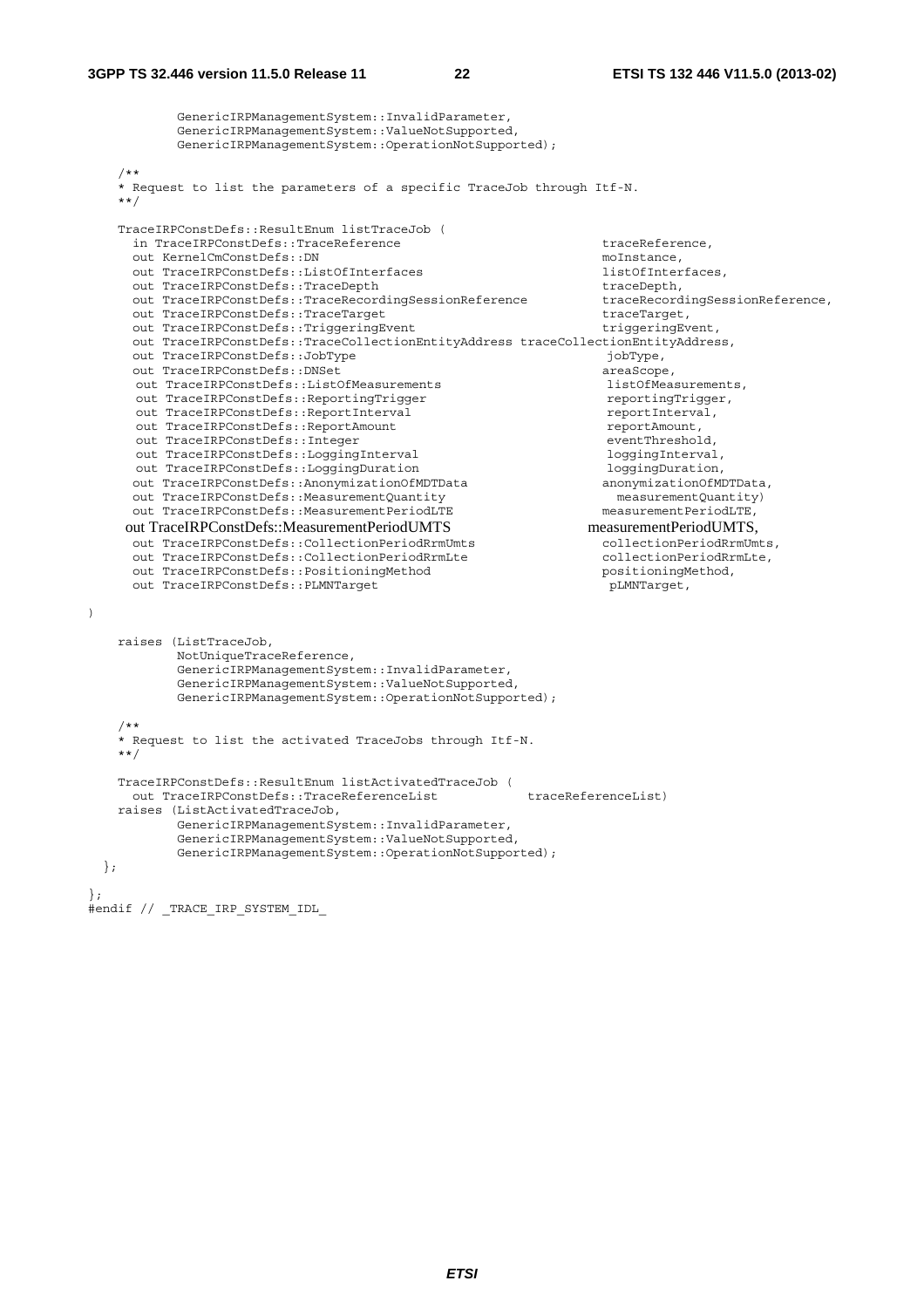### A.3.4 IDL specification (file name 'TraceIRPNotifications.idl')

```
//File: TraceIRPNotifications.idl 
#ifndef _TRACE_IRP_NOTIFICATIONS_IDL_ 
#define _TRACE_IRP_NOTIFICATIONS_IDL_ 
#include <TraceIRPConstDefs.idl> 
#include <NotificationIRPNotifications.idl> 
// This statement must appear after all include statements 
#pragma prefix "3gppsa5.org" 
/* Module: TraceIRPNotifications 
This module contains the specification of all notifications of Trace IRP Agent. 
============================================================================= 
*/ 
module TraceIRPNotifications 
{ 
   /** 
   * Constant definitions for the notifyTraceRecordingSessionFailure notification 
   **/ 
   interface NotifyTraceRecordingSessionFailure: NotificationIRPNotifications::Notify 
   { 
    const string EVENT TYPE = "notifyTraceRecordingSessionFailure";
     /** 
     * This constant defines the name of the TraceRecordingSessionReference property. 
     * The data type for the value of this property is 
     * TraceIRPConstDefs::TraceRecordingSessionReference. 
     **/ 
    const string TRACE RECORDING SESSION REFERENCE =
TraceIRPConstDefs::AttributeNameValue::TRACE_RECORDING_SESSION_REFERENCE; 
 /** 
     * This constant defines the name of the TraceReference property. 
     * The data type for the value of this property is 
     * TraceIRPConstDefs::TraceReference. 
     **/ 
    const string TRACE REFERENCE = TraceIRPConstDefs::AttributeNameValue::TRACE REFERENCE;
     /** 
     * This constant defines the name of the reason property. 
     * The data type for the value of this property is string. 
     */ 
     const string REASON = TraceIRPConstDefs::AttributeNameValue::REASON; 
    }; 
   /** 
   * Constant definitions for the notifyTraceSessionLocalActivation notification 
   **/ 
   interface NotifyTraceSessionLocalActivation: NotificationIRPNotifications::Notify 
   { 
    const string EVENT TYPE = "notifyTraceSessionLocalActivation";
 /** 
     * This constant defines the name of the TraceReference property. 
     * The data type for the value of this property is 
     * TraceIRPConstDefs::TraceReference. 
     **/ 
    const string TRACE REFERENCE = TraceIRPConstDefs::AttributeNameValue::TRACE REFERENCE;
     /** 
     * This constant defines the name of the TraceTarget property. 
     * The data type for the value of this property is 
     * TraceIRPConstDefs::TraceTarget. 
     **/ 
     const string TRACE_TARGET = TraceIRPConstDefs::AttributeNameValue::TRACE_TARGET;
```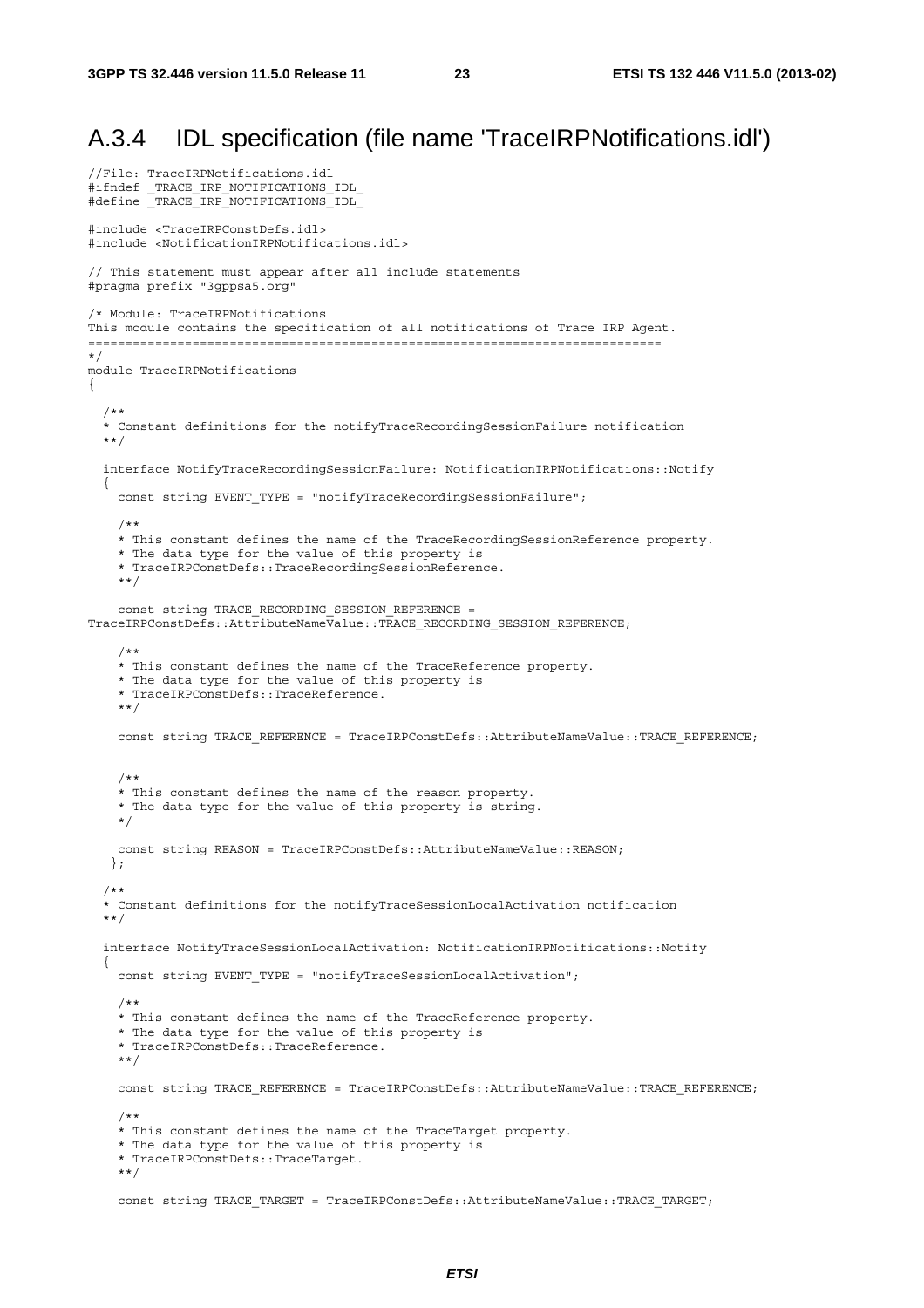/\*\* \* This constant defines the name of the Managed Entity Object Instance property. \* The data type for the value of this property is string. \*/ const string MO\_INSTANCE = TraceIRPConstDefs::AttributeNameValue::MO\_INSTANCE; }; /\*\* \* Constant definitions for the notifyTraceSessionIdentities notification \*\*/ interface NotifyTraceSessionIdentities: NotificationIRPNotifications::Notify { const string EVENT TYPE = "notifyTraceSessionIdentities"; /\*\* \* This constant defines the name of the TraceReference property. \* The data type for the value of this property is \* TraceIRPConstDefs::TraceReference. \*\*/ const string TRACE REFERENCE = TraceIRPConstDefs::AttributeNameValue::TRACE REFERENCE; /\*\* \* This constant defines the name of the TraceRecordingSessionReference property. \* The data type for the value of this property is \* TraceIRPConstDefs::TraceRecordingSessionReference. \*\*/ const string TRACE\_RECORDING\_SESSION\_REFERENCE = TraceIRPConstDefs::AttributeNameValue::TRACE\_RECORDING\_SESSION\_REFERENCE; /\*\* \* This constant defines the name of the TraceTarget property. \* The data type for the value of this property is \* TraceIRPConstDefs::TraceTarget. \*\*/ const string TRACE\_TARGET = TraceIRPConstDefs::AttributeNameValue::TRACE\_TARGET; /\*\* \* This constant defines the name of the Managed Entity Object Instance property. \* The data type for the value of this property is string. \*/ const string MO\_INSTANCE = TraceIRPConstDefs::AttributeNameValue::MO\_INSTANCE; };

#endif // \_TRACE\_IRP\_NOTIFICATIONS\_IDL\_

};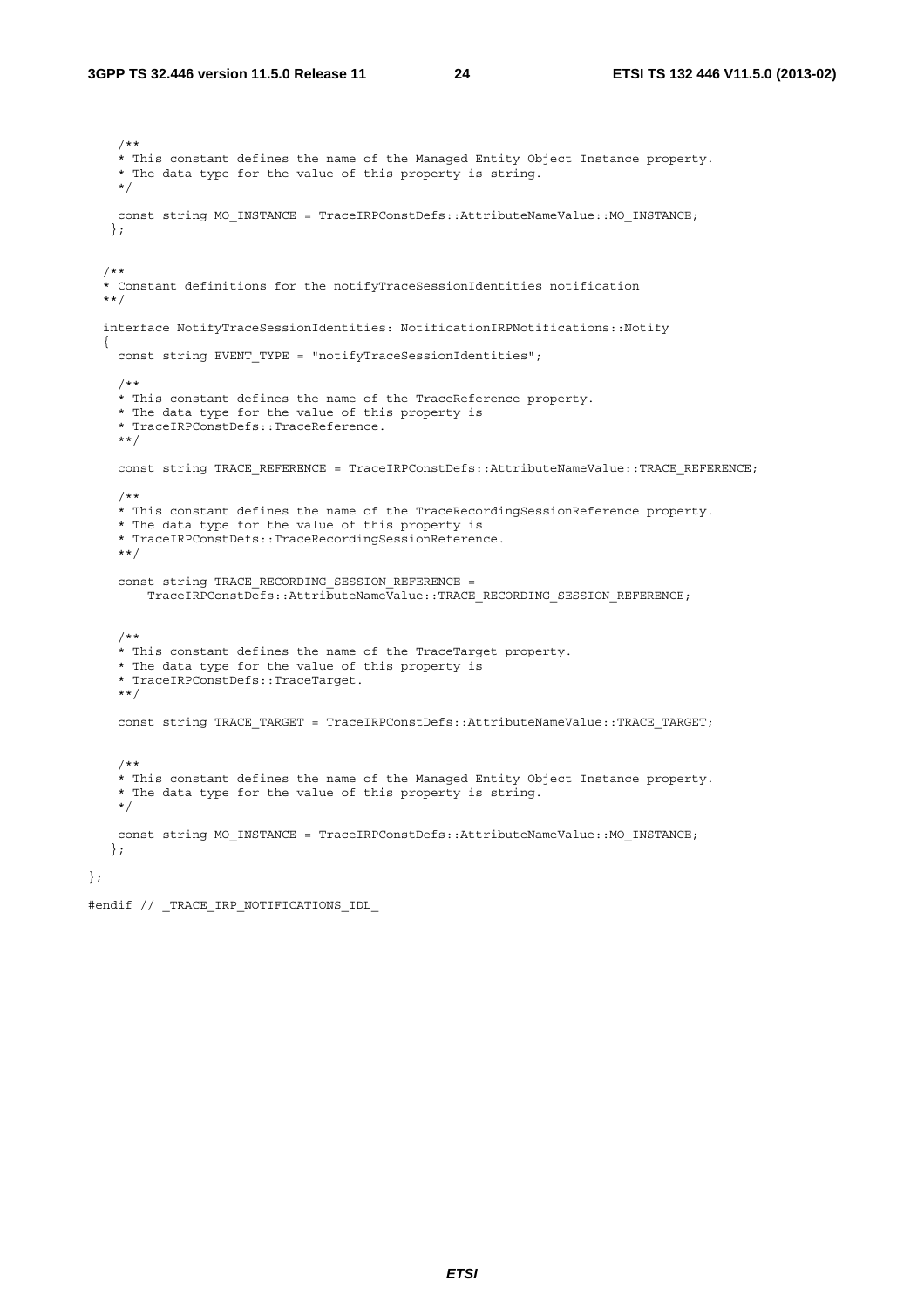## Annex B (normative): XML definitions

This annex contains the XML definitions for the Trace Management IRP for the IRP whose semantics is specified in Trace Management IRP: Information Service (3GPP TS 32.442 [5]).

This XML definitions specification defines the XML syntax of the Trace Management IRP XML Data File.

## B.1 Architectural Features

The overall architectural feature of Trace Management IRP is specified in 3G TS 32.442 [5]. This clause specifies features that are specific to the XML definitions.

## B.1.1 Syntax for Distinguished Names

The syntax of a Distinguished Name is defined in 3GPP TS 32.300 [9].

## B.1.2 Notification Services

This annex defines the XML syntax of Trace Management IRP notifications that is to be used for the Trace Management IRP SOAP Solution Set and in conjunction with Notification Log IRP XML definitions for Notification Log IRP XML Data File and the NL IRP XML Notification Format.

### B.1.3 IOC definitions

This annex defines the XML syntax for the IOC definitions of the Trace Management IRP IS [5], which are used by the XML definitions for the Trace Management IRP notifications and the Trace Management IRP IS operations.

## B.2 Mapping

Not present in the current version of this specification.

## B.3 Solution Set definitions

## B.3.1 XML definition structure

Clause B.3.2 provides a graphical representation of the XML elements.

Clause B.3.3 provides XML definitions of Trace Management IRP notifications as defined in [5]. These definitions are to be used for the Trace Management IRP SOAP Solution Set. For Trace IRP XML File Name Conventions the generic file name definitions as specified by the FT IRP apply (see [13]).

Clause B.3.4 provides XML definitions of Trace Management IOC as defined in [5].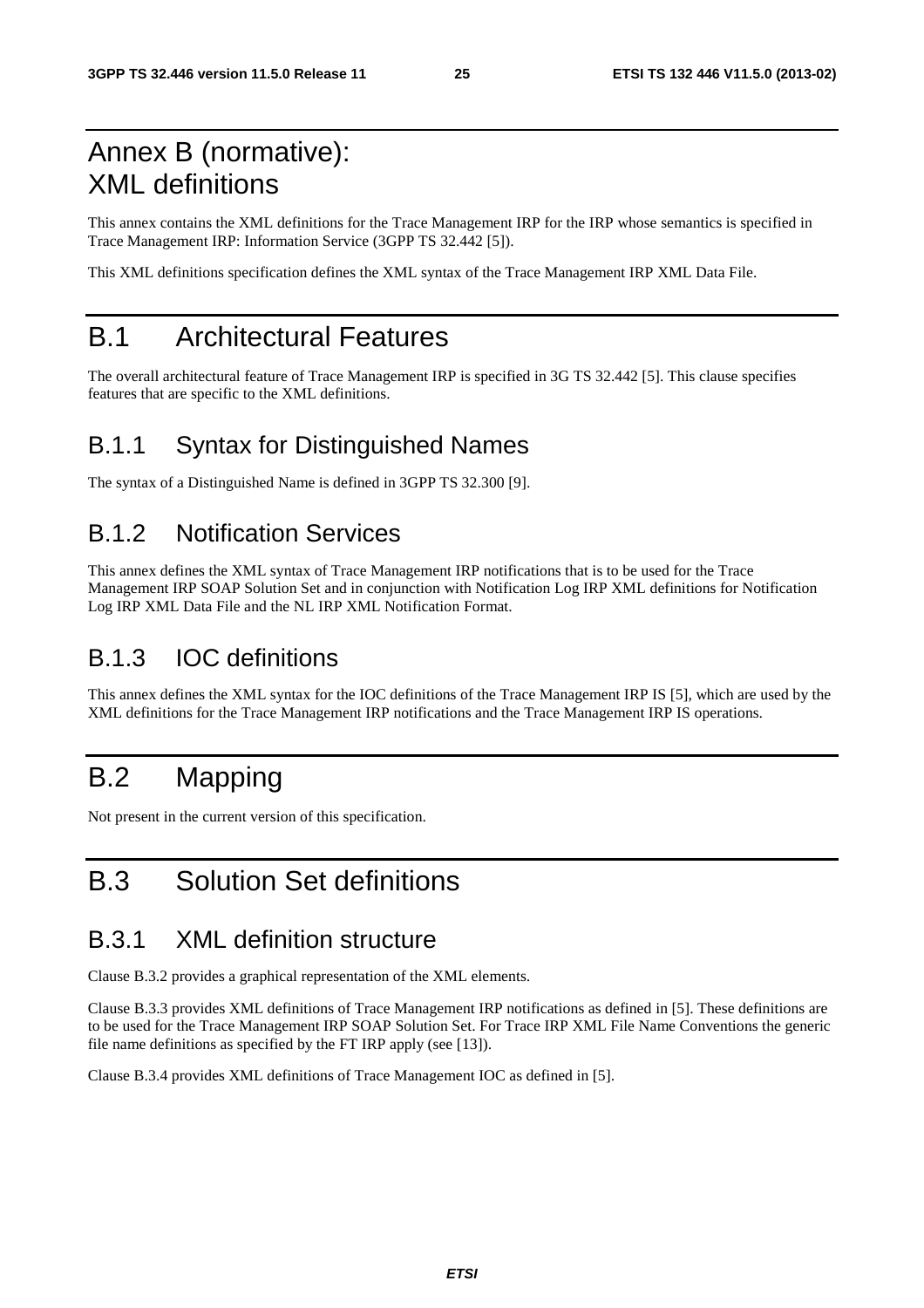## B.3.2 Graphical Representation



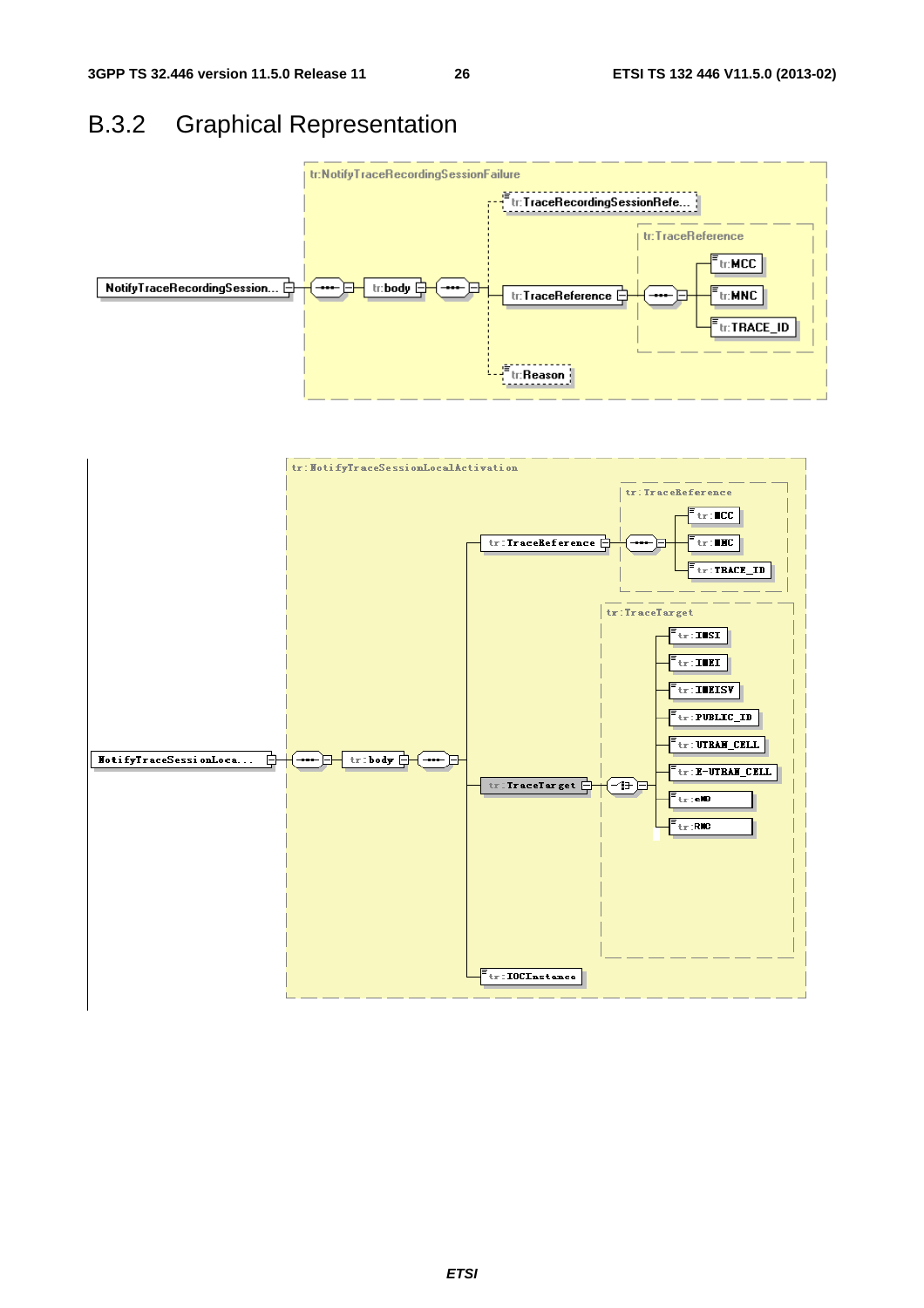

![](_page_27_Figure_4.jpeg)

#### *ETSI*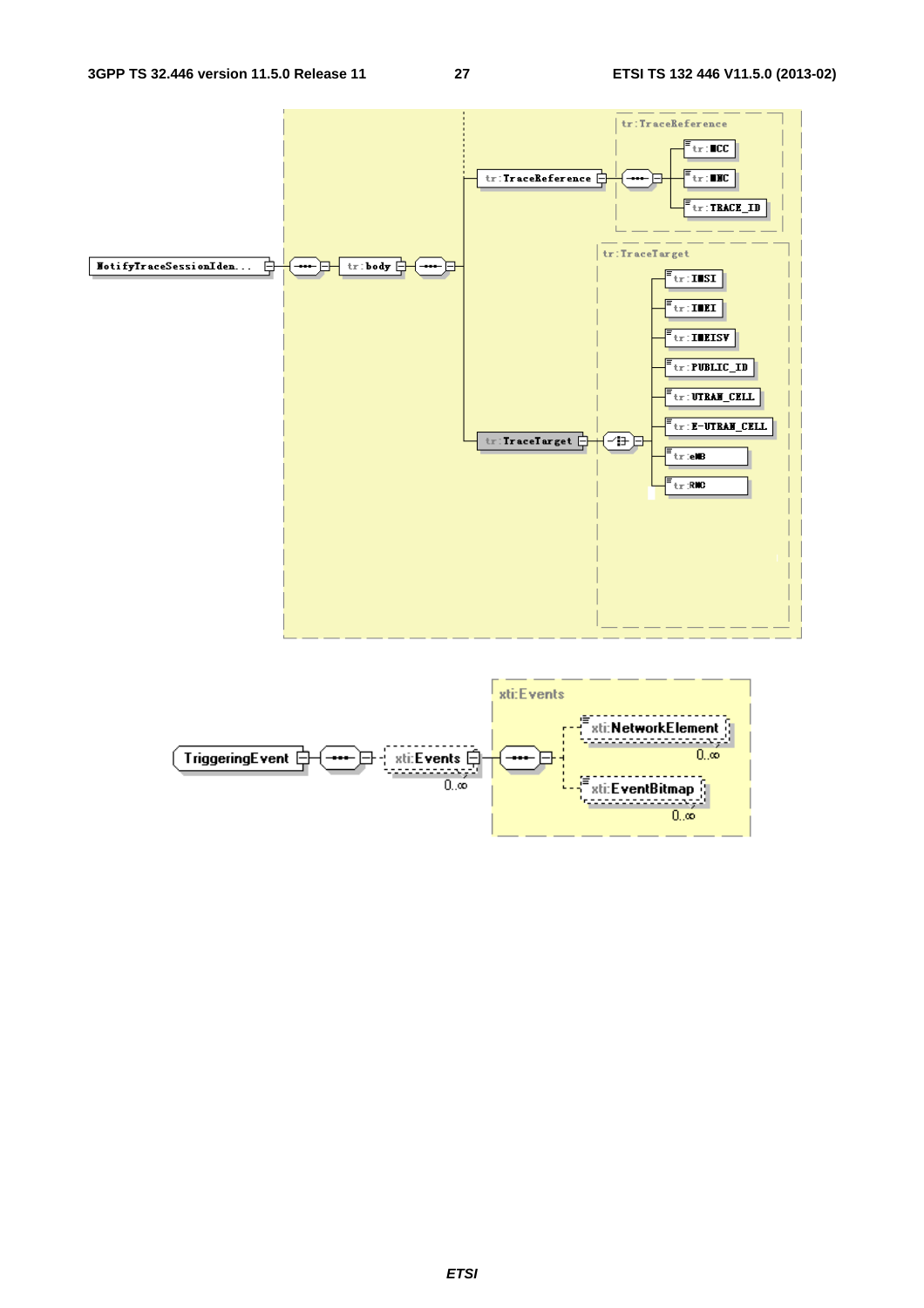#### B.3.3 XML Schema 'tMIRPNotif.xsd'

```
<?xml version="1.0" encoding="UTF-8"?> 
\leq ! - 3GPP TS 32.446 Trace Management IRP Notification 
  Trace IRP specific data file XML schema 
  tMIRPNotif.xsd 
--> 
<schema xmlns="http://www.w3.org/2001/XMLSchema" 
xmlns:tr="http://www.3gpp.org/ftp/specs/archive/32_series/32.446#tMIRPNotif" 
xmlns:xe="http://www.3gpp.org/ftp/specs/archive/32_series/32.306#notification" 
targetNamespace="http://www.3gpp.org/ftp/specs/archive/32_series/32.446#tMIRPNotif" 
elementFormDefault="qualified"> 
     <import namespace="http://www.3gpp.org/ftp/specs/archive/32_series/32.306#notification"/> 
     <!-- XML types specific for trace IRP notifications --> 
     <complexType name="TraceReference"> 
         <sequence> 
 <element name="MCC" type="short"/> 
 <element name="MNC" type="short"/> 
             <element name="TRACE_ID" type="integer"/> 
         </sequence> 
     </complexType> 
     <complexType name="NotifyTraceRecordingSessionFailure"> 
         <complexContent> 
             <extension base="xe:Notification"> 
                  <sequence> 
                     .<br><element name="bodv">
                          <complexType> 
                              <sequence> 
                                 <element name="TraceRecordingSessionReference" type="integer"
minOccurs="0"/> 
                                  <element name="TraceReference" type="tr:TraceReference"/> 
                                  <element name="Reason" type="string" minOccurs="0"/> 
                              </sequence> 
                          </complexType> 
                      </element> 
                  </sequence> 
             </extension> 
         </complexContent> 
     </complexType> 
     <element name="NotifyTraceRecordingSessionFailure" 
type="tr:NotifyTraceRecordingSessionFailure"/> 
     <complexType name="TraceTarget"> 
         <choice> 
             <element name="IMSI" type="string"/> 
             <element name="IMEI" type="string"/> 
             <element name="IMEISV" type="string"/> 
             <element name="PUBLIC_ID" type="string"/> 
             <element name="UTRAN_CELL" type="string"/> 
             <element name="E-UTRAN_CELL" type="string"/> 
 <element name="eNB" type="string"/> 
 <element name="RNC" type="string"/> 
         </choice> 
     </complexType> 
     <complexType name="NotifyTraceSessionLocalActivation"> 
         <complexContent> 
             <extension base="xe:Notification"> 
                  <sequence> 
                      <element name="body"> 
                          <complexType> 
                              <sequence> 
                                  .<br><element name="TraceReference" type="tr:TraceReference"/>
                                  <element name="TraceTarget" type="tr:TraceTarget"/> 
                                  <element name="IOCInstance" type="string"/> 
                              </sequence> 
                          </complexType> 
                      </element> 
                  </sequence> 
             </extension> 
         </complexContent> 
     </complexType> 
     <element name="NotifyTraceSessionLocalActivation" type="tr:NotifyTraceSessionLocalActivation"/> 
     <complexType name="NotifyTraceSessionIdentities"> 
         <complexContent> 
             <extension base="xe:Notification"> 
                  <sequence>
```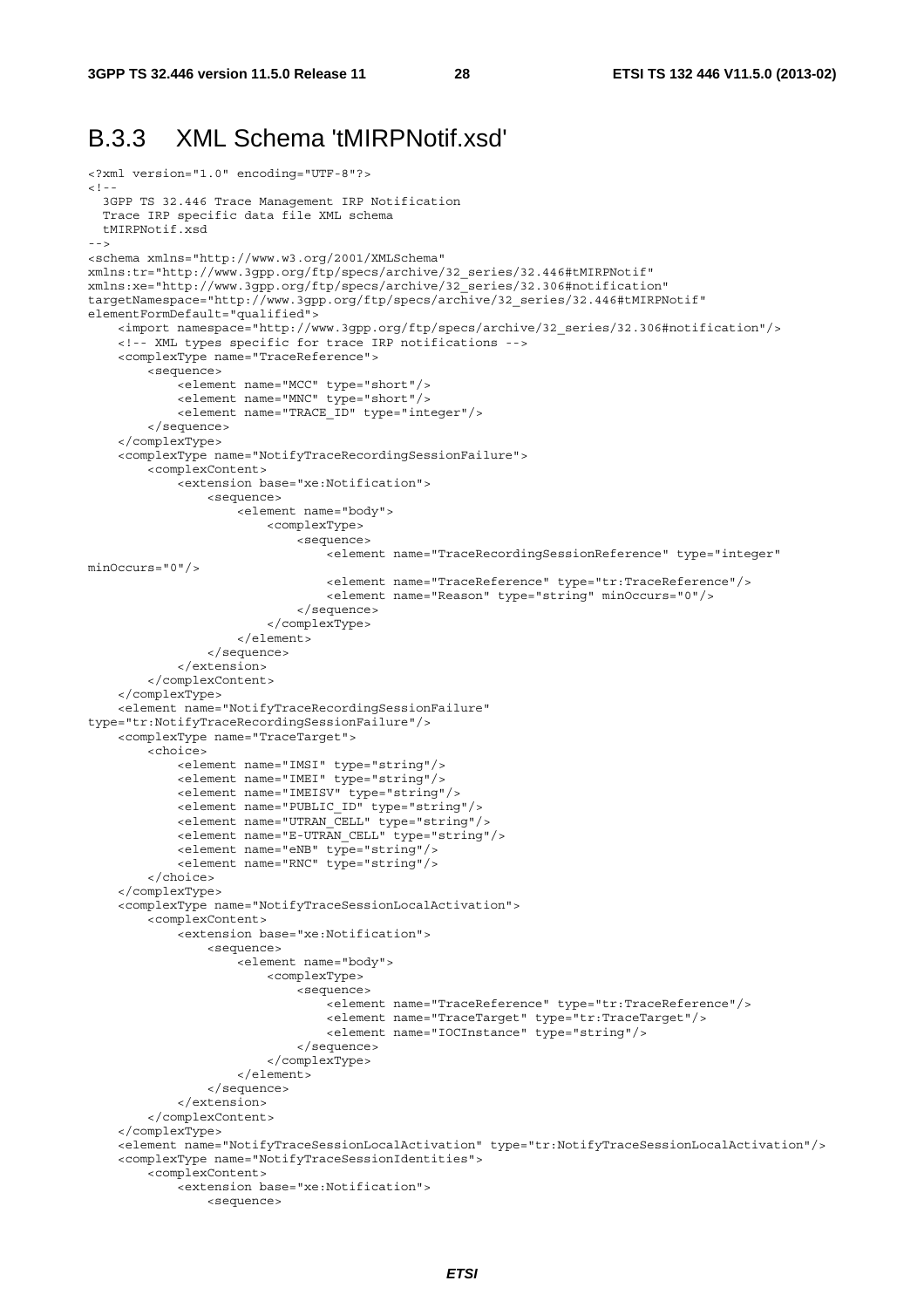| <element name="body"></element> |                                                                                                |
|---------------------------------|------------------------------------------------------------------------------------------------|
| <complextype></complextype>     |                                                                                                |
| <sequence></sequence>           |                                                                                                |
|                                 | <blement <="" name="TraceRecordingSessionReference" td="" type="integer"></blement>            |
| $minOccurs = "0"$               |                                                                                                |
|                                 | <element name="TraceReference" type="tr:TraceReference"></element>                             |
|                                 | <element name="TraceTarget" type="tr:TraceTarget"></element>                                   |
| $\langle$ sequence>             |                                                                                                |
|                                 |                                                                                                |
| $\langle$ element>              |                                                                                                |
| $\langle$ sequence>             |                                                                                                |
|                                 |                                                                                                |
|                                 |                                                                                                |
|                                 |                                                                                                |
|                                 | <element name="NotifyTraceSessionIdentities" type="tr:NotifyTraceSessionIdentities"></element> |
| $\langle$ schema>               |                                                                                                |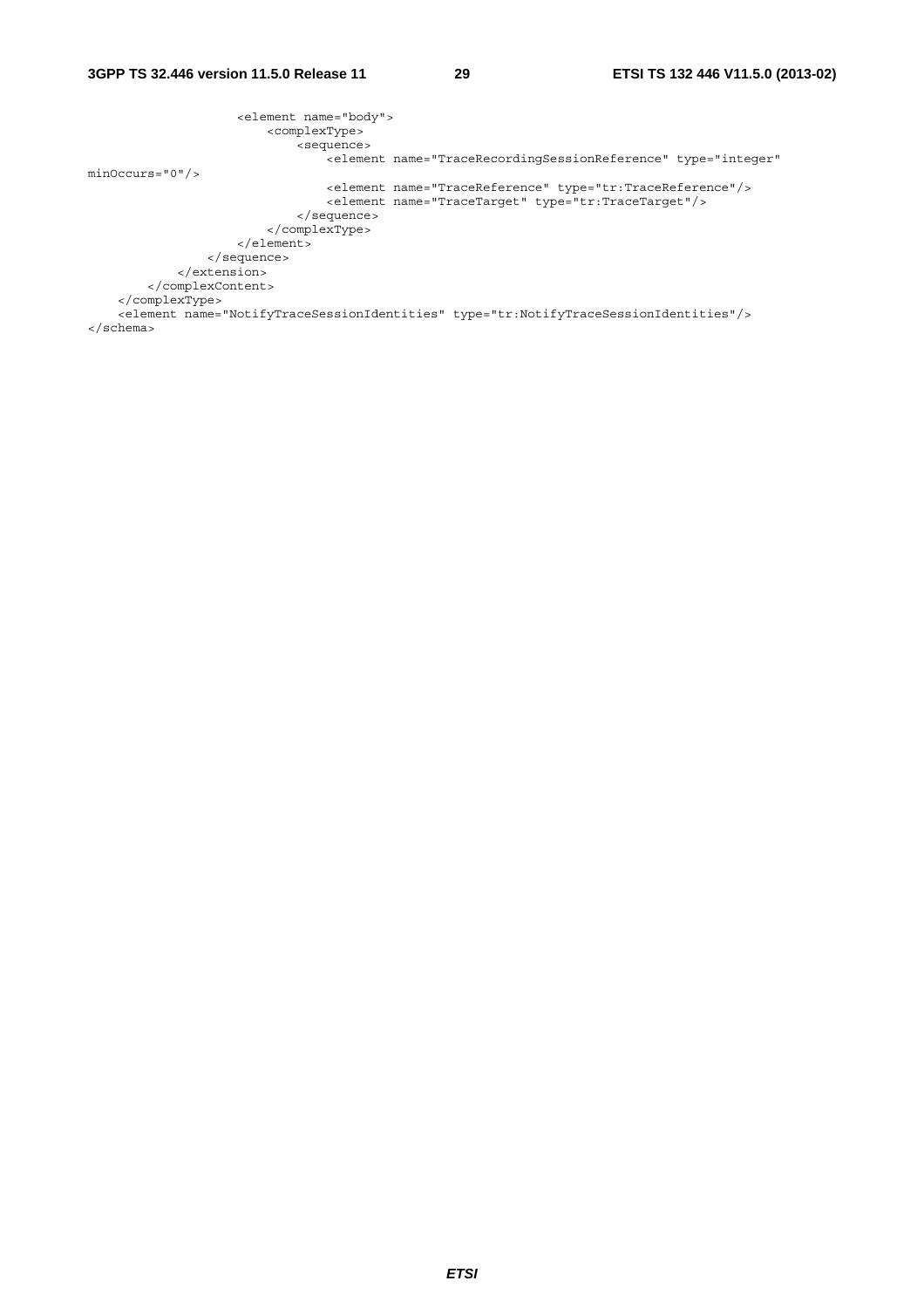#### B.3.4 XML Schema 'tMIRPIOCs.xsd'

```
<?xml version="1.0" encoding="UTF-8"?> 
\leq ! - 3GPP TS 32.446 Trace Management IRP IOC XML Schema 
     tMIRPIOCs.xsd 
- - -<schema xmlns:xti="http://www.3gpp.org/ftp/specs/archive/32_series/32.446#tMIRPIOCs" 
xmlns:xe="http://www.3gpp.org/ftp/specs/archive/32_series/32.306#notification" 
xmlns:xn=http://www.3gpp.org/ftp/specs/archive/32_series/32.626#genericNrm 
xmlns="http://www.w3.org/2001/XMLSchema" 
targetNamespace="http://www.3gpp.org/ftp/specs/archive/32_series/32.446#tMIRPIOCs" <import 
namespace="http://www.3gpp.org/ftp/specs/archive/32_series/32.626#genericNrm"/> 
elementFormDefault="qualified" attributeFormDefault="unqualified">
     <complexType name="ListOfInterfaces"> 
         <sequence> 
            -<br>-<element name="Interface" type="integer" minOccurs="0" maxOccurs="unbounded"/>
         </sequence> 
     </complexType> 
     <simpleType name="NeType"> 
         <restriction base="string"> 
             <enumeration value="MSC_SERVER"/> 
              <enumeration value="MGW"/> 
              <enumeration value="RNC"/> 
              <enumeration value="SGSN"/> 
              <enumeration value="GGSN"/> 
              <enumeration value="BM_SC"/> 
              <enumeration value="eNB"/> 
              <enumeration value="MME"/> 
              <enumeration value="SGW"/> 
              <enumeration value="PGW"/> 
         </restriction> 
     </simpleType> 
     <simpleType name="MobilityTechType"> 
         <restriction base="string"> 
              <enumeration value="UMTS"/> 
              <enumeration value="LTE"/> 
         </restriction> 
     </simpleType> 
     <complexType name="ListOfNeTypes"> 
         <sequence> 
              <element name="NE" type="xti:NeType" minOccurs="0" maxOccurs="unbounded"/> 
         </sequence> 
     </complexType> 
     <complexType name="DNSet"> 
         <sequence> 
             <element name="DN" type="xn:DN" minOccurs="0" maxOccurs="unbounded"/> 
          </sequence> 
     </complexType> 
     <simpleType name="TraceDepth"> 
         <restriction base="string"> 
              <enumeration value="MINIMUM"/> 
              <enumeration value="MEDIUM"/> 
              <enumeration value="MAXIMUM"/> 
              <enumeration value="VENDORMINIMUM"/> 
              <enumeration value="VENDORMEDIUM"/> 
              <enumeration value="VENDORMAXIMUM"/> 
         </restriction> 
     </simpleType> 
     <simpleType name="TraceTargetType"> 
         <restriction base="string"> 
              <enumeration value="IMSI"/> 
              <enumeration value="IMEI"/> 
              <enumeration value="IMEISV"/> 
              <enumeration value="PUBLIC_ID"/> 
              <enumeration value="UTRAN_CELL_ID"/> 
              <enumeration value="EUTRAN_CELL_ID"/> 
              <enumeration value="eNB_ID"/> 
              <enumeration value="RNC_ID"/> 
         </restriction> 
     </simpleType> 
     <complexType name="TraceTarget"> 
         <sequence> 
             .<br><element name="typeFlaq" type="xti: TraceTarqetType"/>
              <element name="traceTargetId" type="string"/> 
         </sequence>
```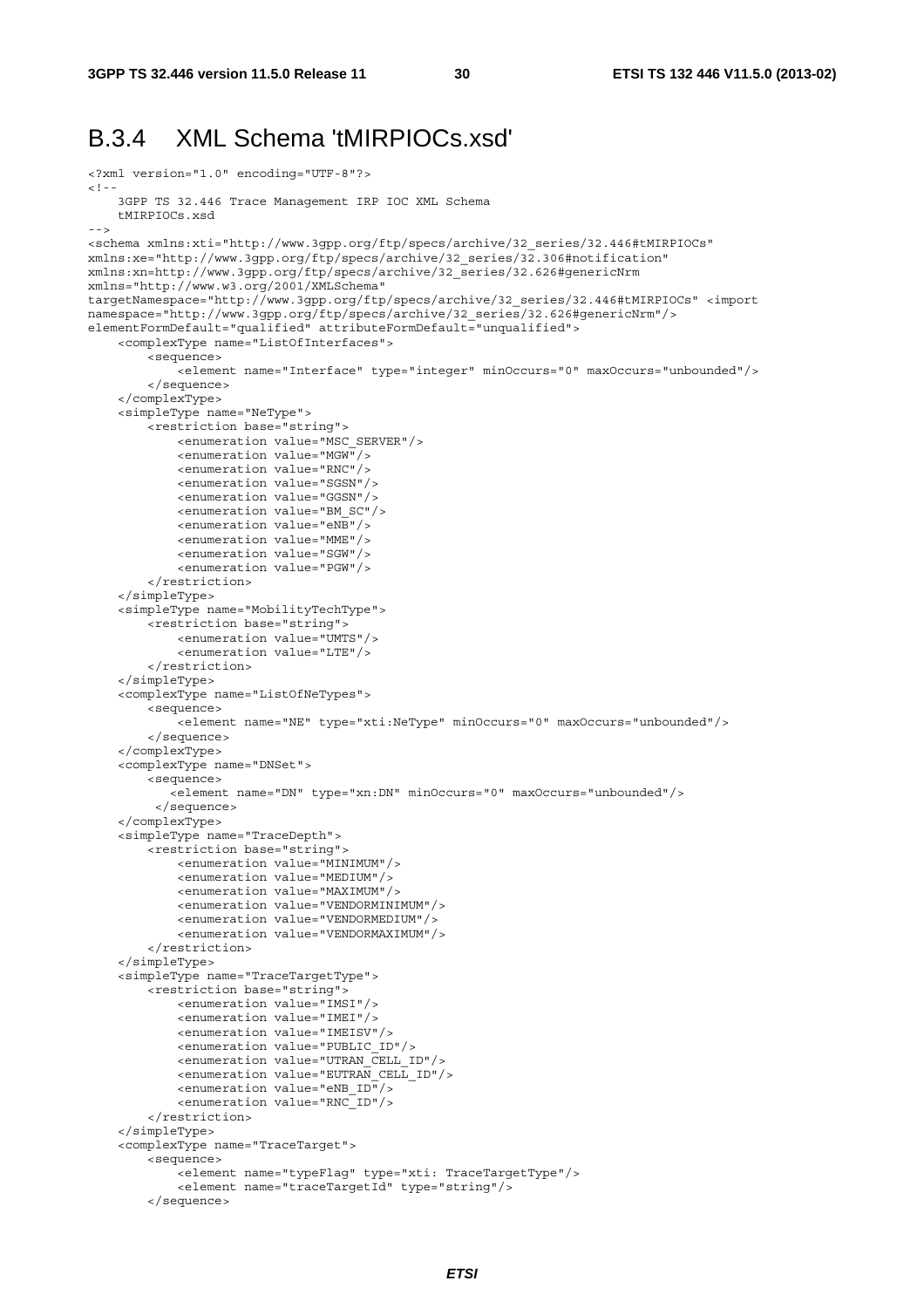#### **3GPP TS 32.446 version 11.5.0 Release 11 31 ETSI TS 132 446 V11.5.0 (2013-02)**

```
 </complexType> 
     <!-- the values of the EventBitmap is coming from the TriggeringEvent trace parameter definition 
in 3GPP TS 32.422 --> 
     <complexType name="Events"> 
         <sequence> 
            -<br><element name="NetworkElement" type="xti:NeType" minOccurs="0" maxOccurs="unbounded"/>
             <element name="EventBitmap" type="integer" minOccurs="0" maxOccurs="unbounded"/> 
         </sequence> 
     </complexType> 
     <complexType name=" TriggeringEvent"> 
         <sequence> 
             <element name="Events" type="xti:Events" minOccurs="0" maxOccurs="unbounded"/> 
         </sequence> 
     </complexType> 
     <simpleType name="UnsupportedItem"> 
         <restriction base="string"> 
             <enumeration value="MANAGED_ENTITY"/> 
              <enumeration value="TRACE_DEPTH"/> 
             <enumeration value="LIST_OF_INTERFACES"/> 
             <enumeration value="TRACE_TARGET"/> 
             <enumeration value="LIST_OF_MEASUREMENTS"/> 
             <enumeration value="MDT_AREA_SCOPE"/> 
             <enumeration value="REPORTING_TRIGGER"/> 
             <enumeration value="REPORT_INTERVAL"/> 
             <enumeration value="REPORT_AMOUNT"/> 
              <enumeration value="EVENT_THRESHOLD"/> 
             <enumeration value="LOGGING_INTERVAL"/> 
             <enumeration value="LOGGING_DURATION"/> 
             <enumeration value="ANONYMIZATION_OF_MDT_DATA"/> 
             <enumeration value="MEASUREMENT_QUANTITY"/> 
             <enumeration value="REASON"/> 
         </restriction> 
     </simpleType> 
     <simpleType name="JobType"> 
         <restriction base="string"> 
             <enumeration value="IMMEDIATE_MDT_ONLY"/> 
              <enumeration value="LOGGED_MDT_ONLY"/> 
             <enumeration value="TRACE_ONLY"/> 
             <enumeration value="IMMEDIATE_MDT AND TRACE"/> 
             <enumeration value="RLF_REPORT_ONLY"/> 
             <enumeration value="RCEF_REPORT_ONLY"/> 
         </restriction> 
     </simpleType> 
     <complexType name="Measurements"> 
         <sequence> 
             <element name="MobilityTech" type="xti:MobilityTechType" minOccurs="0" 
maxOccurs="unbounded"/> 
             <element name="MeasurementsBitmap" type="integer" minOccurs="0" maxOccurs="unbounded"/> 
         </sequence> 
     </complexType> 
     <complexType name="ListOfMeasurements"> 
         <sequence> 
             <element name="Measurements" type="xti:Measurements" minOccurs="0" 
maxOccurs="unbounded"/> 
         </sequence> 
     </complexType> 
     <complexType name="ReportingTrigger"> 
         <sequence> 
             <element name="MobilityTech" type="xti:MobilityTechType" minOccurs="0" 
maxOccurs="unbounded"/> 
             <element name="ReportingTriggerBitmap" type="integer" minOccurs="0" 
maxOccurs="unbounded"/> 
         </sequence> 
     </complexType> <simpleType name="ReportInterval"> 
         <restriction base="string"> 
             <enumeration value="250ms"/> 
              <enumeration value="500ms"/> 
             <enumeration value="1000ms"/> 
             <enumeration value="2000ms"/> 
              <enumeration value="3000ms"/> 
             <enumeration value="4000ms"/> 
             <enumeration value="6000ms"/> 
             <enumeration value="8000ms"/> 
             <enumeration value="12000ms"/> 
              <enumeration value="16000ms"/> 
             <enumeration value="20000ms"/> 
              <enumeration value="24000ms"/> 
             <enumeration value="28000ms"/>
```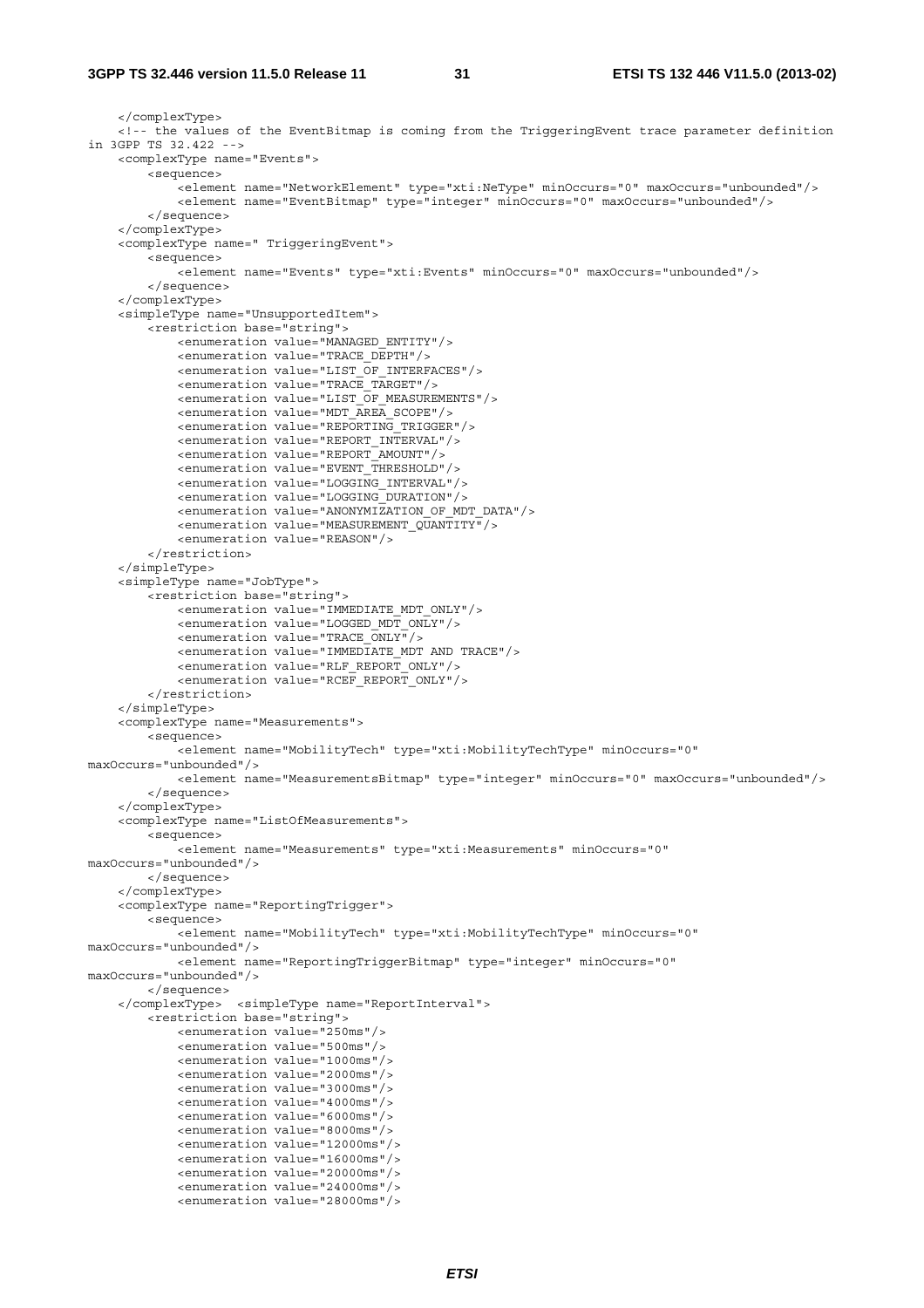```
 <enumeration value="32000ms"/> 
         <enumeration value="64000ms"/> 
         <enumeration value="120ms"/> 
         <enumeration value="240ms"/> 
         <enumeration value="480ms"/> 
         <enumeration value="640ms"/> 
         <enumeration value="1024ms"/> 
         <enumeration value="2048ms"/> 
         <enumeration value="5120ms"/> 
         <enumeration value="10240ms"/> 
         <enumeration value="60000ms"/> 
         <enumeration value="360000ms"/> 
         <enumeration value="720000ms"/> 
         <enumeration value="1800000ms"/> 
         <enumeration value="3600000ms"/> 
     </restriction> 
 </simpleType> 
 <simpleType name="ReportAmount"> 
     <restriction base="string"> 
         <enumeration value="1"/> 
         <enumeration value="2"/> 
         <enumeration value="4"/> 
         <enumeration value="8"/> 
         <enumeration value="16"/> 
         <enumeration value="32"/> 
         <enumeration value="64"/> 
         <enumeration value="INFINITY"/> 
     </restriction> 
 </simpleType> 
 <simpleType name="LoggingInterval"> 
     <restriction base="string"> 
         <enumeration value="1.28s"/> 
         <enumeration value="2.56s"/> 
         <enumeration value="5.12s"/> 
         <enumeration value="10.24s"/> 
         <enumeration value="20.48s"/> 
         <enumeration value="30.72s"/> 
         <enumeration value="40.96s"/> 
         <enumeration value="61.44s"/> 
     </restriction> 
 </simpleType> 
 <simpleType name="LoggingDuration"> 
     <restriction base="string"> 
         <enumeration value="600s"/> 
         <enumeration value="1200s"/> 
         <enumeration value="2400s"/> 
         <enumeration value="3600s"/> 
         <enumeration value="5400s"/> 
         <enumeration value="7200s"/> 
     </restriction> 
 </simpleType> 
 <simpleType name="AnonymizationOfMDTData"> 
     <restriction base="string"> 
         <enumeration value="NO_IDENTITY"/> 
         <enumeration value="TAC_OF_IMEI"/> 
     </restriction> 
 </simpleType> 
 <complexType name='EventThreshold'> 
     <choice> 
         <element name='EventThresholdRSRP' type='integer'> 
         <element name='EventThresholdRSRQ' type='integer'> 
         <element name='EventThreshold1F' type='integer'> 
         <element name='EventThreshold1I' type='integer'> 
     </choice> 
 </complexType> 
 <simpleType name="MeasurementPeriodLTE"> 
     <restriction base="string"> 
         <enumeration value="1024ms"/> 
         <enumeration value="1280ms"/> 
         <enumeration value="2048ms"/> 
         <enumeration value="2560ms"/> 
         <enumeration value="5120ms"/> 
         <enumeration value="10240ms"/> 
         <enumeration value="1min"/> 
     </restriction> 
 </simpleType> 
 <simpleType name=" MeasurementPeriodUMTS ">
```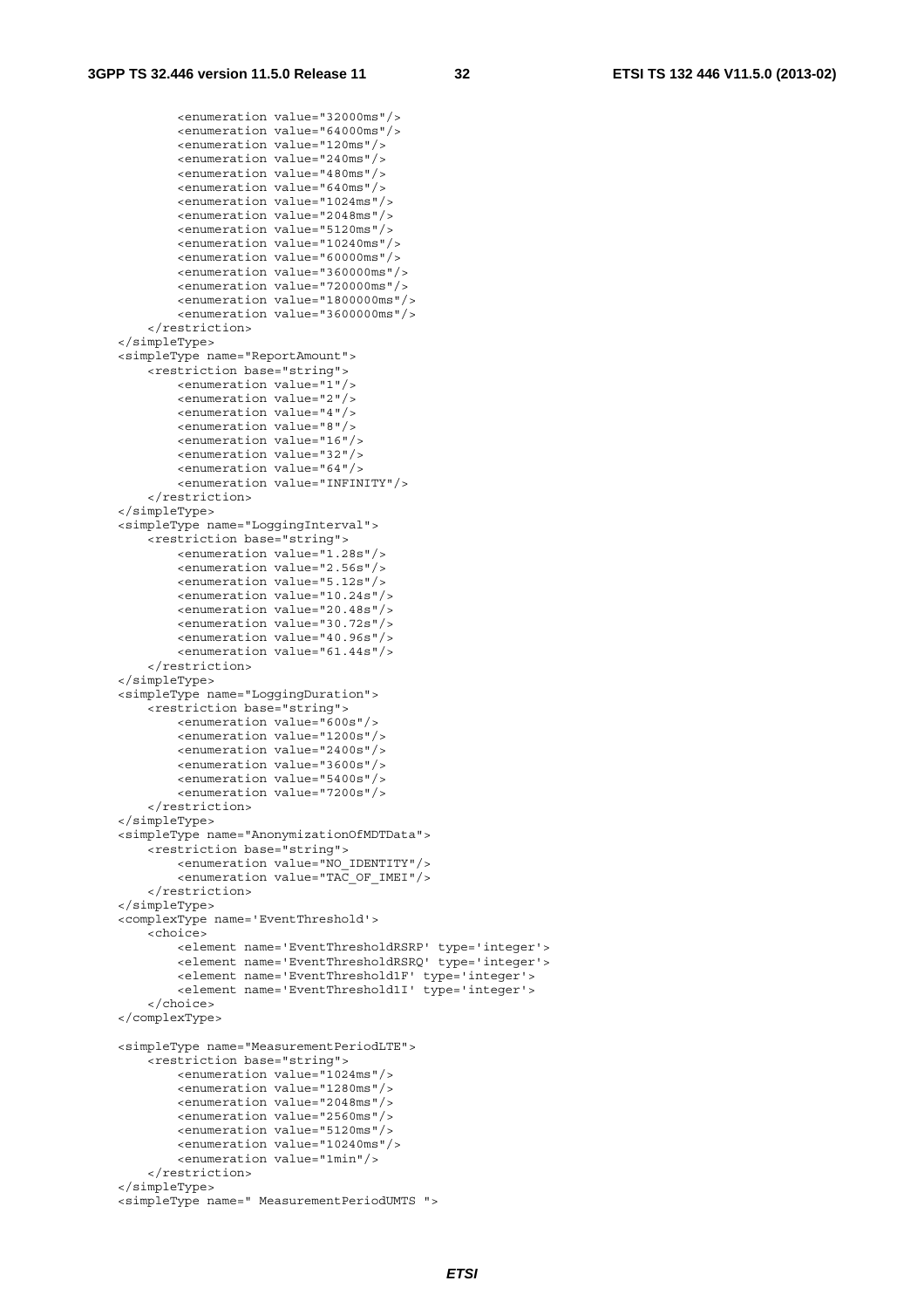<restriction base="string">

```
 <enumeration value="250ms"/> 
             <enumeration value="500ms"/> 
             <enumeration value="1000ms"/> 
             <enumeration value="2000ms"/> 
             <enumeration value="3000ms"/> 
             <enumeration value="4000ms"/> 
             <enumeration value="6000ms"/> 
             <enumeration value="8000ms"/> 
              <enumeration value="12000ms"/> 
             <enumeration value="16000ms"/> 
             <enumeration value="20000ms"/> 
             <enumeration value="24000ms"/> 
             <enumeration value="28000ms"/> 
             <enumeration value="32000ms"/> 
             <enumeration value="64000ms"/> 
         </restriction> 
     </simpleType> 
     <simpleType name="CollectionPeriodRrmUmts"> 
         <restriction base="string"> 
             <enumeration value="250ms"/> 
             <enumeration value="500ms"/> 
             <enumeration value="1000ms"/> 
             <enumeration value="2000ms"/> 
             <enumeration value="3000ms"/> 
             <enumeration value="4000ms"/> 
             <enumeration value="6000ms"/> 
             <enumeration value="8000ms"/> 
             <enumeration value="12000ms"/> 
             <enumeration value="16000ms"/> 
             <enumeration value="20000ms"/> 
             <enumeration value="24000ms"/> 
             <enumeration value="28000ms"/> 
             <enumeration value="32000ms"/> 
             <enumeration value="64000ms"/> 
         </restriction> 
     </simpleType> 
     <simpleType name="CollectionPeriodRrmLte"> 
         <restriction base="string"> 
             <enumeration value="1024ms"/> 
             <enumeration value="1280ms"/> 
             <enumeration value="2048ms"/> 
             <enumeration value="2560ms"/> 
             <enumeration value="5120ms"/> 
             <enumeration value="10240ms"/> 
             <enumeration value="1min"/> 
         </restriction> 
     </simpleType> 
<simpleType name="PositioningMethod" type="integer" minOccurs="0" maxOccurs="unbounded"/> 
     <complexType name="UnsupportedList"> 
         <sequence> 
            .<br><element name="UnsupportedItem" type="xti:UnsupportedItem" minOccurs="0"
maxOccurs="unbounded"/> 
         </sequence> 
     </complexType> 
     <!-- Attributes of the TraceJob IOC --> 
     <element name="traceReference" type="unsignedLong"/> 
     <element name="listOfInterfaces" type="xti:ListOfInterfaces"/> 
     <element name="listOfNeTypes" type="xti:ListOfNeTypes"/> 
     <element name="traceDepth" type="xti:TraceDepth"/> 
     <element name="traceTarget" type="xti:TraceTarget"/> 
     <element name="triggeringEvent" type="xti:TraceTarget"/> 
     <element name="traceCollectionEntityAddress" type="string"/> 
     <element name="jobType" type="xti:JobType"/> 
     <element name="areaScope" type="xti:DNSet"/> 
     <element name="listOfMeasurements" type="xti:ListOfMeasurements"/> 
     <element name="reportingTrigger" type="xti:ReportingTrigger"/> 
     <element name="reportInterval" type="xti:ReportInterval"/> 
     <element name="reportAmount" type="xti:ReportAmount"/> 
     <element name="eventThreshold" type="xti:EventThreshold"/> 
     <element name="loggingInterval" type="xti:LoggingInterval"/> 
     <element name="loggingDuration" type="xti:LoggingDuration"/> 
     <element name="anonymizationOfMDTData" type="xti:anonymizationOfMDTData"/> 
     <element name="measurementQuantity" type="integer"/> 
     <element name="measurementPeriodLTE" type="xti:measurementPeriodLTE"/> 
      <element name=" measurementPeriodUMTS " type="xti: measurementPeriodUMTS"/>
```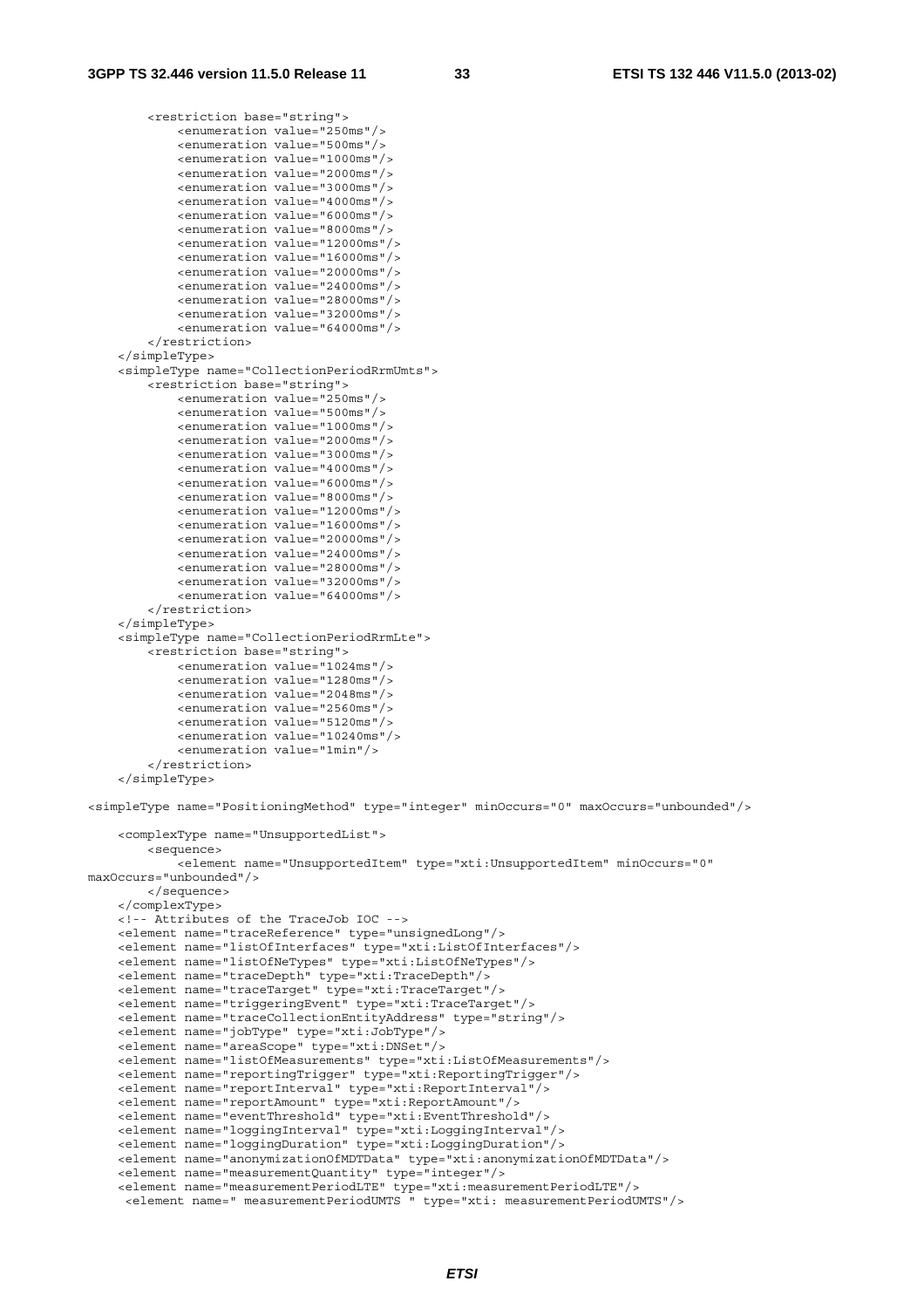*ETSI* 

```
 <element name="collectionPeriodRrmUmts" type="xti:collectionPeriodRrmUmts"/> 
 <element name="collectionPeriodRrmLte" type="xti:collectionPeriodRrmLte"/> 
 <element name="positioningMethod" type="xti:positioningMethod"/> 
 <!-- Attributes of the TraceRecord IOC --> 
 <element name="fileName" type="string"/> 
</schema>
```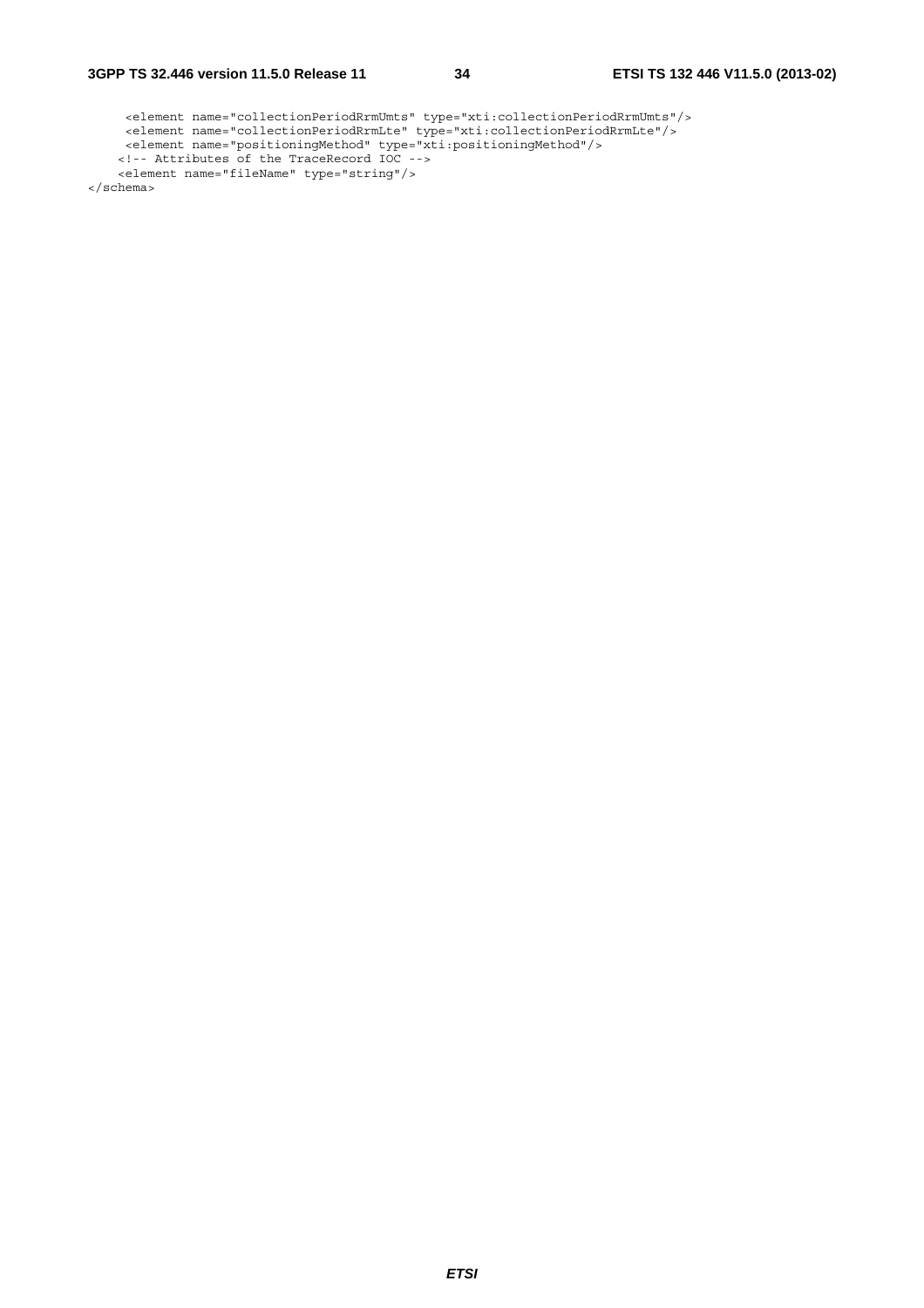## Annex C (normative): SOAP Solution Set

This annex specifies the SOAP Solution Set for the IRP whose semantics are specified in Trace Management IRP: Information Service (3GPP TS 32.442 [5]).

## C.1 Architectural features

The overall architectural feature of the Trace Management IRP is specified in 3GPP TS 32.442 [5]. This clause specifies features that are specific to the SOAP solution set.

#### C.1.1 Syntax for Distinguished Names

The syntax of a Distinguished Name is defined in 3GPP TS 32.300 [9].

### C.1.2 Notification Services

The Trace Management IRP SOAP SS uses the Notification IRP SOAP SS of 3GPP TS 32.306 [10]. The IRPAgent shall support the push interface model, which means that the IRPAgent sends trace management notifications to the IRPManager as soon as new events occur. The IRPManager does not need to check ("pull") for events.

## C.1.3 Supported W3C specifications

The SOAP 1.1 specification [21] and WSDL 1.1 specification [23] are supported.

The SOAP 1.2 specification [24] is supported optionally.

This specification uses "document" style in WSDL file.

This specification uses "literal" encoding style in WSDL file.

The filter language used in the SS is the XPath Language (see W3C XPath 1.0 specification [22]). IRPAgents may throw a FilterComplexityLimit fault when a given filter is too complex.

Relevant definitions are imported from the Trace Management IRP XML definitions of Annex B

### C.1.4 Prefixes and namespaces

This specification uses a number of namespace prefixes throughout that are listed in Table C.1.4.

| <b>PREFIX</b>    | <b>NAMESPACE</b>                                                                |
|------------------|---------------------------------------------------------------------------------|
| (no prefix)      | http://schemas.xmlsoap.org/wsdl/                                                |
| soap             | http://schemas.xmlsoap.org/wsdl/soap/                                           |
| traceRPSystem    | http://www.3gpp.org/ftp/specs/archive/32_series/32.446#TraceIRPSystem           |
| traceIRPData     | http://www.3gpp.org/ftp/specs/archive/32_series/32.446#TraceIRPData             |
| xti              | http://www.3gpp.org/ftp/specs/archive/32_series/32.446#tMIRPIOCs                |
| xn               | http://www.3gpp.org/ftp/specs/archive/32_series/32.626#genericNrm               |
| genericIRPSystem | http://www.3gpp.org/ftp/specs/archive/32_series/32.316#GenericIRPSystem         |
| ntflRPNtfSystem  | http://www.3gpp.org/ftp/specs/archive/32_series/32.306#NotificationIRPNtfSystem |

#### **Table C.1.4: Prefixes and Namespaces used in this specification**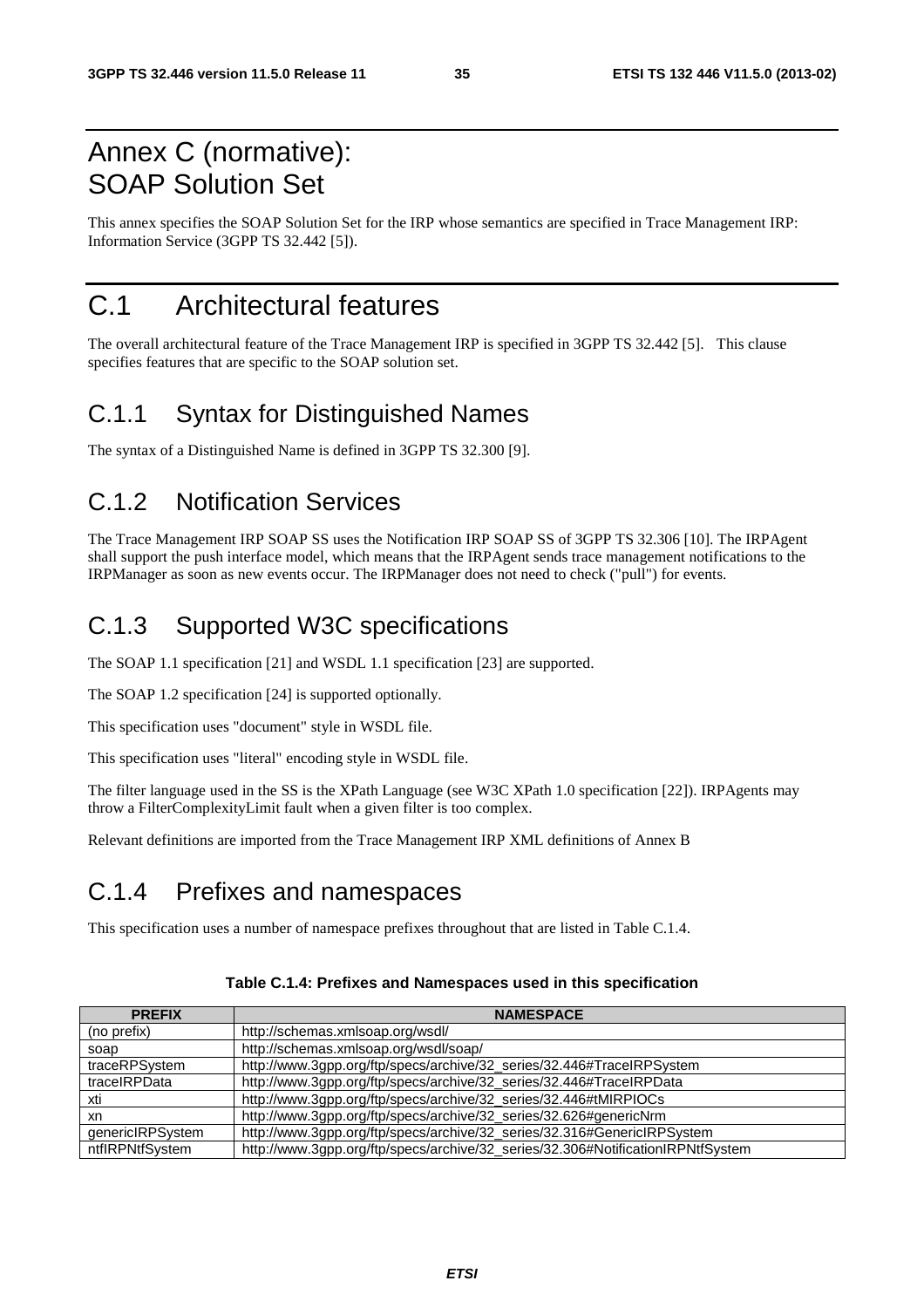# C.2 Mapping

## C.2.1 Operation and notification mapping

The Trace Management IRP IS (3GPP TS 32.442 [5]) defines semantics of operation and notification visible across the Itf-N. Table C.2.1 indicates mapping of these operations and notifications to their equivalents defined in this SS.

| IS Operations in 3GPP TS 32.442 [5]                                                                                | <b>SS Operations</b>    | <b>SS Port</b>         | Qualifier |
|--------------------------------------------------------------------------------------------------------------------|-------------------------|------------------------|-----------|
| activateTraceJob                                                                                                   | activateTraceJob        | TraceIRPManagementPort | м         |
| deactivateTraceJob                                                                                                 | deactivateTraceJob      | TraceIRPManagementPort | м         |
| llistTraceJob                                                                                                      | llistTraceJob           | TraceIRPManagementPort | м         |
| llistActivatedTraceJobs                                                                                            | llistActivatedTraceJobs | TraceIRPManagementPort |           |
| notifyTraceRecordingSessionFailure                                                                                 | notify (note 1)         | NotificationIRPNtfPort |           |
| notifyTraceSessionLocalActivation                                                                                  | notify (note 1)         | NotificationIRPNtfPort | М         |
| notifyTraceSessionIdentities                                                                                       | notify (note 1)         | NotificationIRPNtfPort | <b>CM</b> |
| NOTE 1: The IS equivalent maps to an XML definition specified in Annex B, and this being an input parameter to the |                         |                        |           |
| operation notify under the port type ntflRPNtfSystem:NotificationIRPNtf and under the binding                      |                         |                        |           |
| ntflRPNtfSystem:NotificationIRPNtf of 3GPP TS 32.306 [10].                                                         |                         |                        |           |

## C.2.2 Operation parameter mapping

The Trace Management IRP IS (3GPP TS 32.442 [5]) defines semantics of parameters carried in the operations. The tables below show the mapping of these parameters, as per operation, to their equivalents defined in this SS.

| <b>IS Operation parameter</b> | <b>SS Method parameter</b>                                | Qualifier |
|-------------------------------|-----------------------------------------------------------|-----------|
| iOCInstance                   | iOCInstance                                               | М         |
| listOfInterfaces              | listOfInterfaces                                          | $\Omega$  |
| listOfNeTypes                 | listOfNeTypes                                             | <b>CM</b> |
| traceDepth                    | traceDepth                                                | M         |
| traceReference                | traceReference                                            | M         |
| traceTarget                   | traceTarget                                               | M         |
| triggeringEvent               | triggeringEvent                                           | CO        |
|                               | traceCollectionEntityAddress traceCollectionEntityAddress | <b>CM</b> |
| jobType                       | jobType                                                   | M         |
| areaScope                     | areaScope                                                 | <b>CM</b> |
| listOfMeaurements             | listOfMeaurements                                         | <b>CM</b> |
| reportingTrigger              | reportingTrigger                                          | <b>CM</b> |
| reportInterval                | reportInterval                                            | <b>CM</b> |
| reportAmount                  | reportAmount                                              | <b>CM</b> |
| eventThreshold                | eventThreshold                                            | <b>CM</b> |
| loggingInterval               | loggingInterval                                           | <b>CM</b> |
| loggingDuration               | loggingDuration                                           | <b>CM</b> |
| anonymizationOfMDTData        | anonymizationOfMDTData                                    | <b>CM</b> |
| measurementQuantity           | measurementQuantity                                       | <b>CM</b> |
| measurementPeriodLTE          | measurementPeriodLTE                                      | <b>CM</b> |
| measurementPeriodUMTS         | measurementPeriodUMTS                                     | <b>CM</b> |
| collectionPeriodRrmUmts       | collectionPeriodRrmUmts                                   | <b>CM</b> |
| collectionPeriodRrmLte        | collectionPeriodRrmLte                                    | CМ        |
| positioningMethod             | positioningMethod                                         | CO        |
| unsupportedList               | unsupportedList                                           | M         |
| status                        | status                                                    | M         |
| pLMNTarget                    | pLMNTarget                                                | <b>CM</b> |

| Table C.2.2.1: Mapping from IS activateTraceJob parameters to SS equivalents |  |
|------------------------------------------------------------------------------|--|
|------------------------------------------------------------------------------|--|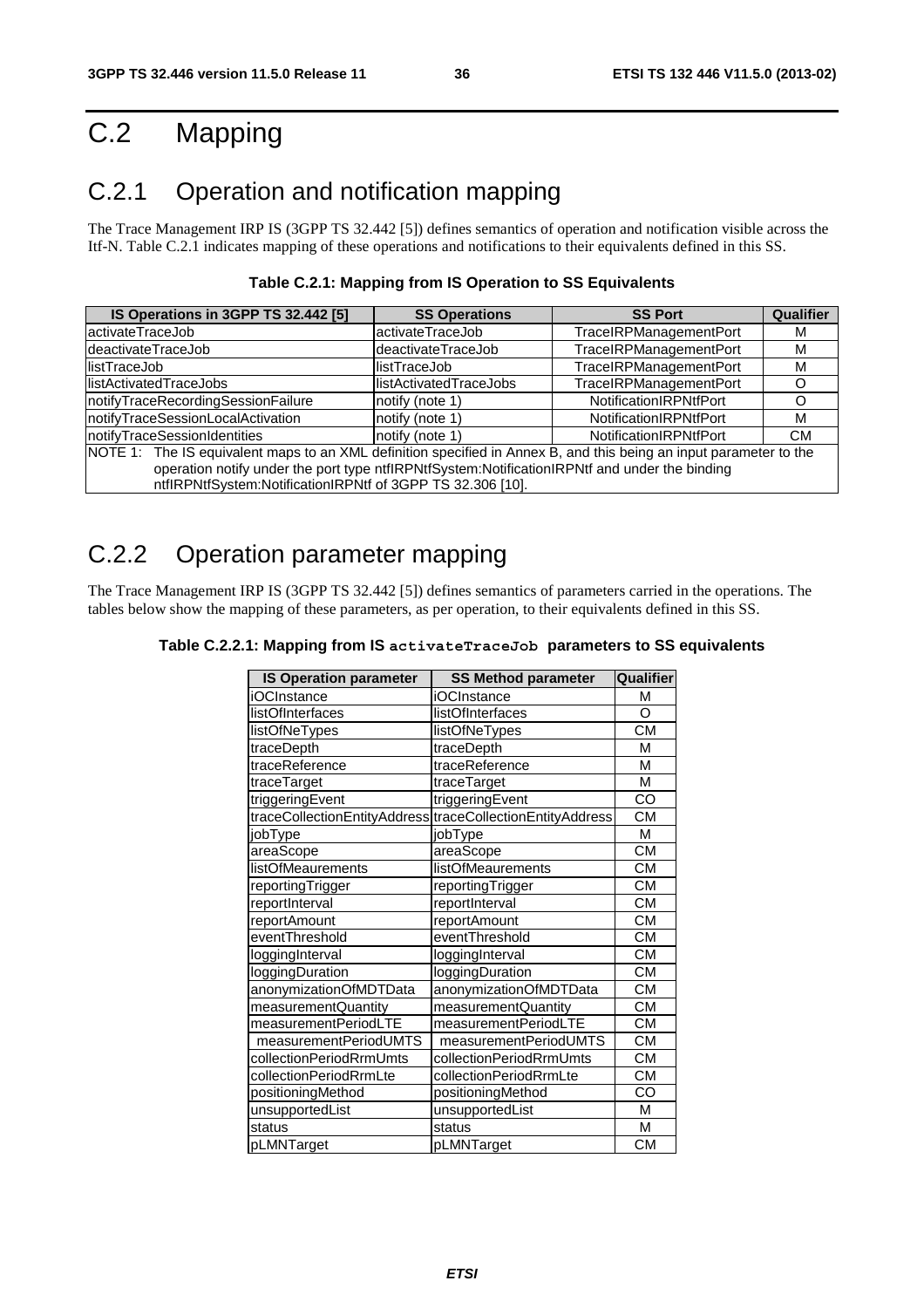| <b>IS Operation parameter</b> | <b>SS Method parameter</b>                                    | <b>Qualifier</b> |
|-------------------------------|---------------------------------------------------------------|------------------|
| <b>ItraceReference</b>        | <b>ItraceReference</b>                                        | м                |
| <b>traceTarget</b>            | traceTarget                                                   | М                |
|                               | traceRecordingSessionReference traceRecordingSessionReference | СM               |
| Istatus                       | status                                                        | м                |

#### **Table C.2.2.2: Mapping from IS deactivateTraceJob parameters to SS equivalents**

#### **Table C.2.2.3: Mapping from IS listTraceJob parameters to SS equivalents**

| <b>IS Operation parameter</b> | <b>SS Method parameter</b>                                    | Qualifier |
|-------------------------------|---------------------------------------------------------------|-----------|
| traceReference                | traceReference                                                | M         |
| iOCInstance                   | iOCInstance                                                   | М         |
| listOfInterfaces              | listOfInterfaces                                              | O         |
| traceDepth                    | traceDepth                                                    | M         |
|                               | traceRecordingSessionReference traceRecordingSessionReference | <b>CM</b> |
| traceTarget                   | traceTarget                                                   | М         |
| triggeringEvent               | triggeringEvent                                               | Ω         |
| traceCollectionEntityAddress  | traceCollectionEntityAddress                                  | СM        |
| jobType                       | jobType                                                       | М         |
| areaScope                     | areaScope                                                     | <b>CM</b> |
| listOfMeaurements             | listOfMeaurements                                             | СM        |
| reportingTrigger              | reportingTrigger                                              | <b>CM</b> |
| reportInterval                | reportInterval                                                | <b>CM</b> |
| reportAmount                  | reportAmount                                                  | СM        |
| eventThreshold                | eventThreshold                                                | <b>CM</b> |
| loggingInterval               | loggingInterval                                               | <b>CM</b> |
| loggingDuration               | loggingDuration                                               | <b>CM</b> |
| anonymizationOfMDTData        | anonymizationOfMDTData                                        | <b>CM</b> |
| measurementQuantity           | measurementQuantity                                           | <b>CM</b> |
| measurementPeriodLTE          | measurementPeriodLTE                                          | <b>CM</b> |
| measurementPeriodUMTS         | measurementPeriodUMTS                                         | <b>CM</b> |
| collectionPeriodRrmUmts       | collectionPeriodRrmUmts                                       | <b>CM</b> |
| collectionPeriodRrmLte        | collectionPeriodRrmLte                                        | <b>CM</b> |
| positioningMethod             | positioningMethod                                             | CO        |
| status                        | status                                                        | м         |
| pLMNTarget                    | pLMNTarget                                                    | <b>CM</b> |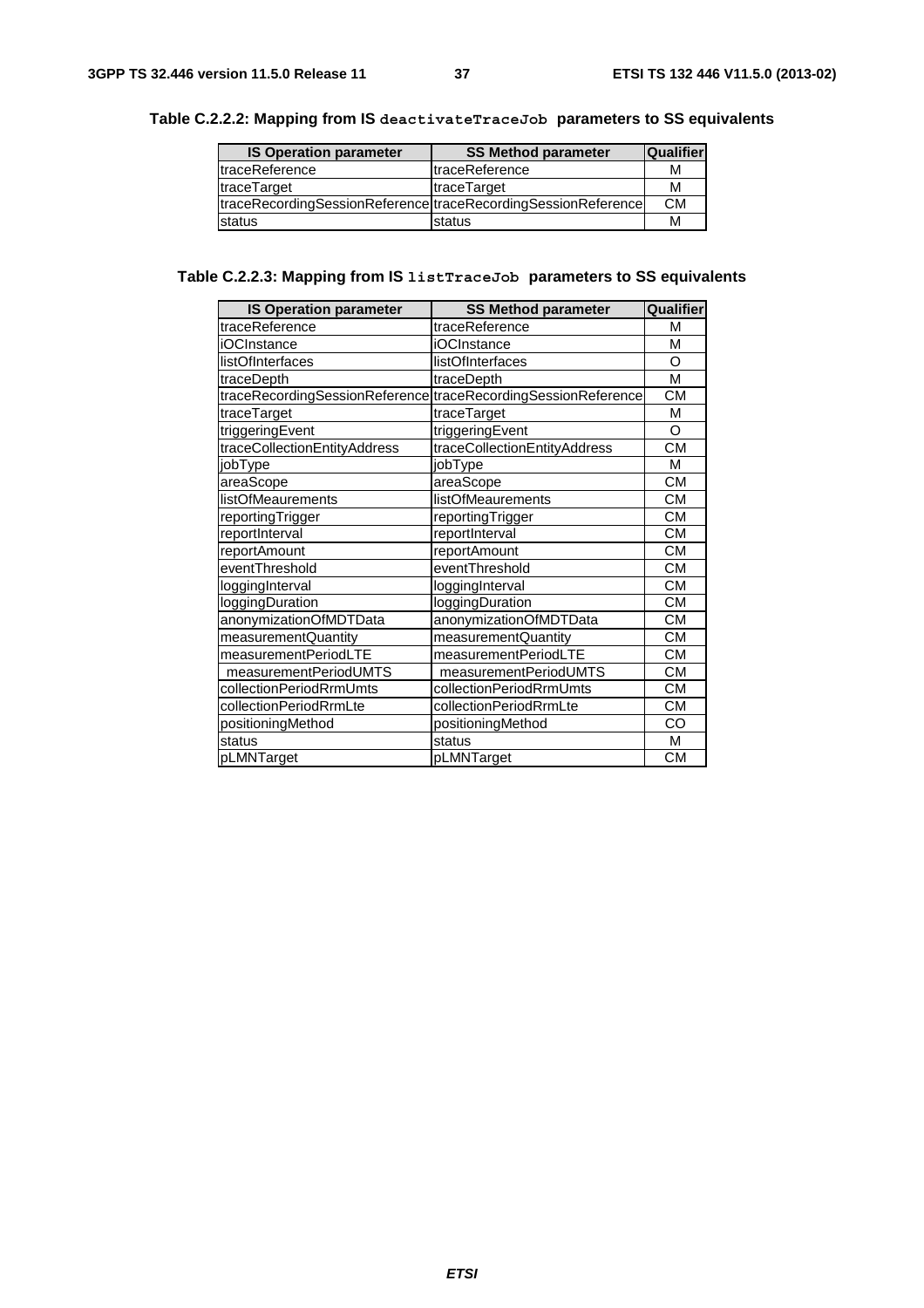| IS Operation parameter SS Method parameter Qualifier |                            |   |
|------------------------------------------------------|----------------------------|---|
| <b>ItraceReferenceList</b>                           | <b>ItraceReferenceList</b> | м |
| status                                               | status                     | М |

## C.2.3 Notification parameter mapping

The Trace Management IRP IS (3GPP TS 32.442 [5]) defines semantics of parameters carried in notifications. The following tables indicate the mapping of these parameters to their SS equivalents.

| Table C.2.3.1: Mapping for notifyTraceRecordingSessionFailure |  |
|---------------------------------------------------------------|--|
|                                                               |  |

| <b>IS Parameters</b>                                          | <ss> Parameters</ss> |   | Qualifier Comment |
|---------------------------------------------------------------|----------------------|---|-------------------|
| objectClass                                                   | objectClass          | м |                   |
| objectInstance                                                | objectInstance       | м |                   |
| eventTime                                                     | eventTime            | м |                   |
| notificationType                                              | notificationType     | м |                   |
| systemDN                                                      | systemDN             | м |                   |
| notificationID                                                | notificationID       |   |                   |
| traceRecordingSessionReference traceRecordingSessionReference |                      |   |                   |
| traceReference                                                | traceReference       | м |                   |
| reason                                                        | reason               |   |                   |

**Table C.2.3.2: Mapping for** notifyTraceSessionLocalActivation

|                               | IS Parameters <ss> Parameters Qualifier Comment</ss> |   |  |
|-------------------------------|------------------------------------------------------|---|--|
| objectClass                   | objectClass                                          | м |  |
| objectInstance                | objectInstance                                       | м |  |
| eventTime                     | eventTime                                            | м |  |
|                               | notificationType notificationType                    | м |  |
| systemDN                      | systemDN                                             | М |  |
| notificationID                | notificationID                                       | n |  |
| traceReference traceReference |                                                      | М |  |
| traceTarget                   | traceTarget                                          | М |  |
| iOCInstance                   | iOCInstance                                          | М |  |

|  | Table C.2.3.3: Mapping for notifyTraceSessionIdentities |
|--|---------------------------------------------------------|
|--|---------------------------------------------------------|

| <b>IS Parameters</b> | <ss> Parameters</ss>                                          |   | <b>Qualifier Comment</b> |
|----------------------|---------------------------------------------------------------|---|--------------------------|
| objectClass          | objectClass                                                   | м |                          |
| objectInstance       | objectInstance                                                | м |                          |
| eventTime            | eventTime                                                     | м |                          |
| notificationType     | notificationType                                              | М |                          |
| systemDN             | systemDN                                                      | М |                          |
| notificationID       | notificationID                                                | Ω |                          |
| traceReference       | traceReference                                                | м |                          |
|                      | traceRecordingSessionReference traceRecordingSessionReference | м |                          |
| traceTarget          | traceTarget                                                   | М |                          |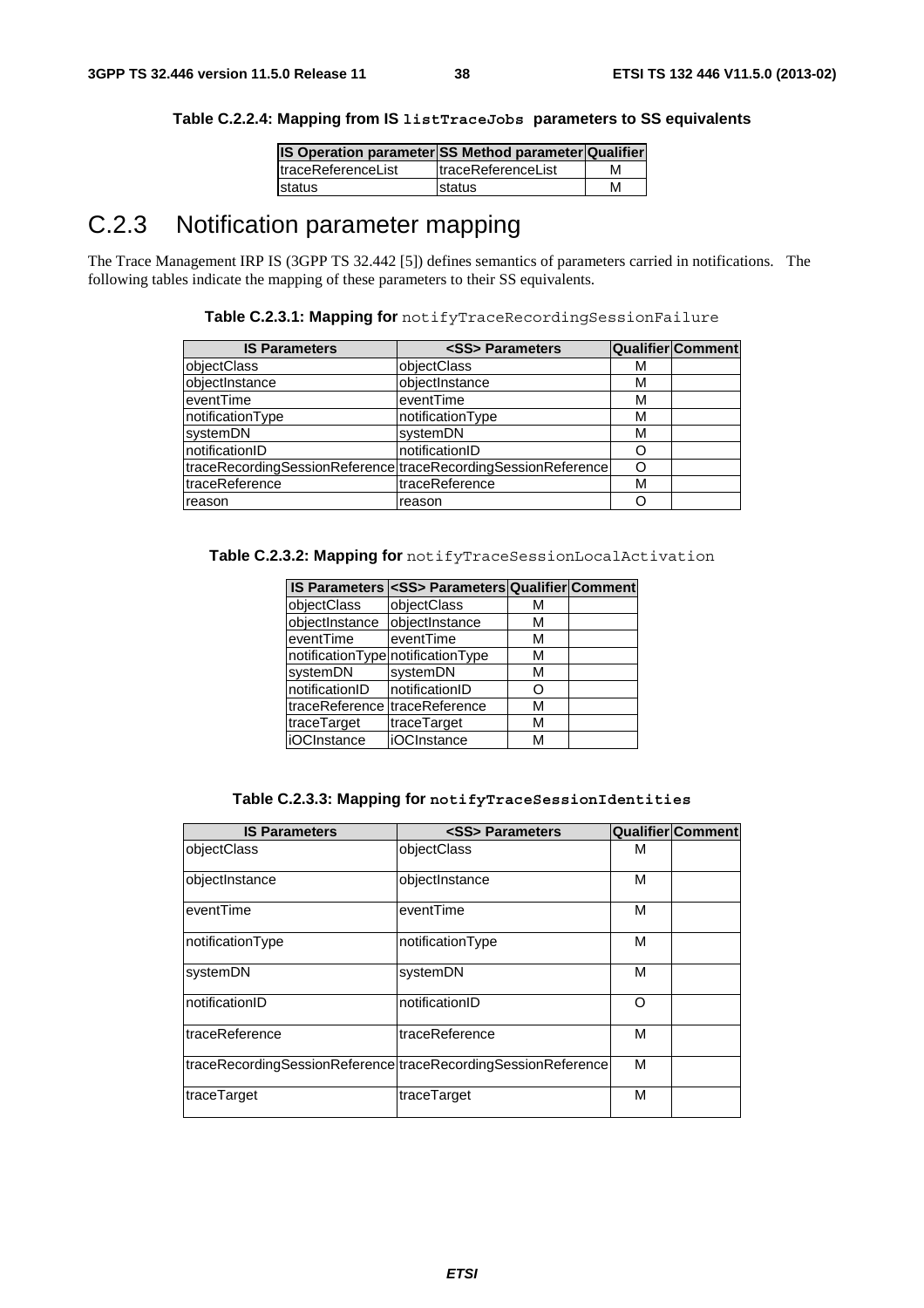## C.3 Solution Set definitions

### C.3.1 WSDL definition structure

Clause C.3.2 provides a graphical representation of the Trace Management IRP service.

Clause C.3.3 defines the services which are supported the Trace Management IRP agent.

## C.3.2 Graphical Representation

The WSDL structure is depicted in Figure C.3.2 below, depicting port type, binding and service. The port type contains port type operations, which again contains input, output and fault messages. The binding contains binding operations, which have the same name as the port type operations. The binding connects to a port inside the service.

![](_page_39_Figure_9.jpeg)

**Figure C.3.2: Trace Management IRP SOAP Solution Set WSDL structure**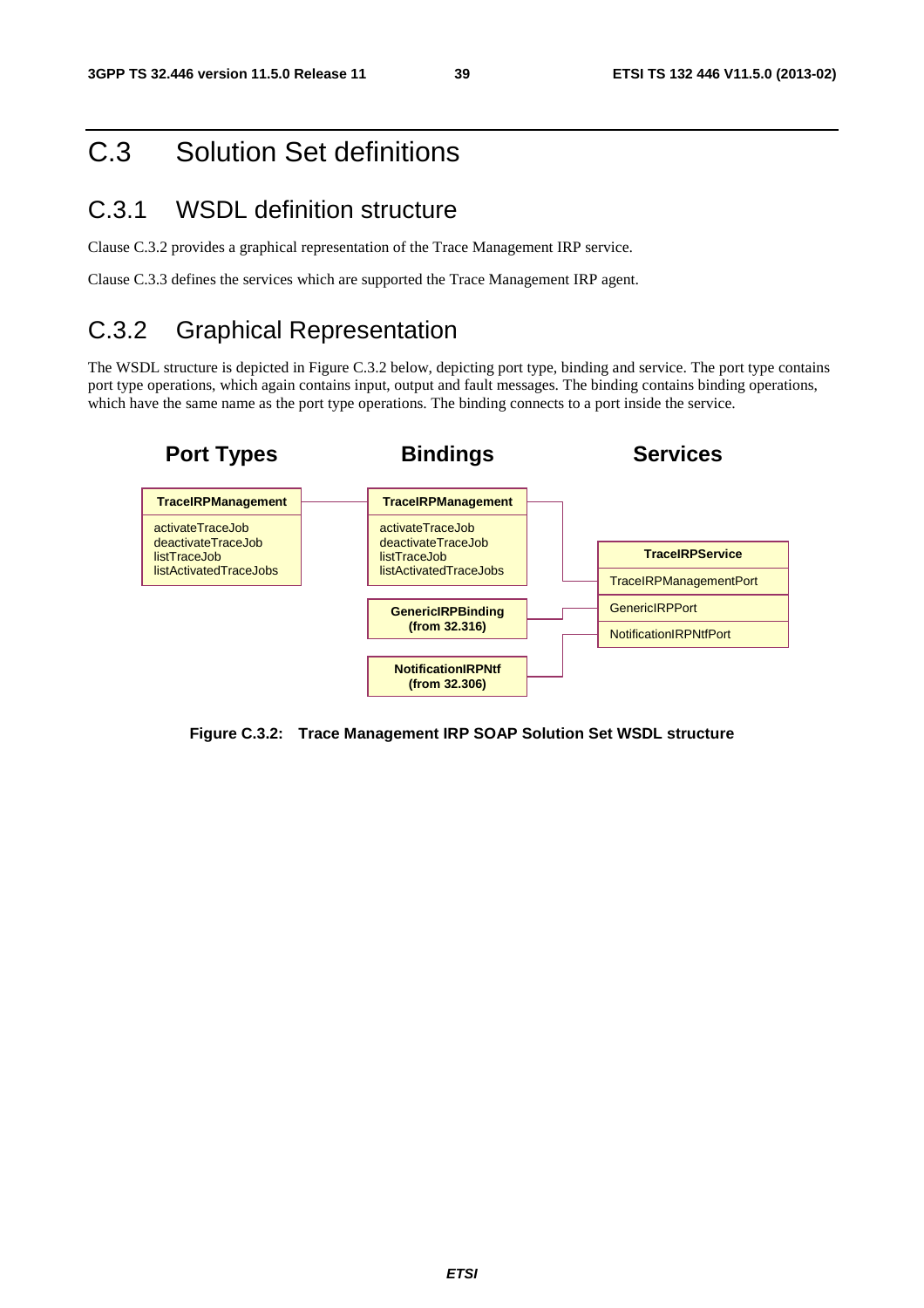#### C.3.3 WSDL specification 'TraceIRPSystem.wsdl'

```
<?xml version="1.0" encoding="UTF-8"?> 
\lt ! -
   3GPP TS 32.446 Trace Management IRP SOAP Solution Set 
--> 
<definitions xmlns="http://schemas.xmlsoap.org/wsdl/" 
xmlns:soap="http://schemas.xmlsoap.org/wsdl/soap/" 
xmlns:traceIRPSystem="http://www.3gpp.org/ftp/specs/archive/32_series/32.446#TraceIRPSystem" 
xmlns:traceIRPData="http://www.3gpp.org/ftp/specs/archive/32_series/32.446#TraceIRPData" 
xmlns:xn="http://www.3gpp.org/ftp/specs/archive/32_series/32.626#genericNrm" 
xmlns:genericIRPSystem="http://www.3gpp.org/ftp/specs/archive/32_series/32.316#GenericIRPSystem" 
xmlns:ntfIRPNtfSystem="http://www.3gpp.org/ftp/specs/archive/32_series/32.306#NotificationIRPNtfSyst
em" targetNamespace="http://www.3gpp.org/ftp/specs/archive/32_series/32.446#TraceIRPSystem">
   <import namespace="http://www.3gpp.org/ftp/specs/archive/32_series/32.316#GenericIRPSystem"/> 
   <import 
namespace="http://www.3gpp.org/ftp/specs/archive/32_series/32.307/schema/32306#notification/Notifica
tionIRPNtfSystem"/> 
   <types> 
     <schema targetNamespace="http://www.3gpp.org/ftp/specs/archive/32_series/32.446#TraceIRPData" 
xmlns="http://www.w3.org/2001/XMLSchema" 
xmlns:xti="http://www.3gpp.org/ftp/specs/archive/32_series/32.446#tMIRPIOCs"> 
       <!-- activateTraceJob Request --> 
       <element name="activateTraceJobRequest"> 
         <complexType> 
           <sequence> 
             <element name="iOCInstance" type="xn:dn"/> 
             <element name="listOfInterfaces" type="xti:ListOfInterfaces" minOccurs="0"/> 
             <element name="listOfNeTypes" type="xti:ListOfNeTypes" minOccurs="0"/> 
             <element name="traceDepth" type="xti:TraceDepth"/> 
             <element name="traceReference" type="unsignedLong"/> 
             <element name="traceTarget" type="xti:TraceTarget"/> 
             <element name="triggeringEvent" type="xti:TriggeringEvent" minOccurs="0"/> 
             <element name="traceCollectionEntityAddress" type="string" minOccurs="0"/> 
             <element name="jobType" type="xti:JobType" minOccurs="0"/> 
             <element name="areaScope" type="xti:DNSet" minOccurs="0"/> 
             <element name="listOfMeasurements" type="xti:ListOfMeasurements" minOccurs="0"/> 
             <element name="reportingTrigger" type="xti:ReportingTrigger" minOccurs="0"/> 
             <element name="reportInterval" type="xti:ReportInterval" minOccurs="0"/> 
             <element name="reportAmount" type="xti:ReportAmount" minOccurs="0"/> 
             <element name="eventThreshold" type="xti:EventThreshold" minOccurs="0"/> 
             <element name="loggingInterval" type="xti:LoggingInterval" minOccurs="0"/> 
             <element name="loggingDuration" type="xti:LoggingDuration" minOccurs="0"/> 
             <element name="anonymizationOfMDTData" type="xti:anonymizationOfMDTData" minOccurs="0"/> 
             <element name="measurementQuantity" type="integer" minOccurs="0"/> 
             <element name="measurementPeriodLTE" type="xti:measurementPeriodLTE" minOccurs="0"/> 
             <element name=" measurementPeriodUMTS " type="xti: measurementPeriodUMTS" 
minOccurs="0"/> 
             <element name="collectionPeriodRrmUmts" type="xti:collectionPeriodRrmUmts" 
minOccurs="0"/> 
             <element name="collectionPeriodRrmLte" type="xti:collectionPeriodRrmLte" minOccurs="0"/> 
             <element name="positioningMethod" type="xti:positioningMethod" minOccurs="0"/> 
             <element name="pLMNTarget" type="xti:pLMNTarget" minOccurs="0"/> 
           </sequence> 
         </complexType> 
       </element> 
       <!-- activateTraceJob Response --> 
       <element name="activateTraceJobResponse"> 
         <complexType> 
           <sequence> 
             <element name="status"> 
               <simpleType> 
                 <restriction base="string"> 
                   <enumeration value="Success"/> 
                   <enumeration value="Failure"/> 
                   <enumeration value="PartialSuccess"/> 
                  </restriction> 
               </simpleType> 
             </element> 
             <element name="unsupportedList" type="xti:UnsupportedList" minOccurs="0"/> 
             <element name="failureReason" minOccurs="0"> 
               <simpleType> 
                 <restriction base="string"> 
                   <enumeration value="invalidTraceDepth"/> 
                   <enumeration value="invalidListOfInterfaces"/> 
                   <enumeration value="invalidTraceTarget"/>
```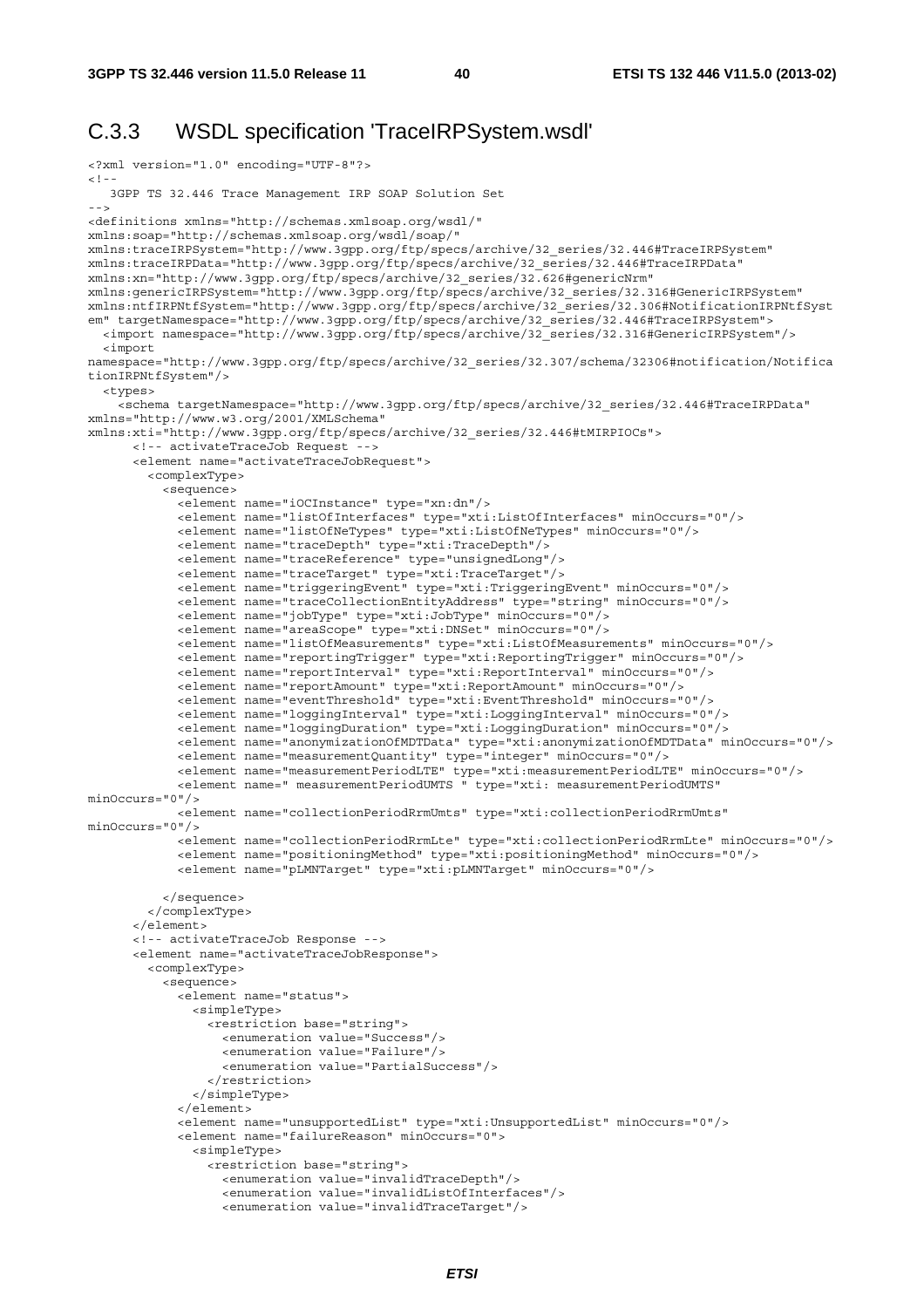```
 <enumeration value="invalidAreaScope"/> 
                    <enumeration value="invalidListOfMeasurements"/> 
                    <enumeration value="invalidReportingTrigger"/> 
                    <enumeration value="invalidReportInterval"/> 
                    <enumeration value="invalidReportAmount"/> 
                    <enumeration value="invalidEventThreshold"/> 
                    <enumeration value="invalidLoggingInterval"/> 
                    <enumeration value="invalidLoggingDuration"/> 
                    <enumeration value="notuniqueTraceReference"/> 
                    <enumeration value="invalidAnonymizationOfMDTData"/> 
                    <enumeration value="invalidMeasurementPeriodLTE"/> 
                    <enumeration value=" invalidMeasurementPeriodUMTS"/> 
                    <enumeration value="invalidPLMNTarget"/> 
                    <enumeration value="invalidCollectionPeriodRrmUmts"/> 
                    <enumeration value="invalidCollectionPeriodRrmLte"/> 
                    <enumeration 
value="operation failed unsupported optional input parameter PositioningMethod"/>
                    <enumeration value="operation_failed"/> 
                    <enumeration value="operation_failed_invalid_input_parameter"/> 
                    <enumeration 
value="operation failed unsupported optional input parameter listOfInterfaces"/>
                    <enumeration 
value="operation failed unsupported optional input parameter listOfNeTypes"/>
                    <enumeration 
value="operation failed unsupported optional input parameter triggeringEvent"/>
                    <enumeration 
value="operation_failed_unsupported_optional_input_parameter_traceCollectionEntityAddress"/> 
                   \frac{1}{2} - \frac{1}{2} - \frac{1}{2} operation failed internal problem"/>
                    <enumeration value="invalidMeasurementQuantity"/> 
                  </restriction> 
                </simpleType> 
              </element> 
            </sequence> 
         </complexType> 
       </element> 
       <!-- activateTraceJob Fault --> 
       <element name="activateTraceJobFault"> 
         <simpleType> 
           <restriction base="string"> 
              <enumeration value="OperationFailed"/> 
            </restriction> 
         </simpleType> 
       </element> 
       <!-- deactivateTraceJob Request --> 
       <element name="deactivateTraceJobRequest"> 
         <complexType> 
           <sequence> 
              <element name="traceReference" type="unsignedLong"/> 
              <element name="traceTarget" type="xti:TraceTarget"/> 
            </sequence> 
         </complexType> 
       </element> 
       <!-- deactivateTraceJob Response --> 
       <element name="deactivateTraceJobResponse"> 
         <complexType> 
           <sequence> 
             <element name="status"> 
                <simpleType> 
                  <restriction base="string"> 
                    <enumeration value="Success"/> 
                    <enumeration value="Failure"/> 
                  </restriction> 
                </simpleType> 
             \epsilon/elements
              <element name="traceRecordingSessionReference" type="integer" minOccurs="0"/> 
              <element name="failureReason" minOccurs="0"> 
                <simpleType> 
                  <restriction base="string"> 
                    <enumeration value="notuniqueTraceReference"/> 
                    <enumeration value="operation_failed"/> 
                    <enumeration value="operation_failed_internal_problem"/> 
                  </restriction> 
                </simpleType> 
              </element> 
            </sequence> 
         </complexType>
```

```
 </element>
```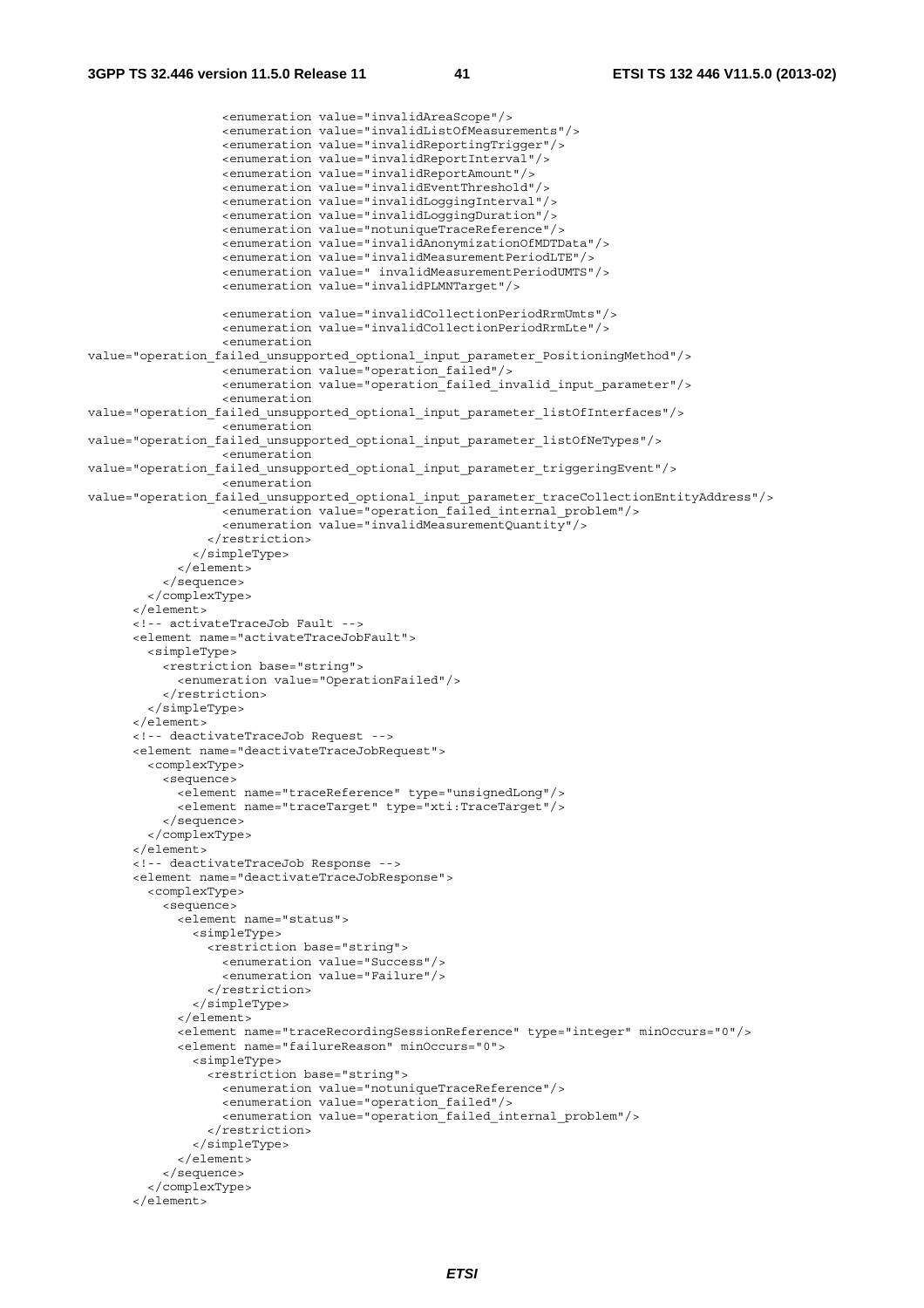```
 <!-- deactivateTraceJob Fault --> 
       <element name="deactivateTraceJobFault"> 
         <simpleType> 
           <restriction base="string"> 
             <enumeration value="OperationFailed"/> 
           </restriction> 
         </simpleType> 
       </element> 
       <!-- listTraceJob Request --> 
       <element name="listTraceJobRequest"> 
         <complexType> 
           <sequence> 
             <element name="traceReference" type="unsignedLong"/> 
           </sequence> 
         </complexType> 
       </element> 
       <!-- listTraceJob Response --> 
       <element name="listTraceJobResponse"> 
         <complexType> 
           <sequence> 
             <element name="iOCInstance" type="xn:dn"/> 
             <element name="listOfInterfaces" type="xti:ListOfInterfaces" minOccurs="0"/> 
             <element name="status"> 
                <simpleType> 
                  <restriction base="string"> 
                    <enumeration value="Success"/> 
                    <enumeration value="Failure"/> 
                  </restriction> 
                </simpleType> 
             \ge/element\sim <element name="traceDepth" type="xti:TraceDepth"/> 
             <element name="traceRecordingSessionReference" type="integer" minOccurs="0"/> 
             <element name="traceTarget" type="xti:TraceTarget"/> 
             <element name="triggeringEvent" type="xti:TriggeringEvent" minOccurs="0"/> 
             <element name="traceCollectionEntityAddress" type="string" minOccurs="0"/> 
              <element name="jobType" type="xti:JobType" minOccurs="0"/> 
             <element name="areaScope" type="xti:DNSet" minOccurs="0"/> 
             <element name="listOfMeasurements" type=" xti:ListOfMeasurements" minOccurs="0"/> 
             <element name="reportingTrigger" type="xti:ReportingTrigger" minOccurs="0"/> 
             <element name="reportInterval" type="xti:ReportInterval" minOccurs="0"/> 
             <element name="reportAmount" type="xti:ReportAmount" minOccurs="0"/> 
             <element name="eventThreshold" type="Integer" minOccurs="0"/> 
             <element name="loggingInterval" type="xti:LoggingInterval" minOccurs="0"/> 
             <element name="loggingDuration" type="xti:LoggingDuration" minOccurs="0"/> 
             <element name="anonymizationOfMDTData" type="xti:anonymizationOfMDTData" minOccurs="0"/> 
             <element name="measurementQuantity" type="integer" minOccurs="0"/> 
             <element name="measurementPeriodLTE" type="xti:MeasurementPeriodLTE" minOccurs="0"/> 
             <element name=" measurementPeriodUMTS" type="xti: MeasurementPeriodUMTS" minOccurs="0"/> 
              <element name="collectionPeriodRrmUmts" type="xti:CollectionPeriodRrmUmts" 
minOccurs="0"/> 
             <element name="collectionPeriodRrmLte" type="xti:CollectionPeriodRrmLte" minOccurs="0"/> 
             <element name="positioningMethod" type="xti:PositioningMethod" minOccurs="0"/> 
             <element name="pLMNTarget" type="xti:pLMNTarget" minOccurs="0"/> 
             <element name="failureReason" minOccurs="0"> 
                <simpleType> 
                  <restriction base="string"> 
                    <enumeration value="notuniqueTraceReference"/> 
                    <enumeration value="operation_failed"/> 
                    <enumeration value="operation_failed_internal_problem"/> 
                  </restriction> 
                </simpleType> 
              </element> 
           </sequence> 
         </complexType> 
       </element> 
       <!-- listTraceJob Fault --> 
       <element name="listTraceJobFault"> 
         <simpleType> 
           <restriction base="string"> 
             <enumeration value="OperationFailed"/> 
           </restriction> 
         </simpleType> 
       </element> 
       <!-- listActivatedTraceJobs Request --> 
       <element name="listActivatedTraceJobsRequest"> 
      \geq/element\sim <!-- listActivatedTraceJobs Response -->
```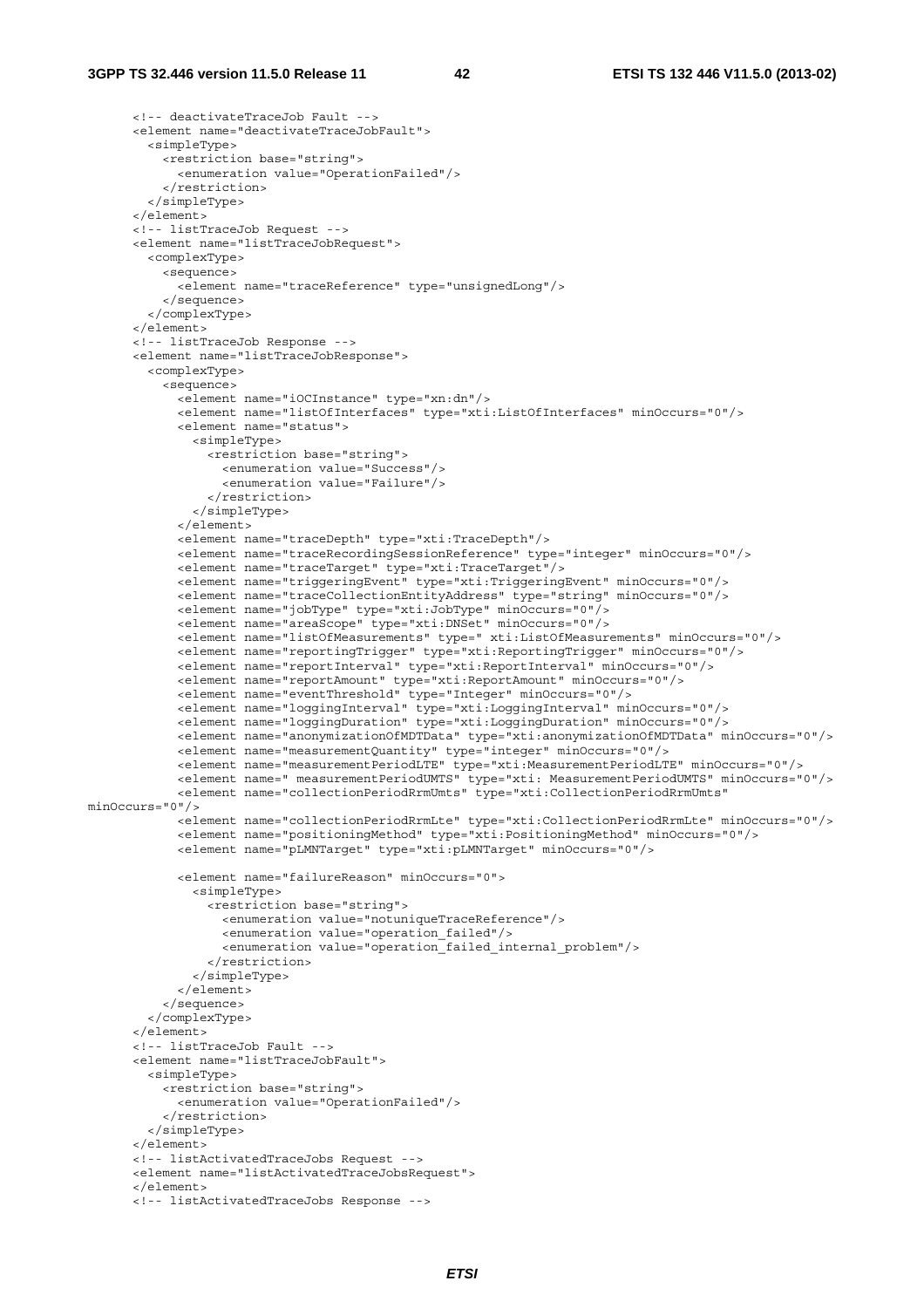```
 <element name="listActivatedTraceJobsResponse"> 
       <complexType> 
         <sequence> 
           <element name="traceReferenceList"> 
              <complexType> 
                <sequence minOccurs="0" maxOccurs="unbounded"> 
                  <element name="traceReference" type="unsignedLong"/> 
                </sequence> 
              </complexType> 
            </element> 
           <element name="status"> 
              <simpleType> 
                <restriction base="string"> 
                  <enumeration value="Success"/> 
                  <enumeration value="Failure"/> 
                </restriction> 
              </simpleType> 
            </element> 
           <element name="failureReason" minOccurs="0"> 
             <simpleType> 
                <restriction base="string"> 
                  <enumeration value="operation_failed"/> 
                  <enumeration value="operation_failed_internal_problem"/> 
                </restriction> 
              </simpleType> 
            </element> 
         </sequence> 
       </complexType> 
     </element> 
     <!-- listActivatedTraceJobs Fault --> 
     <element name="listActivatedTraceJobsFault"> 
       <simpleType> 
         <restriction base="string"> 
           <enumeration value="OperationFailed"/> 
         </restriction> 
       </simpleType> 
     </element> 
   </schema> 
 </types> 
 <message name="activateTraceJobRequest"> 
   <part name="parameter" element="traceIRPData:activateTraceJobRequest"/> 
 </message> 
 <message name="activateTraceJobResponse"> 
   <part name="parameter" element="traceIRPData:activateTraceJobResponse"/> 
 </message> 
 <message name="activateTraceJobFault"> 
   <part name="parameter" element="traceIRPData:activateTraceJobFault"/> 
 </message> 
 <message name="deactivateTraceJobRequest"> 
   <part name="parameter" element="traceIRPData:deactivateTraceJobRequest"/> 
 </message> 
 <message name="deactivateTraceJobResponse"> 
   <part name="parameter" element="traceIRPData:deactivateTraceJobResponse"/> 
 </message> 
 <message name="deactivateTraceJobFault"> 
   <part name="parameter" element="traceIRPData:deactivateTraceJobFault"/> 
 </message> 
 <message name="listTraceJobRequest"> 
   <part name="parameter" element="traceIRPData:listTraceJobRequest"/> 
 </message> 
 <message name="listTraceJobResponse"> 
   <part name="parameter" element="traceIRPData:listTraceJobResponse"/> 
 </message> 
 <message name="listTraceJobFault"> 
   <part name="parameter" element="traceIRPData:listTraceJobFault"/> 
 </message> 
 <message name="listActivatedTraceJobsRequest"> 
   <part name="parameter" element="traceIRPData:listActivatedTraceJobsRequest"/> 
 </message> 
 <message name="listActivatedTraceJobsResponse"> 
   <part name="parameter" element="traceIRPData:listActivatedTraceJobsResponse"/> 
 </message> 
 <message name="listActivatedTraceJobsFault"> 
   <part name="parameter" element="traceIRPData:listActivatedTraceJobsFault"/> 
 </message> 
 <portType name="TraceIRPManagement"> 
   <operation name="activateTraceJob"> 
     <input message="traceIRPSystem:activateTraceJobRequest"/>
```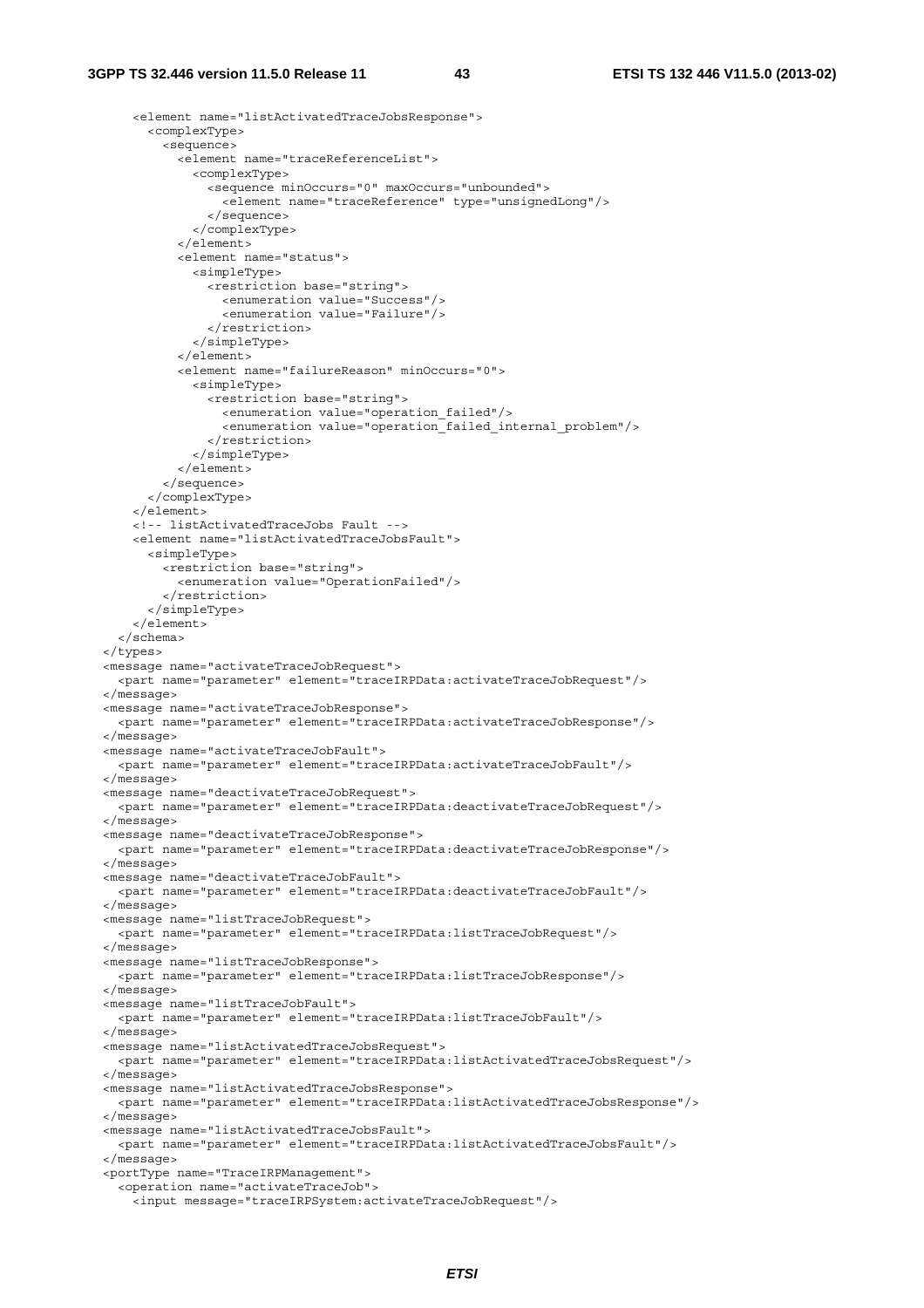<output message="traceIRPSystem:activateTraceJobResponse"/> <fault name="activateTraceJobFault" message="traceIRPSystem:activateTraceJobFault"/> </operation> <operation name="deactivateTraceJob"> <input message="traceIRPSystem:deactivateTraceJobRequest"/> <output message="traceIRPSystem:deactivateTraceJobResponse"/> <fault name="deactivateTraceJobFault" message="traceIRPSystem:deactivateTraceJobFault"/> </operation> <operation name="listTraceJob"> <input message="traceIRPSystem:listTraceJobRequest"/> <output message="traceIRPSystem:listTraceJobResponse"/> <fault name="listTraceJobFault" message="traceIRPSystem:listTraceJobFault"/> </operation> <operation name="listActivatedTraceJobs"> <input message="traceIRPSystem:listActivatedTraceJobsRequest"/> <output message="traceIRPSystem:listActivatedTraceJobsResponse"/> <fault name="listActivatedTraceJobsFault" message="traceIRPSystem:listActivatedTraceJobsFault"/> </operation> </portType> <binding name="TraceIRPManagement" type="traceIRPSystem:TraceIRPManagement"> <soap:binding style="document" transport="http://schemas.xmlsoap.org/soap/http"/> <operation name="activateTraceJob"> <soap:operation soapAction="http://www.3qpp.org/ftp/specs/archive/32\_series/32.446#activateTraceJob" style="document"/> <input> <soap:body use="literal"/> </input> <output> <soap:body use="literal"/> </output> <fault name="activateTraceJobFault"> <soap:fault name="activateTraceJobFault" use="literal"/> </fault> </operation> <operation name="deactivateTraceJob"> <soap:operation soapAction="http://www.3gpp.org/ftp/specs/archive/32\_series/32.446#deactivateTraceJob" style="document"/> <input> <soap:body use="literal"/>  $\epsilon$ /input> <output> <soap:body use="literal"/> </output> <fault name="deactivateTraceJobFault"> <soap:fault name="deactivateTraceJobFault" use="literal"/> </fault> </operation> <operation name="listTraceJob"> <soap:operation soapAction="http://www.3gpp.org/ftp/specs/archive/32\_series/32.446#listTraceJob" style="document"/> <input> <soap:body use="literal"/> </input> <output> <soap:body use="literal"/> </output> <fault name="listTraceJobFault"> <soap:fault name="listTraceJobFault" use="literal"/> </fault> </operation> <operation name="listActivatedTraceJobs"> <soap:operation soapAction="http://www.3gpp.org/ftp/specs/archive/32\_series/32.446#listActivatedTraceJobs" style="document"/> <input> <soap:body use="literal"/> </input> <output> <soap:body use="literal"/> </output> <fault name="listActivatedTraceJobsFault"> <soap:fault name="listActivatedTraceJobsFault" use="literal"/> </fault> </operation> </binding>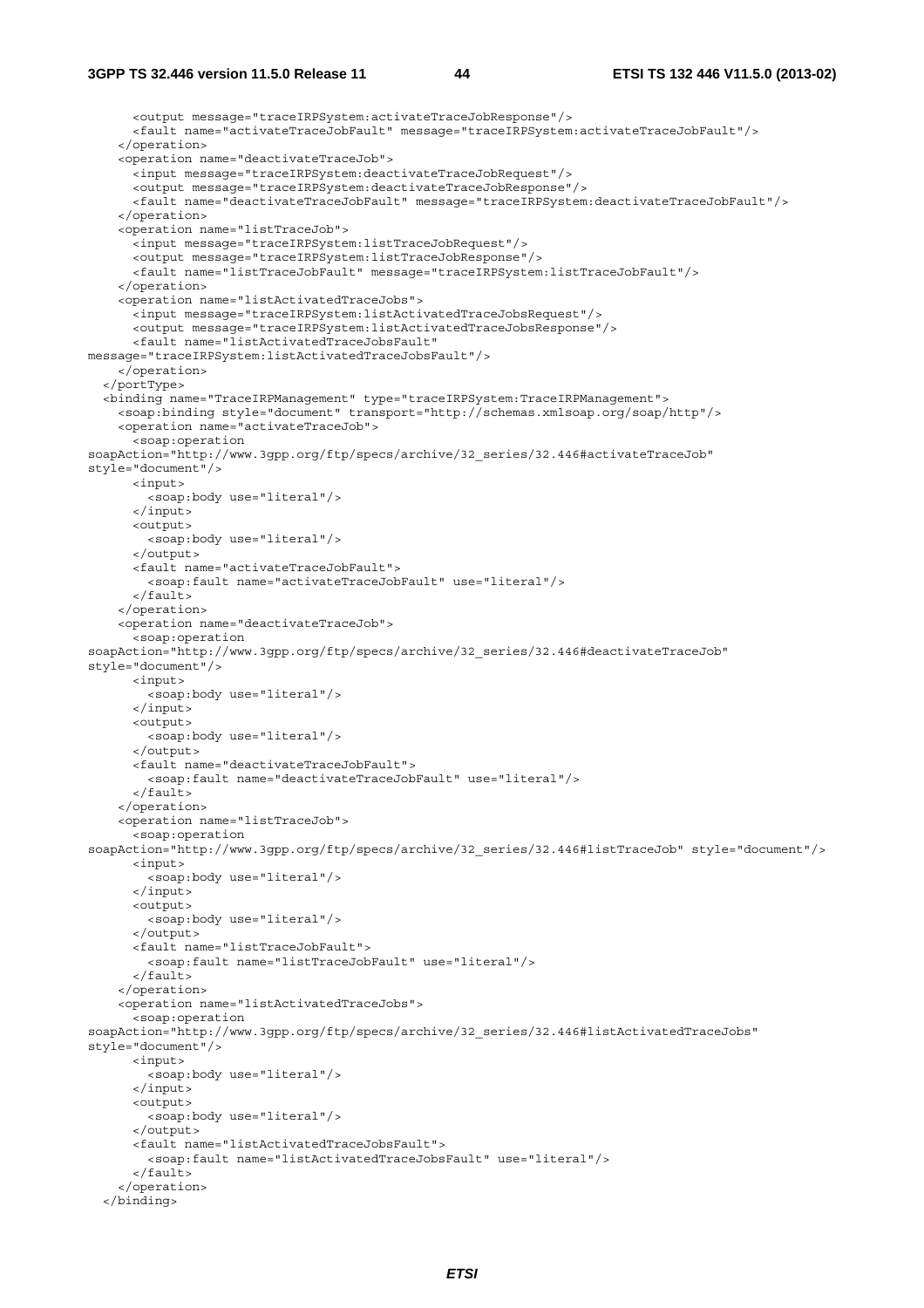<service name="TraceIRPService"> <port name="TraceIRPManagementPort" binding="traceIRPSystem:TraceIRPManagement"> <soap:address location="http://www.3gpp.org/ftp/specs/archive/32\_series/32.446#TraceIRP"/> </port> <port name="GenericIRPPort" binding="genericIRPSystem:GenericIRPBinding"> <soap:address location="http://www.3gpp.org/ftp/specs/archive/32\_series/32.316#GenericIRP"/> </port> <port name="NotificationIRPNtfPort" binding="ntfIRPNtfSystem:NotificationIRPNtf"> <soap:address location="http://www.3gpp.org/ftp/specs/archive/32\_series/32.306#NotificationIRPNtf"/> </port> </service> </definitions>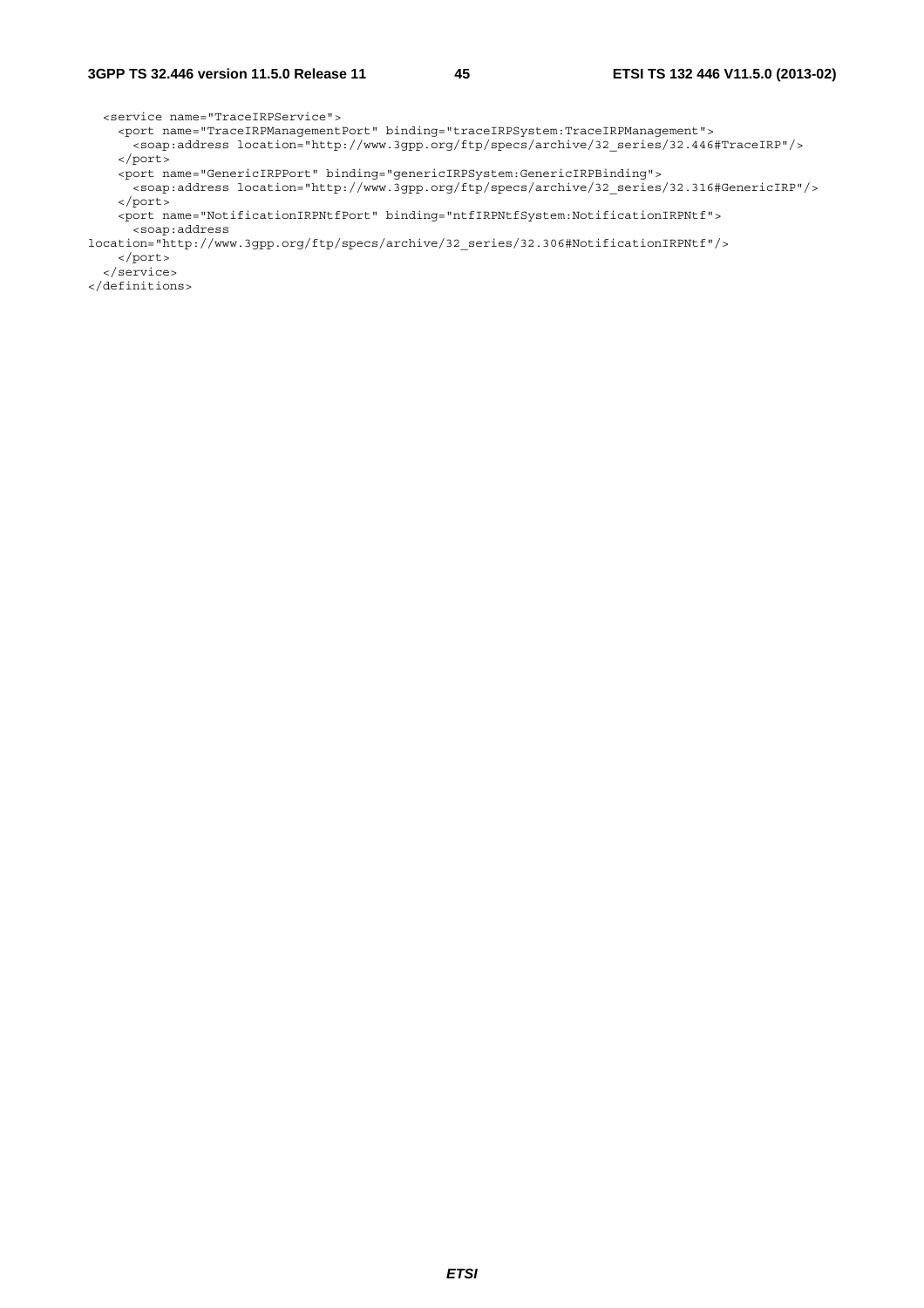## Annex D (informative): Change history

| <b>Change history</b> |       |                 |           |                |                                                                                                                                  |        |               |
|-----------------------|-------|-----------------|-----------|----------------|----------------------------------------------------------------------------------------------------------------------------------|--------|---------------|
| Date                  | TSG#  | <b>TSG Doc.</b> | <b>CR</b> | <b>Rev</b>     | Subject/Comment                                                                                                                  | Old    | <b>New</b>    |
| 2010-09               | SA#49 | SP-100508       | Ξ.        | --             | Presentation to SA for Information and Approval                                                                                  | ---    | 1.0.0         |
| 2010-10               |       |                 |           | 44             | Publication                                                                                                                      | 1.0.0  | 10.0.0        |
| 2010-12               | SA#50 | SP-100833 001   |           | $\overline{1}$ | Correcting the Identification of IMS Subscriber Tracing - Align with<br>32.421 and 32.442                                        | 10.0.0 | 10.1.0        |
| 2011-03               | SA#51 | SP-110093 002   |           | $\blacksquare$ | Add the missing input parameter of activateTraceJob - Align with<br>32.442 Trace Management IRP Information Service              | 10.1.0 | 10.2.0        |
| 2011-03               | SA#51 | SP-110095 003   |           |                | Add mapping of notifyTraceSessionIdentities in SOAP solution set -<br>Align with 32.442 Trace Management IRP Information Service |        | 10.1.0 10.2.0 |
| 2011-03               | SA#51 | SP-110102 030   |           | $\overline{1}$ | Extend TraceIRP operation to support MDT configuration - Align<br>with 32.442                                                    |        | 10.1.0 10.2.0 |
| 2011-06               | SA#52 | SP-110292 031   |           | 1              | Add areascope parameter as a MDT configuration                                                                                   |        | 10.2.0 10.3.0 |
| 2011-06               | SA#52 | SP-110286 032   |           | 1              | Modify the definition of traceTarget - Aligned with TS 32.442                                                                    | 10.3.0 | 11.0.0        |
| 2011-12               | SA#54 | SP-110715 035   |           |                | Support multiple cells in area based MDT -Align with 32.442                                                                      | 11.0.0 | 11.1.0        |
| 2011-12               | SA#54 | SP-110716 033   |           |                | Add RLF reporting configuration - Align with 32.442                                                                              | 11.0.0 | 11.1.0        |
| 2012-03               | SA#55 | SP-120053 038   |           | 44             | Inconsistency correction on trace target -Align with 32.442 IS<br>version number                                                 | 11.1.0 | 11.2.0        |
| 2012-06               | SA#56 | SP-120368 041   |           | ц,             | Alignment of the Anonymization parameter with TS 32.422 -<br><b>Solution Set</b>                                                 |        | 11.2.0 11.3.0 |
| 2012-09               | SA#57 | SP-120571 044   |           | $\overline{1}$ | Adding new MDT parameters to align with TS 32.422 and TS<br>37.320                                                               | 11.3.0 | 11.4.0        |
| 2012-09               | SA#57 | SP-120570 047   |           | ц.             | Add missing threshold parameter for UMTS event triggered<br>measurements                                                         |        | 11.3.0 11.4.0 |
|                       |       | SP-120795 045   |           | $\overline{1}$ | Add RCEF reporting                                                                                                               |        |               |
|                       |       | SP-120794 051   |           | $\overline{1}$ | Correction of UMTS M2 reporting trigger configuration - Align with<br>32.442                                                     |        |               |
|                       |       | SP-120795 052   |           | 1              | Correction on the scope, references and abbreviations related to<br><b>MDTand RLF</b>                                            |        |               |
| 2012-12               | SA#58 | SP-120796 053   |           | 1              | Addition of Network Sharing                                                                                                      | 11.4.0 | 11.5.0        |
|                       |       | SP-120795 054   |           | $\mathbf{1}$   | Add measurement M7                                                                                                               |        |               |
|                       |       | SP-120795 055   |           |                | Introducing common MDT measurement period attribute in Trace<br><b>IRP</b>                                                       |        |               |
|                       |       | SP-120795 056   |           |                | Combine measurement period parameters for LTE                                                                                    |        |               |